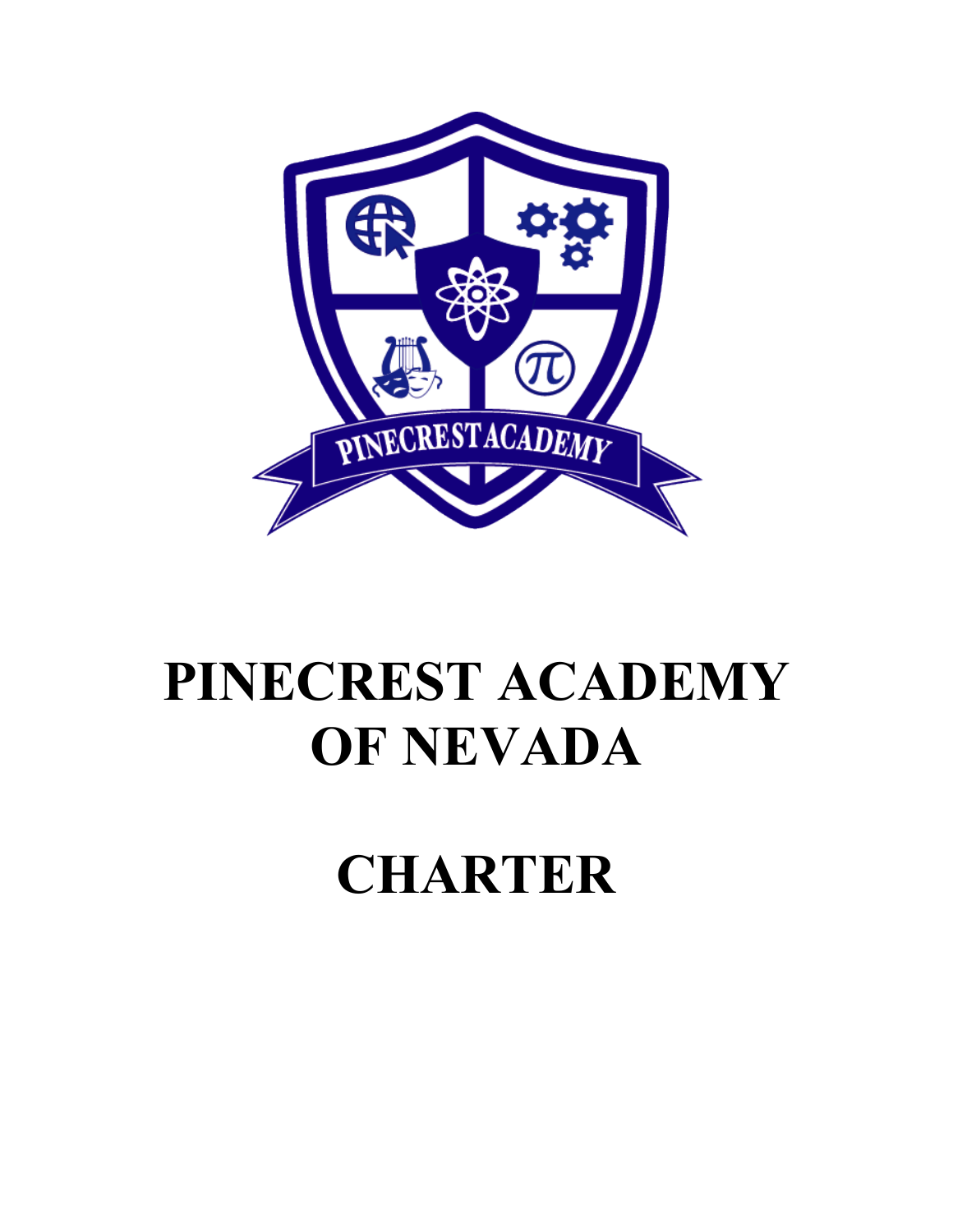### **A.1 Mission, Vision and Educational Philosophy**

### **Required Element 1. Purpose**

The purpose of the charter is to improve the opportunities for pupils to learn.

### **Required Element 2. Educational Philosophy**

The educational philosophy of Pinecrest Academy of Nevada is grounded on increasing learning opportunities, raising academic achievement, and promoting civic responsibility. To achieve this, the educational program will draw upon Dr. Theodore Sizer's Coalition of Essential Schools and its ten principles.

A sampling of the integration of the ten principles into Pinecrest Academy of Nevada's educational philosophy include:

- Principle 1. Learning to use one's mind well. Pinecrest will focus on helping its pupils learn to use their minds well.
- Principle 2: Less is more, depth over coverage. The Pinecrest faculty will transition to the Nevada Academic Content Standards to focus on each student mastering a limited number of essential skills and areas of knowledge. Curricular decisions will be guided by the aim of thorough student mastery and achievement rather than by effort to merely cover content.
- Principle 3: Goals apply to all students. The goals of Pinecrest apply to all students. While goals of each individual student may vary, Pinecrest will strive for each student to maximize his or her fullest potential.
- Principle 4. Personalization. Teaching and learning will be personalized to the maximum feasible extent. To capitalize on this personalization, the school principal and faculty will provide input into the decisions about the details of the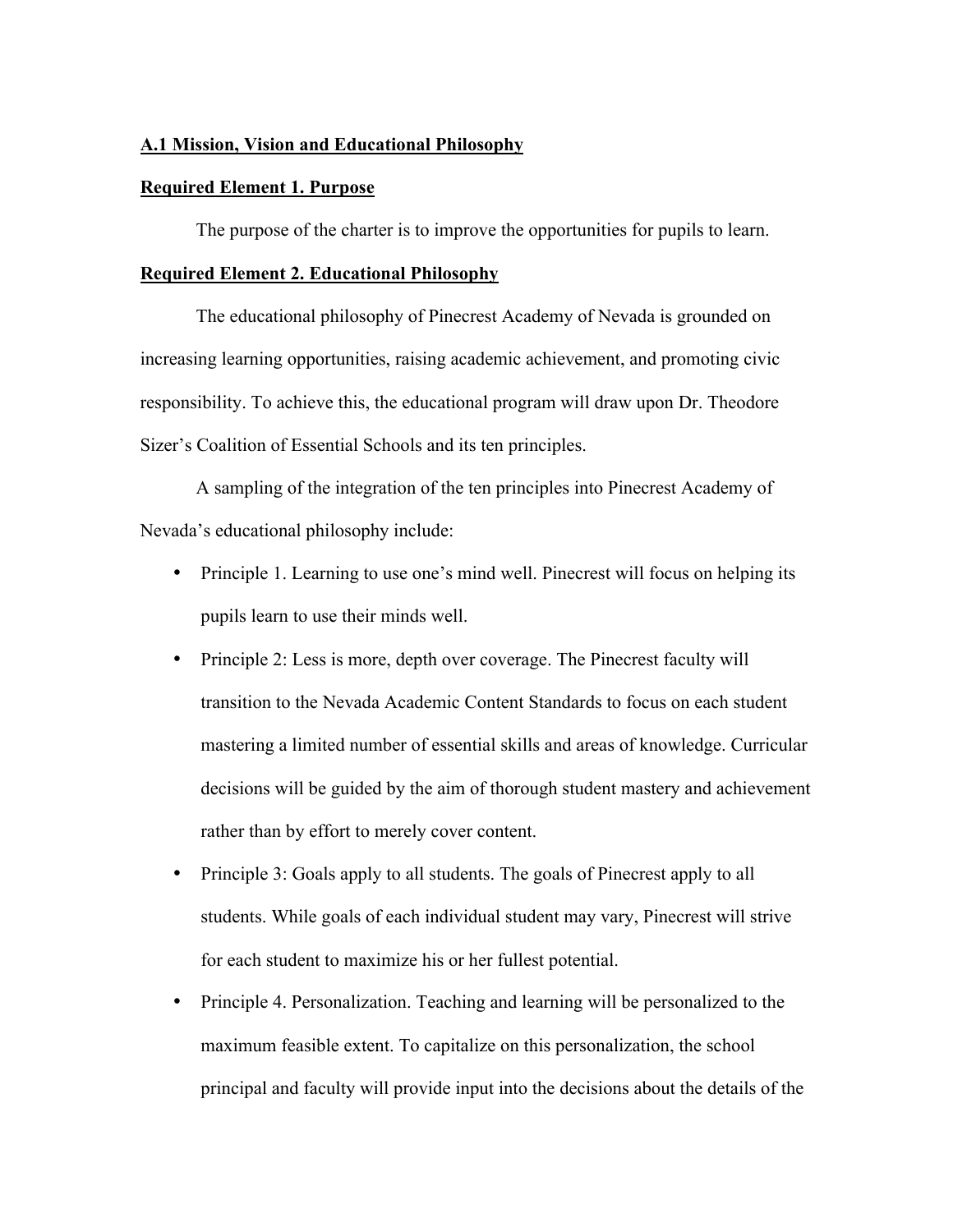course of study, the use of students' and teachers' time, and the choice of teaching materials and specific pedagogies.

- Principle 5. Student-as-worker, teacher-as-coach. The governing practical metaphor of Pinecrest is the student as worker, rather than the more familiar unilateral teacher as deliverer of instruction. The Pinecrest faculty's role as coach is to provoke students to learn, how to learn, and thus be independent learners.
- Principle 6. Demonstration of mastery. Teaching and learning at Pinecrest will be documented and assessed with tools based on student performance of real tasks. Students not at appropriate levels of competence will be provided with intervention and support to assist them to meet grade level standards. Multiple forms of evidence, ranging from ongoing observation of the learner to completion of specific projects will be incorporated to better understand the learner's strengths and needs. Students will also be recognized for their mastery through various award assemblies and activities.
- Principle 7. A tone of decency and trust. The tone of Pinecrest will explicitly and self-consciously stress values of un-anxious expectation, trust, and decency. Incentives appropriate for students and teachers will be emphasized. Parents will be key collaborators and vital members of the school community.
- Principle 8. Commitment to the entire school. The Pinecrest principal and teachers should perceive themselves as generalists first (teachers and scholars in general education) and specialists (experts in a particular discipline) second. Staff should expect multiple obligations (teacher-counselor-manager) and a sense of commitment to the entire school.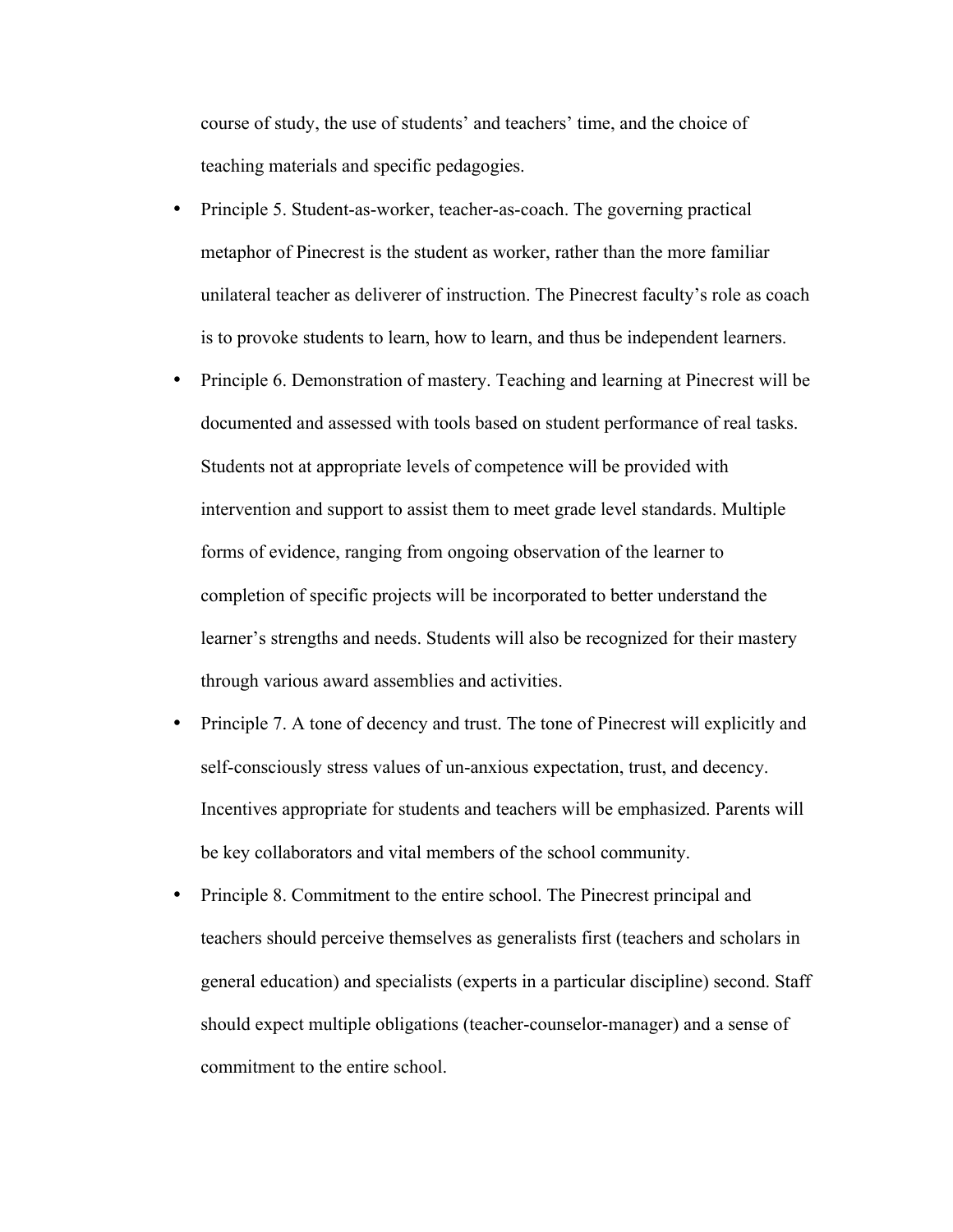- Principle 9. Resources dedicated to teaching and learning. The Pinecrest budget targets will provide for student loads that promote personalization, time for collective planning by teachers, and competitive salaries for staff.
- Principle 10. Democracy and equity. Pinecrest will demonstrate nondiscriminatory and inclusive policies, practices, and pedagogies. It will model democratic practices that involve all the school's stakeholders. Pinecrest will honor diversity and build on the strength of its community, deliberately and explicitly challenging all forms of inequity.

### **Required Element 3. Mission**

Pinecrest Academy of Nevada unites the community to prepare students for college and career.

### **Required Element 4. Vision**

Scholars perform at the highest level on all academic measures.

### **A.2 School-Specific Goals and Objectives**

### **Required Element 1. Educational performance goals**

Goal 1 – Eighty-five (85) percent of students enrolled at the school for a three consecutive year period will achieve proficient or advanced status on the state's annual assessment. This goal is applicable to students who, upon the third consecutive year of enrollment, are registered in the third through eighth grade.

Goal 2 – Seventy (70) percent of students will improve 1.1 years growth in reading and mathematics skills annually.

### **Required Element 2. Organizational and Management Goals**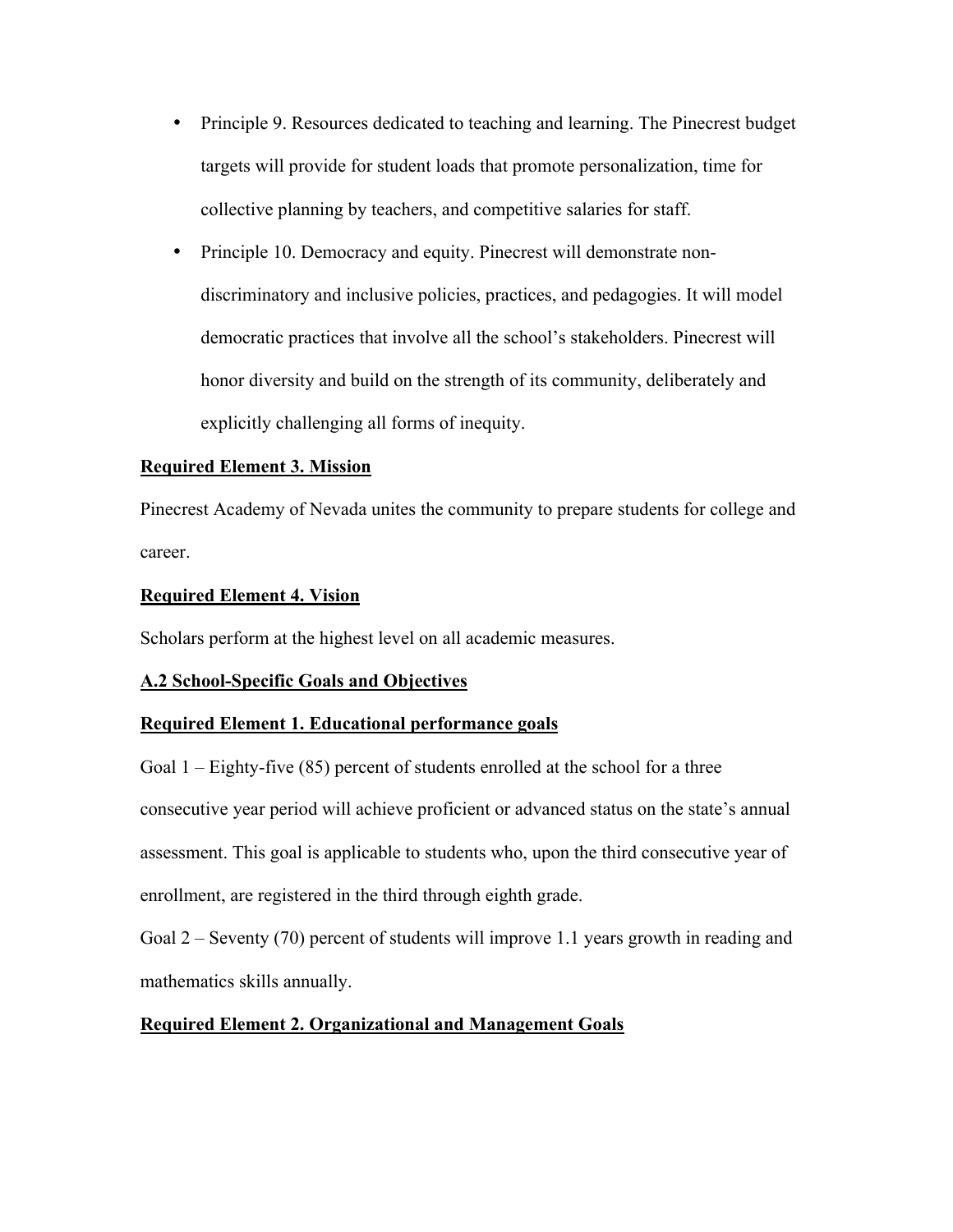Goal 3 – The School will demonstrate a ninety (90) percent satisfaction rating in an annual survey administered to parents or designated legal guardians of students attending the school each academic year.

Goal 4 – The School's transiency rate will not exceed fifteen (15) percent on an annual basis.

Goal 5 – The School will generate a minimum of five (5) percent fund surplus each school year.

Goal 6 – Each Governing Board member will participate in a minimum of four (4) hours of professional development every two years. Board governance professional development targets will include open government, conflicts of interest, ethics, and financial responsibilities.

Goal 7 – The teacher retention rate will be at least 90% each year, not including separations for health or family reasons.

### **Required Element 3. Tools, data, or artifacts to measure goals**

The Criterion Referenced Test (or other standardized assessment subsequently adopted by the Nevada Department of Education) results will provide evidence to determine attainment of goal 1.

Commercially available, standardized instruments such as AIMSweb Curriculum-Based Measurement or Renaissance Learning's STAR assessments, will provide evidence to determine attainment of goal 2. Both instruments can be administered for grades K-8. The Nevada Department of Education's Criterion Referenced Test (or other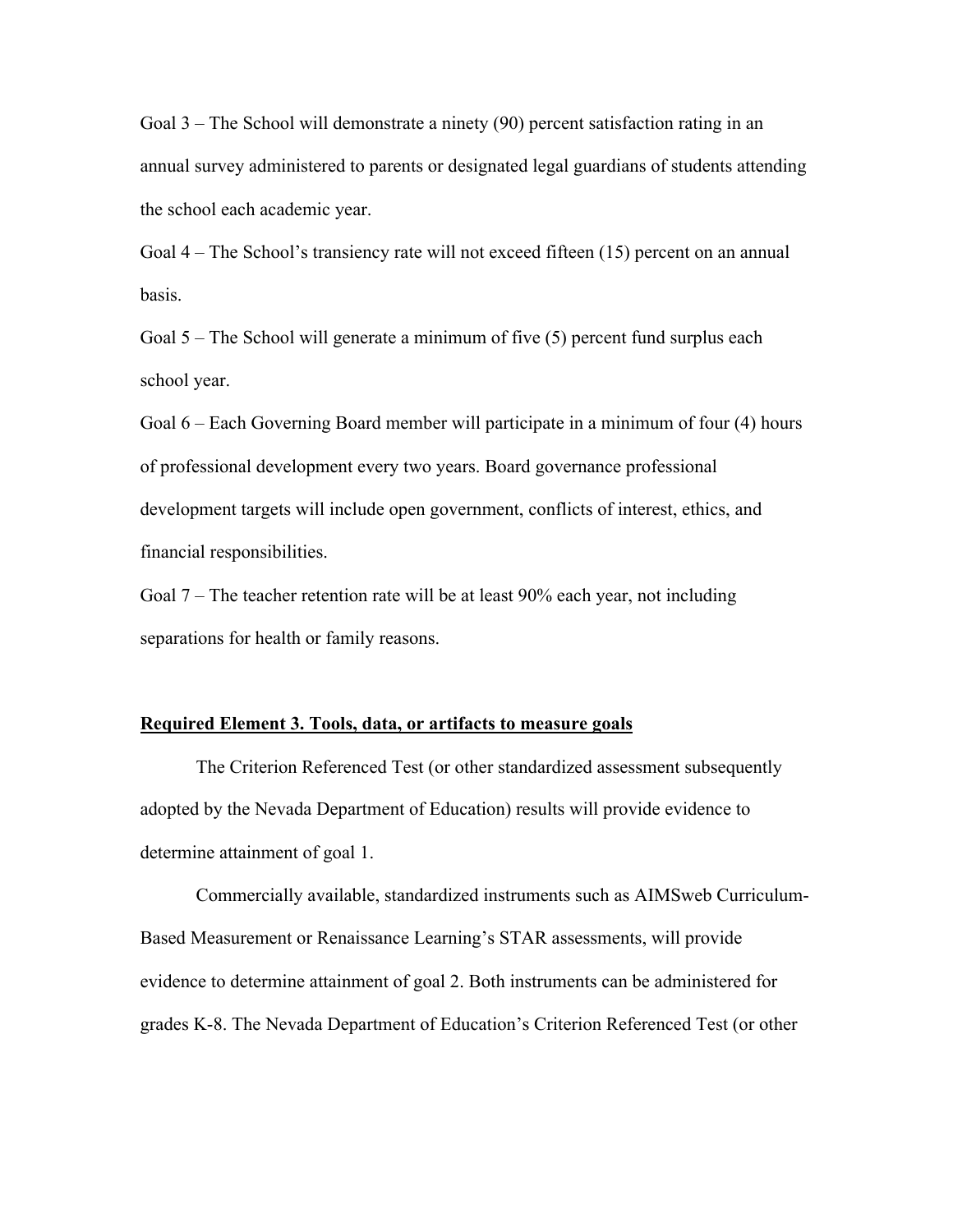standardized assessment subsequently adopted) may be utilized to evaluate fourth through eighth grade students' progress (Growth Model of Achievement).

School climate surveys with a Likert scale will provide evidence toward the attainment of goal 3.

Student records will provide evidence toward the attainment of goal 4.

Annual financial records will provide evidence toward the attainment of goal 5.

Professional development attendance records will be kept to provide evidence toward the attainment of goal 6.

Personnel records will provide evidence toward the attainment of goal 7.

### **Required Element 4. Evidence to suggest the goals are reasonable**

The School expects to have a student population that is reflective of the community it will serve. Pinecrest's educational process relies on the partnership among the school, family and community. As evidenced in the mission, vision, and educational philosophy, Pinecrest Academy of Nevada is committed to providing an academically rigorous environment. Pinecrest Academy of Nevada is replicating the successful South Florida Pinecrest Academy charter school network. Each of the schools serving grades K-8 earned an "A" grade – the highest possible rank issued by the Florida Department of Education. The Florida School Accountability Report for these schools is included in attachment 14. The Pinecrest charter schools have implemented the educational philosophy herein and have academically succeeded with diverse learners, which parallel many of the Henderson schools.

### **A.3 Curriculum and Instruction**

#### **Required Element 1. The School's Proposed Curriculum**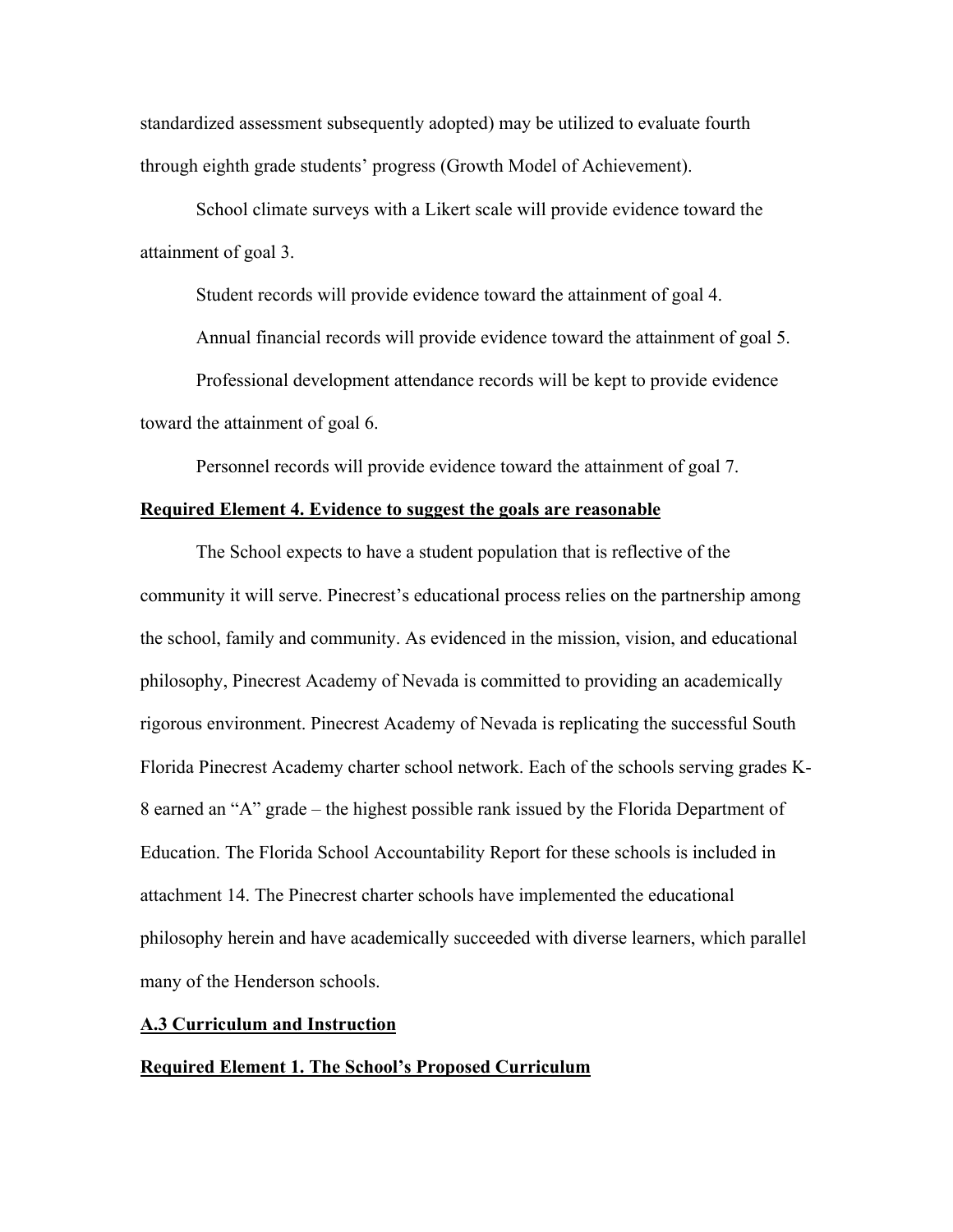The school's English language arts, reading, and mathematics curriculum is based on the Nevada Academic Content Standards. The Nevada Academic Content Standards encompass all content areas, including science, social studies, music, visual arts, health, physical education, computer and technology, and Spanish. These standards provide a consistent, clear understanding of what students are expected to learn at each grade level. The framework is structured to prepare students for college, the workforce, and to be lifelong learners and responsible citizens.

The faculty of the school will develop a scope and sequence or pacing guide for each course. This tool serves as the basis for lesson plan development to ensure that all benchmarks are addressed in a timely manner. The scope and sequence or pacing guide will largely be aligned to the basal text. Teachers will develop and/or provide additional resources such as novels of varying genres, as may be necessary, to teach benchmarks not adequately addressed in the basal text. The faculty of the school will also develop a reading and mathematics instructional focus calendar to provide a framework which enables all faculty and support staff to simultaneously address the same standards. For example, on the week of compare and contrast, the art teacher and food service cashier can pose compare and contrast questions (education philosophy, principle 8), which provides opportunities for pupils to learn concepts across the curriculum and real-life experiences. Both the scope and sequence and instructional focus calendars will be based on the Nevada Academic Content Standards. Multiple principles of the educational philosophy are applicable to this approach to curriculum.

Teachers will implement Common Board Configuration (CBC) which provide a uniform structured itinerary strategically located in the identical location in each classroom. The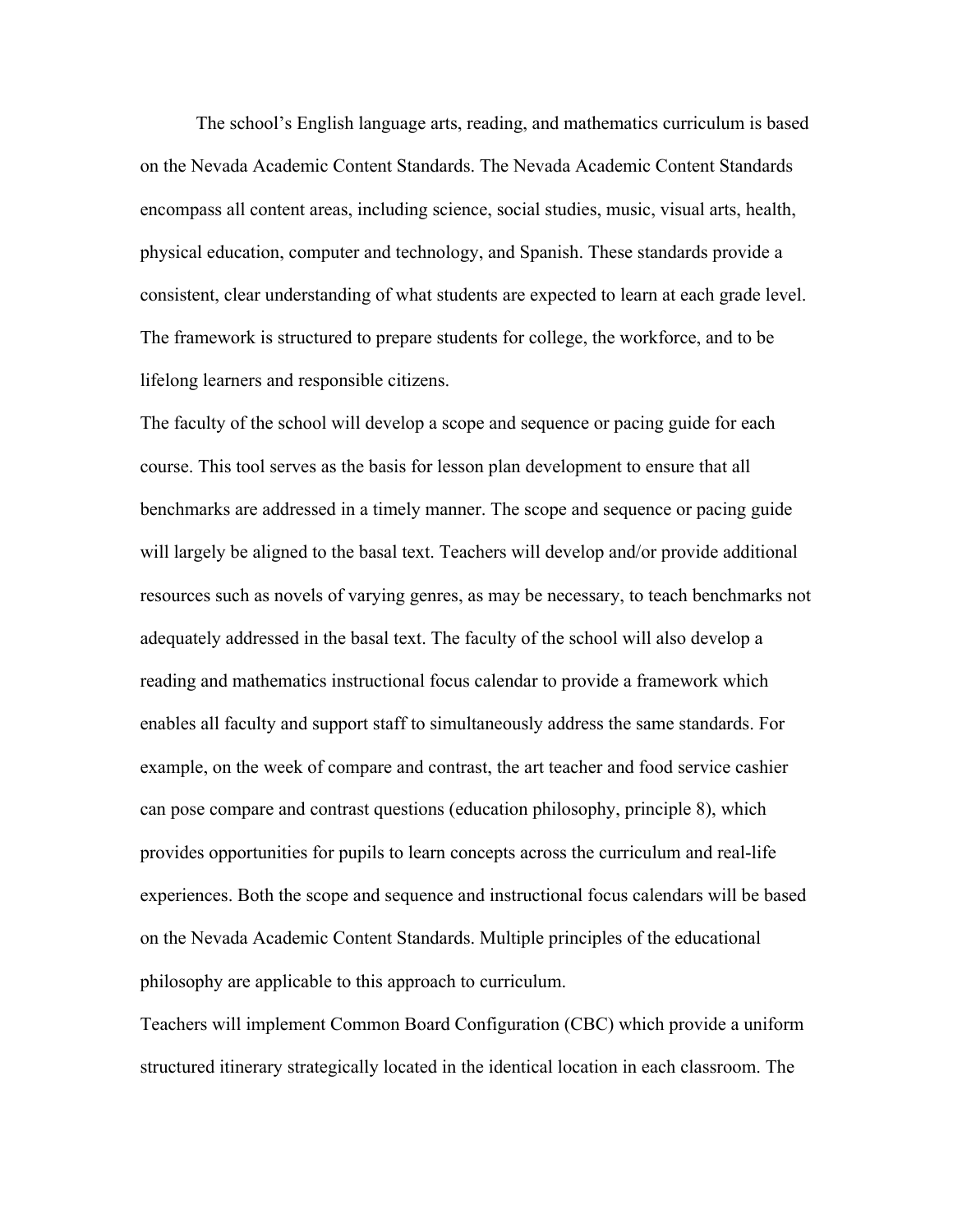CBC helps students adapt to instructional routines and procedures. Common Board Configuration includes: bellwork, the Essential Question, the measurable objective, activities, and homework.

### **Required Element 2. Schedule of courses for each grade level**

Please see attachment 1.

### **Required Element 3. Course descriptions for each grade level**

Please see attachment 2.

### **Required Element 4. Nevada State Standards alignment chart**

Please see attachment 3.

### **Required Element 5. Promotion guidelines**

Please see attachment 4.

### **Required Element 6. Typical daily schedule**

Please see attachment 5.

### **Required Element 7. Designation of courses for graduation**

Not applicable.

### **Required Element 8. List of courses and credits for graduation**

Not applicable.

### **Required Element 9. Copy of proposed diploma**

Not applicable.

### **Required Element 10. Copy of proposed transcript**

Please see attachment 6.

### **Required Element 11. Transfer of credit policy**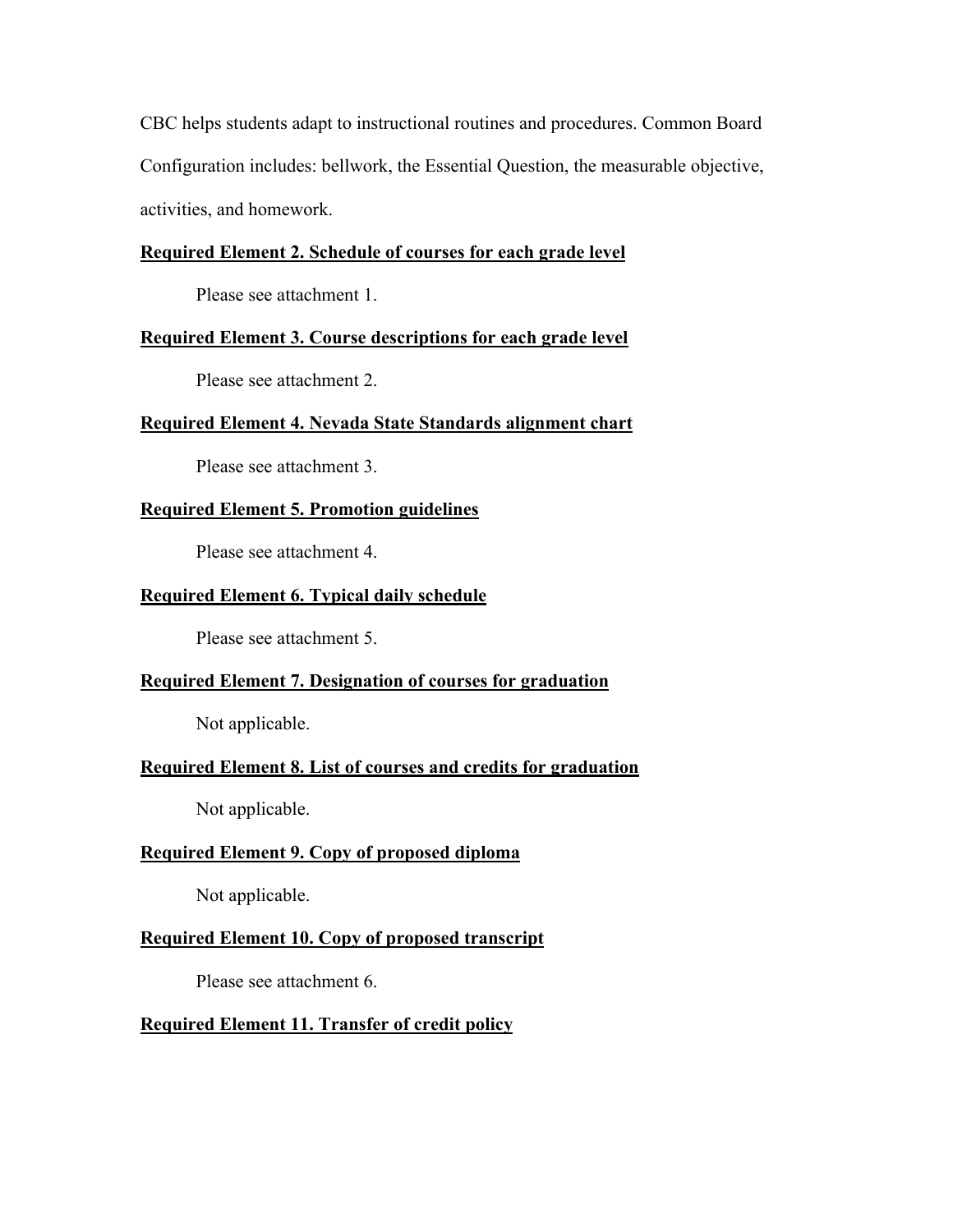The School will transfer successfully completed student credits to another school, whenever a student transfers to another school and/or upon the request of the Clark County School District or other district. A transfer of credits to another school within the State of Nevada is applicable since the School will deliver a standards based curriculum that is aligned to the Nevada Academic Content Standards by grade level.

### **Required Element 12. Listing of textbooks**

Please see attachment 7.

### **Required Element 13. Instructional Strategies**

The curriculum will include strategies that have proven effective for students at all levels. It is expected that students will master reading, writing and verbal skills through continuous application of these strategies in all subject areas. These strategies which are aligned to the educational philosophy include but are not limited to:

- Teacher modeling- Direct, explicit instruction with elaboration and demonstration of skills to be learned.
- Scaffolding- Build from what students know, start instruction from prior knowledge and build up to the new skill.
- Group practice-After explicit instruction small groups or peers practice and share skills and knowledge.
- Peer teaching-Students become the teacher and talk to classmates about skills learned.
- Integration-Applying skills learned to other core subjects.
- Practice and review-New learning needs practice and spiral reviews for understanding and retention.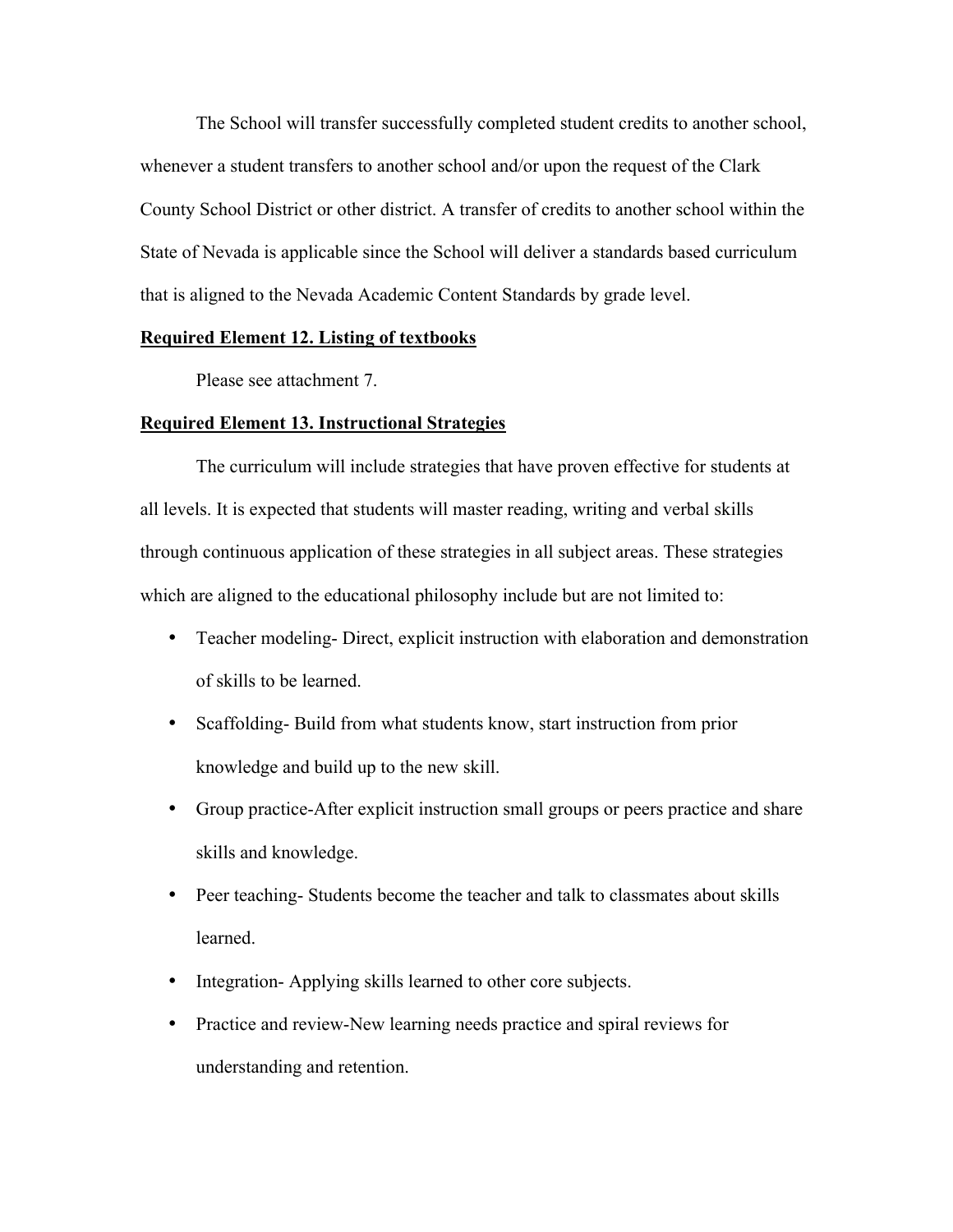Additional strategies used in the writing curriculum will include:

- Oral language development-Brainstorming ideas through strategies like "Think, Pair, Share," "Knee to Knee, Eye to Eye," and whole class discussion.
- Modeled Writing-Teacher "think aloud" and using the pen to demonstrate writing strategies.
- Independent Writing-Students use the strategies taught to create their own writing piece.

The school's educational program will also include learning methods and strategies which are aligned to the educational philosophy and that have proven successful in accelerating low-performing students in reading and mathematics. These may include but are not limited to:

- ! Appropriate assessments for learning (screening, progress monitoring and diagnostic). A sampling of these is provided in A.2 (goal 2) and A.4 (element 2).
- ! Data-driven differentiated instruction
- ! Supplemental programs for student advancement
- ! Student Intervention plans (further addressed in A.4)
- ! Monthly Structured Teacher Planning Time
- Grade level, staff meetings and ongoing professional development (further addressed in element 14 below)
- ! Intervention Technology in Reading and Math includes ST Math, Study Island, and Fast ForWord.
- ! All strategies provide initial teacher support with a gradual release to independence.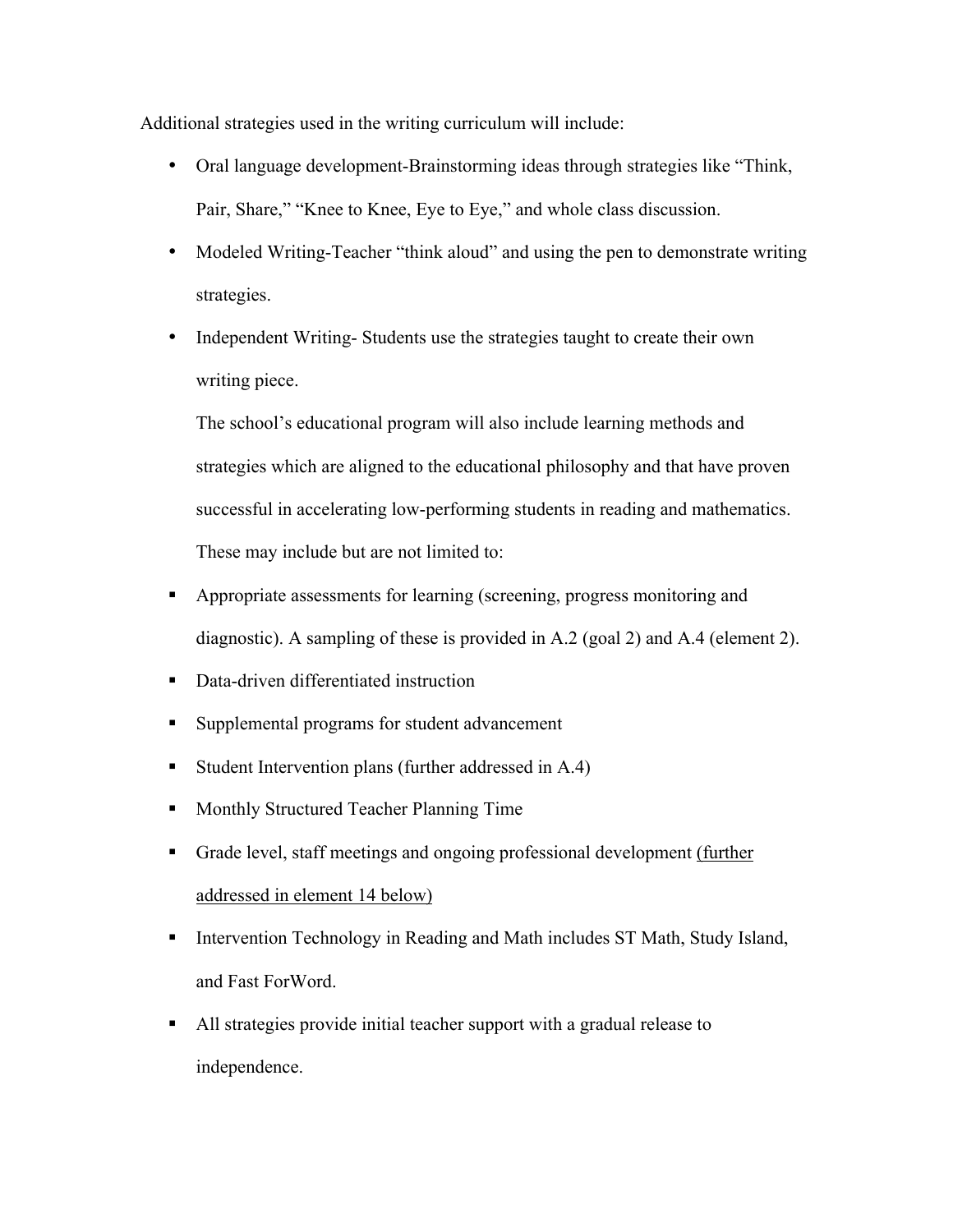### **Required Element 14. Framework for professional development**

A framework for Professional Development to support effective implementation of curriculum will be established as follows:

Planning year- On-site and off-site professional development for all potential founding teachers provided by Pinecrest Academy, textbook publishers, administration and professional resources. Teachers will be encouraged to seek out professional development opportunities sponsored by Clark County School District and virtual professional development providers. The school principal will survey the faculty and conduct a needs assessment to determine which onsite professional development activities will take priority. Pinecrest Academy will provide onsite professional development based on the identified needs.

Year 1 - Development of a school leadership team to provide mentoring and support in implementation of curriculum will be provided. On-site coaching will be provided for all teachers in instructional strategies, effective assessment practices, Nevada Academic Content Standards, development of pacing guides and instructional focus calendars, Common Board Configuration, data disaggregation/analysis, and first aid/CPR (C.4, elements 2 and 4). Monthly teacher planning time will be provided for collaboration and sharing of successful implementations in classroom. This planning time will also be utilized to evaluate school data  $(A.4,$  element 6) and develop intervention strategies. Selected staff will be Crisis Prevention Institute (CPI) trained. New teachers will be paired with seasoned educators to provide mentorship opportunities for growth. Schoolwide professional development will occur onsite on designated professional development days. Teachers will be encouraged to seek out other professional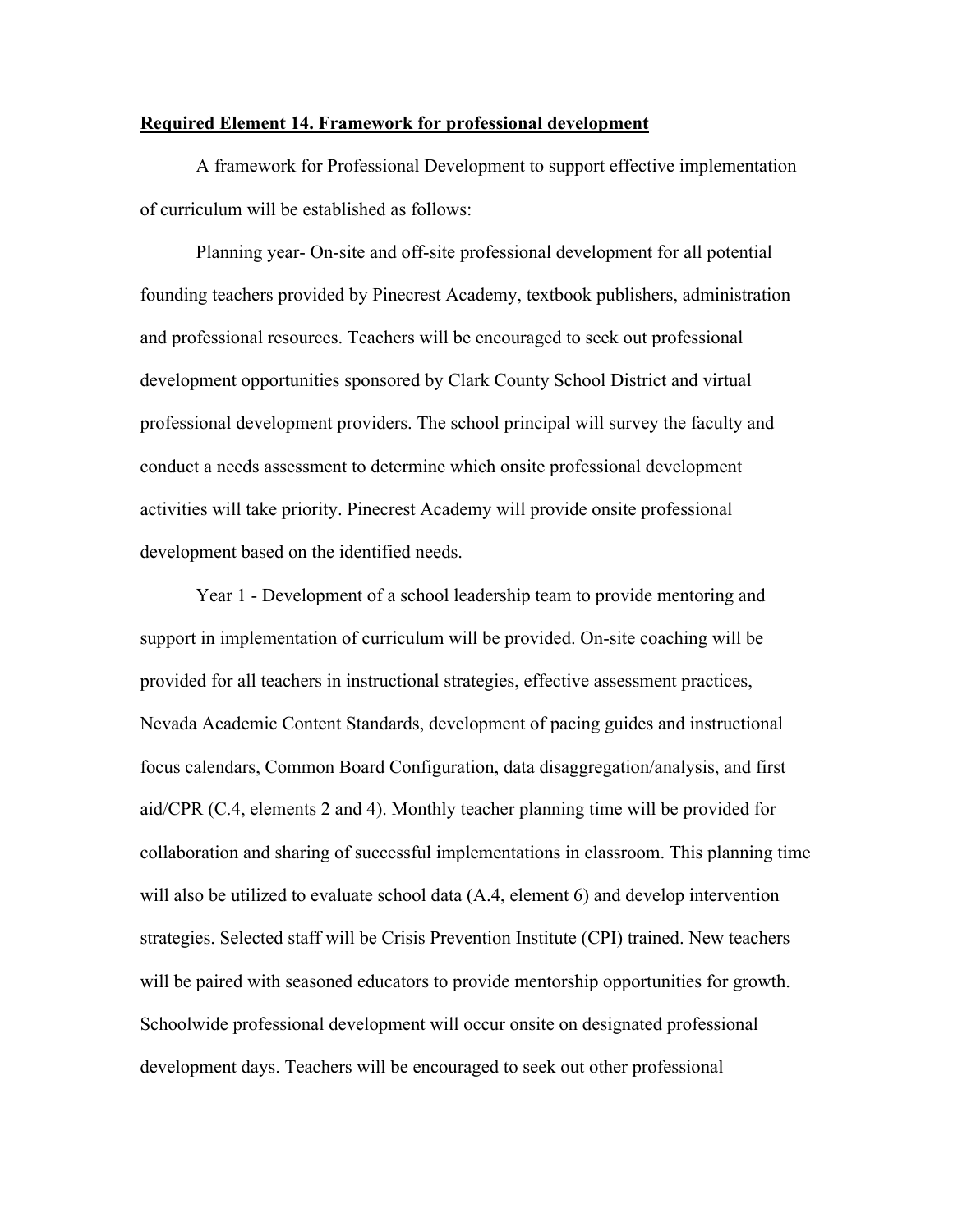development opportunities based upon self-identified needs. Through its affiliation agreement, Pinecrest Academy principals and teachers will provide onsite professional development based on identified needs.

Year 2 and forward - On-site coaching and additional support based on specific needs through data-analysis will be provided. Monthly teacher planning time for collaboration and sharing of successful implementations in classrooms will be provided. This planning time will also be utilized to evaluate school data (A.4, element 6) and develop intervention strategies. New teachers will be paired with seasoned educators to provide mentorship opportunities for growth. Schoolwide professional development will occur onsite on designated professional development days. Teachers will be encouraged to seek other professional development opportunities based upon self-identified needs. As funds may be available, grade level lead teachers will be provided with opportunities to attend professional conferences. Through its affiliation agreement, Pinecrest Academy principals and teachers will provide onsite professional development based on identified needs.

#### **A.4 Assessment and Accountability**

### **Required Element 1. School assessment plan**

STAR assessment, AIMSweb (for special education students)

#### **Required Element 2. List of Instruments**

Multiple school level assessments, both formative and summative, will be utilized to measure specific learning outcomes.

School-based assessments to be used in all courses may include: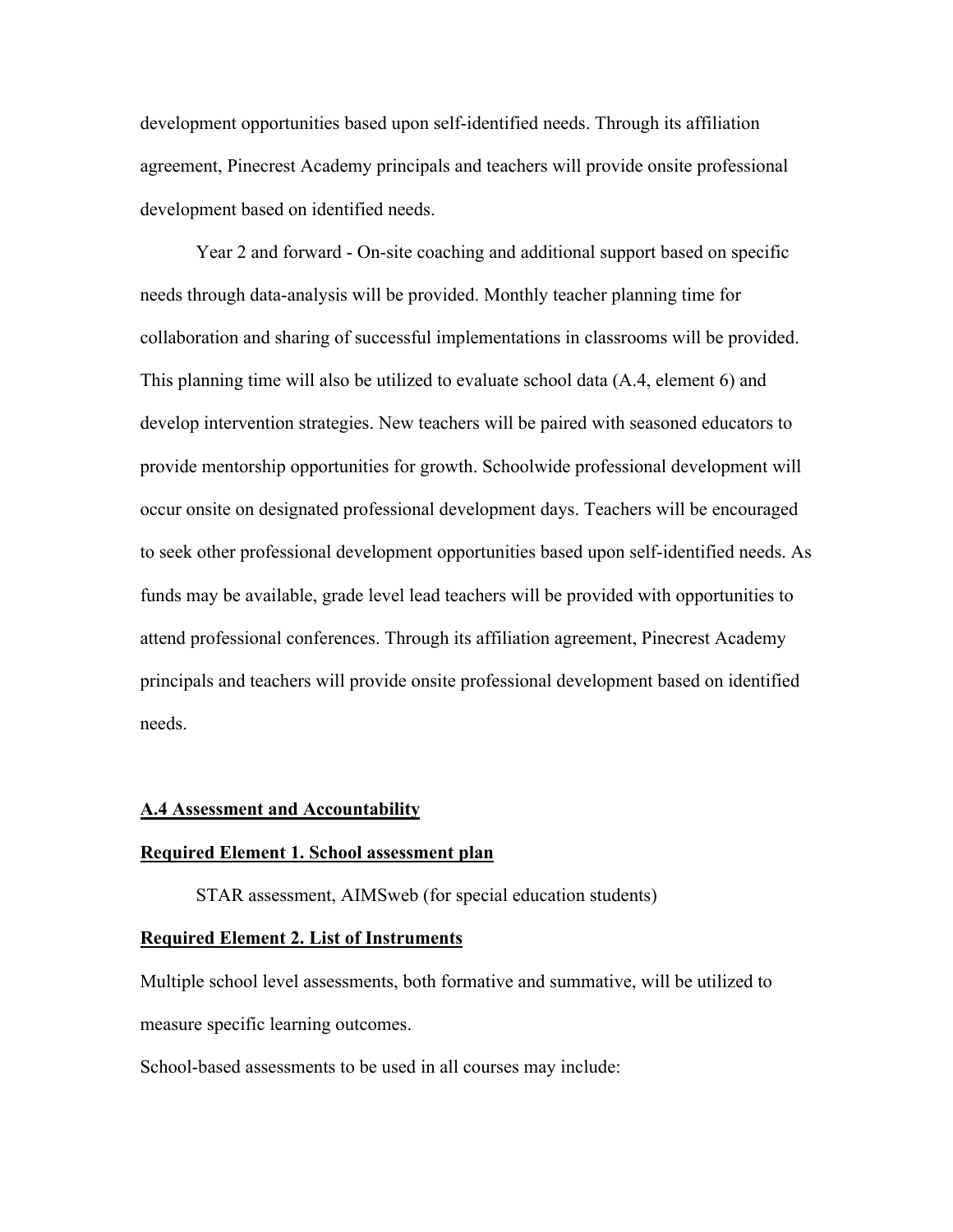- Weekly teacher-generated quizzes.
- Unit assessments and chapter tests.
- Class projects and/or investigations based on focus lessons.
- Class participation rubrics.

The School will select a commercially available standardized instrument, such as AIMSweb Curriculum- Based Measurement or Renaissance Learning's STAR Assessment to regularly monitor students. Should the School select AIMSweb, all students will be assessed three times per year for universal screening (early identification) and general education progress monitoring using the online computer program AIMSweb. This program will allow the School to monitor at-risk students monthly, evaluate the effectiveness of instructional strategies, write individualized student goals and provide a system to report results to students, parents, teachers and administrators. Should the School select Renaissance Learning's STAR Assessment, all students will be initially evaluated. Students who are performing above grade level will be subsequently assessed on a monthly basis. Students performing at grade level will be subsequently assessed every two weeks. Students performing below grade level will be subsequently assessed weekly. Both AIMSweb Curriculum-Based Measurement and Renaissance Learning's STAR Assessment track students over time and thus are appropriate instruments for the School to monitor its second goal listed in A.2.

The School will participate in the state assessment system (attachment 8) and will administer the assessment pursuant to the prescribed uniform procedures. The School will also participate in any other mandated assessment, such as the NAEP, if so selected for participation.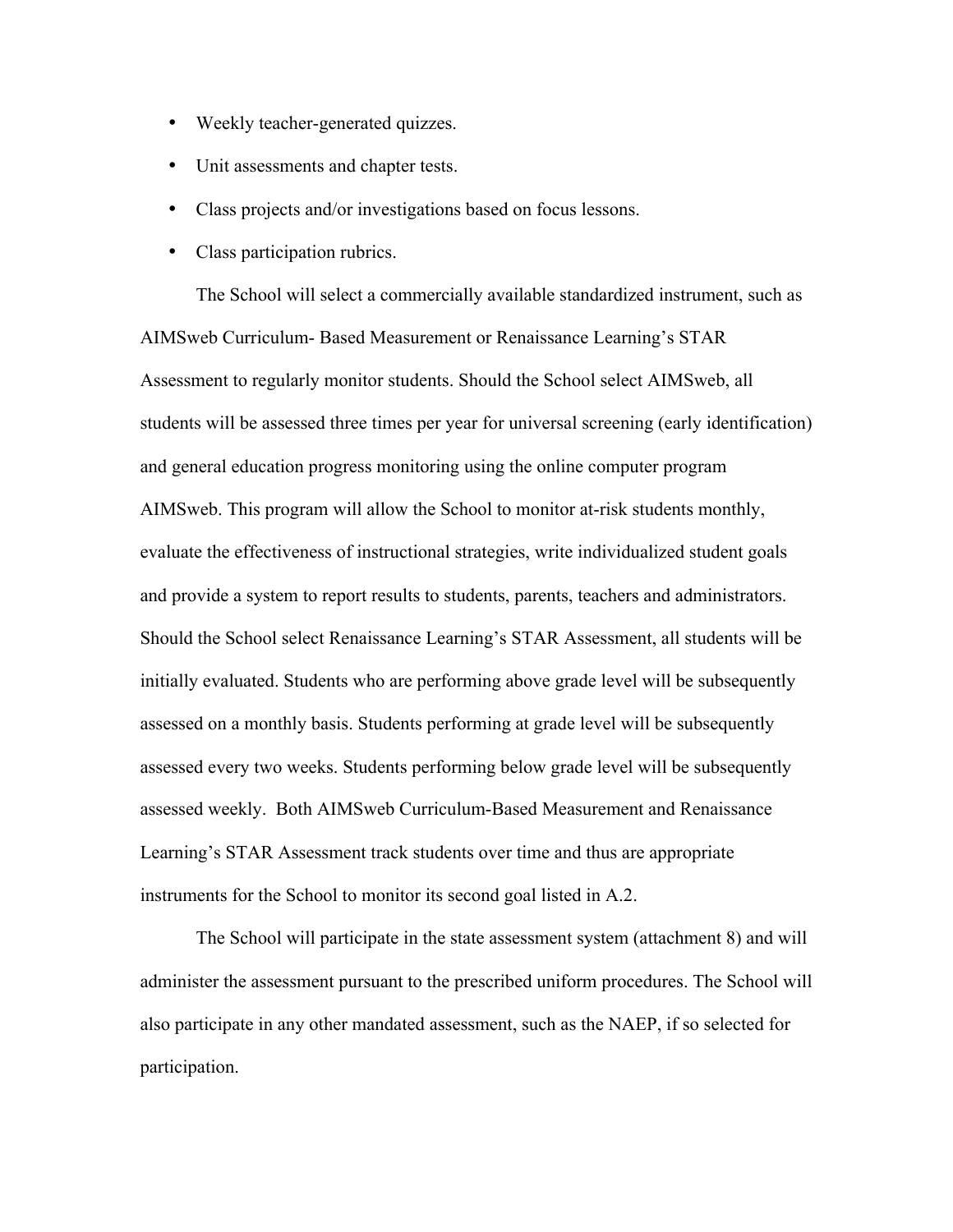### **Required Element 3. School's approach to assessments**

The results from these measurement tools will be used to identify improvement needs and demonstrate benchmark mastery (principle 6 of the educational philosophy). Frequent data collection, particularly for students performing below grade level is fundamental to improvement. The results from these ongoing assessments will be used to drive instruction. In the classroom, teachers will differentiate instruction based on the needs of pupils (principle 4 of the educational philosophy). Schoolwide results will be utilized to target faculty professional development (A.3 element 14) and revise, as may be necessary, the instructional focus calendar (A.3 element 1). Data use and management is further discussed in elements 6 below.

### **Required Element 4. Longitudinal data analysis use**

Longitudinal data analysis will be reported annually to measure success and will consist of:

- 1. A student baseline developed during the first year using testing results.
- 2. A comparison of annual results with the baseline scores to assess progress.
- 3. Grade-level and school composite scores.
- 4. A graph of annual results showing year-to-year change.
- 5. A graph of school scores relative to state and national averages.
- 6. Sub-analysis of a variety of variables to identify areas for improvement.

#### **Required Element 5. Strategies to close the achievement gap**

Inherent to the vision statement of Pinecrest Academy is the elimination of the achievement gap. Implementation of regular assessments as listed above in elements 2 and 3, will ensure that no student is overlooked and all are identified with ample time for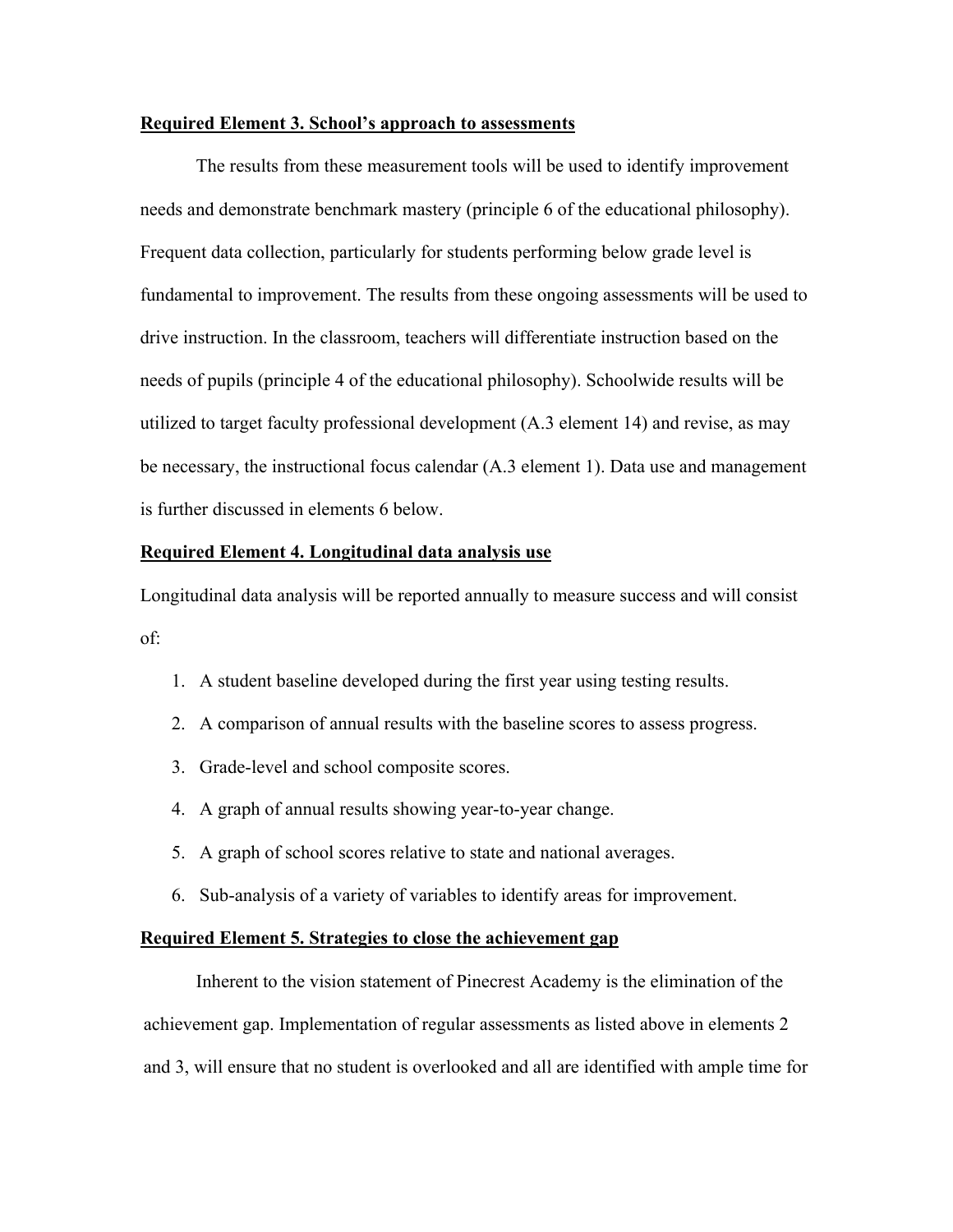remediation. As noted in the educational philosophy principle 3, goals apply to all students. Teachers will differentiate instruction and intervention programs will be developed for these students to ensure appropriate remediation. Students identified at risk, will have an intervention plan created by their teacher. This plan will follow Response to Intervention which has become a national best practice to improve student achievement and close achievement gaps of all groups of students. Tier 1 will include research based instruction in the general education classroom with core instructional interventions. Tier 2 will include small group intervention with intensive assistance for students who are performing below monitored progress expectations. Tier 3 students will have accommodations and/or modifications as established in an individual education plan. Additional RtI information is discussed in attachment 16.

#### **Required Element 6. Data Management Plan**

In Accordance with NRS 386.650, the School will participate in SAIN Automated Student Information System and will thereby use software, hardware and telecommunications compatible with its sponsor (State Public Charter School Authority) to fulfill data transfer requirements to the sponsor. The School will report data required by NRS 386.650 to its sponsor by the beginning of the School's first year of operation. The School, sponsored under the auspices of the Nevada State Board of Education will use Infinite Campus that is hosted as an ASP (Application Service Provider) by the Department of Education. The school administrator will monitor the mainframe to ensure that data is appropriately maintained and entered in a timely fashion. Parents will be provided with login credentials to monitor their child's progress in school. Monthly teacher planning time (A3, element 14) will be provided for collaboration and sharing of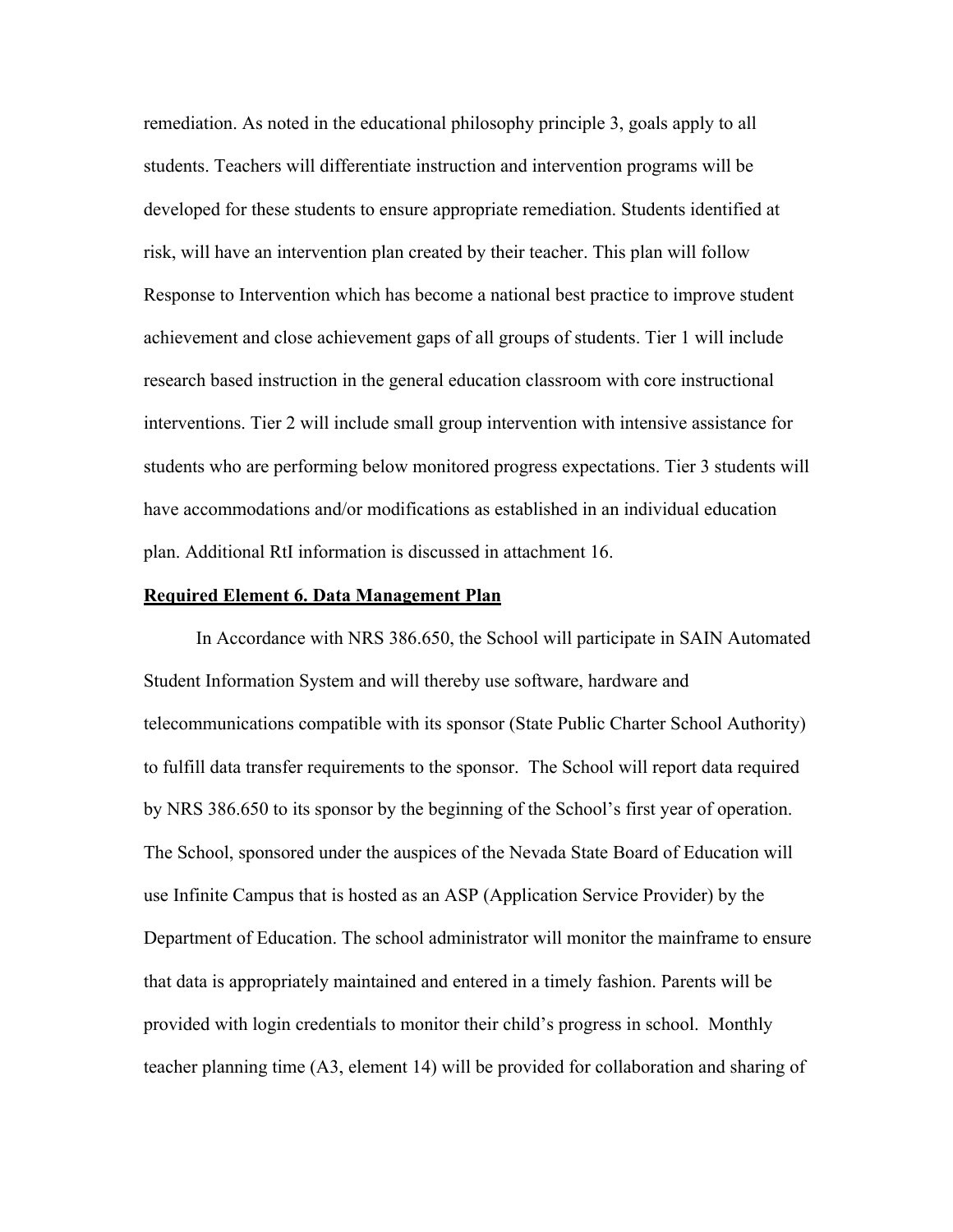successful differentiated instruction. This planning time will also be utilized to evaluate data and provide a forum for intervention strategies. For example, a third grade teacher who has a pupil reading at first grade level, can discuss best practices with a first grade teacher to ensure appropriate and targeted intervention and remediation. Student records and their maintenance are addressed in Section A.9.

### **Required Element 7. Promotion policies**

Promotion requirements and guidelines are addressed in Section A.3 (attachment

4).

### **A.5 Tentative School Calendar and Daily Schedule**

### **Required Element 1. School year calendar**

Please see attachment 9.

### **Required Element 2. Proposed dates of enrollment**

Please see attachment 10.

### **Required Element 3. Alternative schedule**

Not applicable.

#### **Required Element 4. Rationale for alternative schedule**

Not applicable.

#### **A.6 School Climate and Discipline**

# **Required Element 1. How the school's policies support the educational goals of the school.**

The School's policies have been developed and will continue to be developed with the goal of providing a learning environment that is safe and conducive to learning.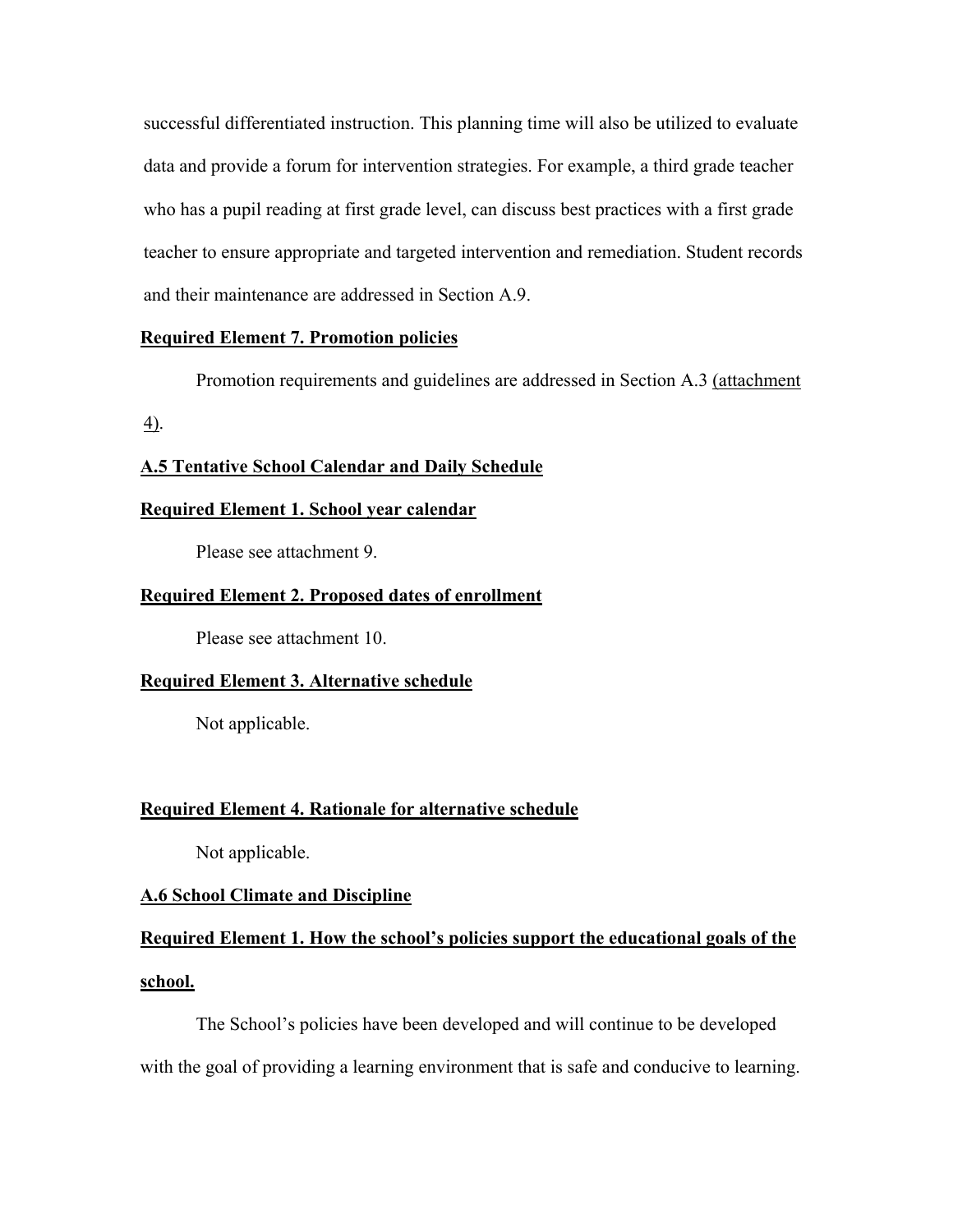Upon the establishment of the School, the principal will further refine the discipline policy. The policy will provide for the progressive discipline of pupils and on-site review of disciplinary decisions. The policy will be developed with input and participation from the teachers, parents, and other School stakeholders. It shall be consistent with the rules of behavior prescribed in accordance with NRS 392.463; include provisions designed to address the specific disciplinary needs and concerns of the School; and provide for the temporary removal of a pupil from the classroom. The principal will collaborate with School stakeholders to annually revise the policy.

# **Required element 2. Narrative explaining the school's philosophy regarding student behavior**

Education is a process which requires reasonable order and decorum. Such decorum provides a positive, nurturing educational environment that respects values and diversity. Students are expected to demonstrate positive character traits at all times. Most students come to school to learn and participate in school activities. They seldom have difficulty complying with school rules. However, some students experience difficulty in maintaining a positive attitude towards school which may result in inappropriate behavior. Such behavior creates problems for themselves, fellow students, parents, and school personnel. Behaviors which interfere with the instruction of students will not be tolerated. Issues of student behavior are not just school issues and they are not just home issues. Rather, they are issues which require mutual collaboration to correct before they become habitual.

Students will be expected to attend school daily and arrive on time. Student absences and tardiness will also be tracked to ensure that they are in class on time and in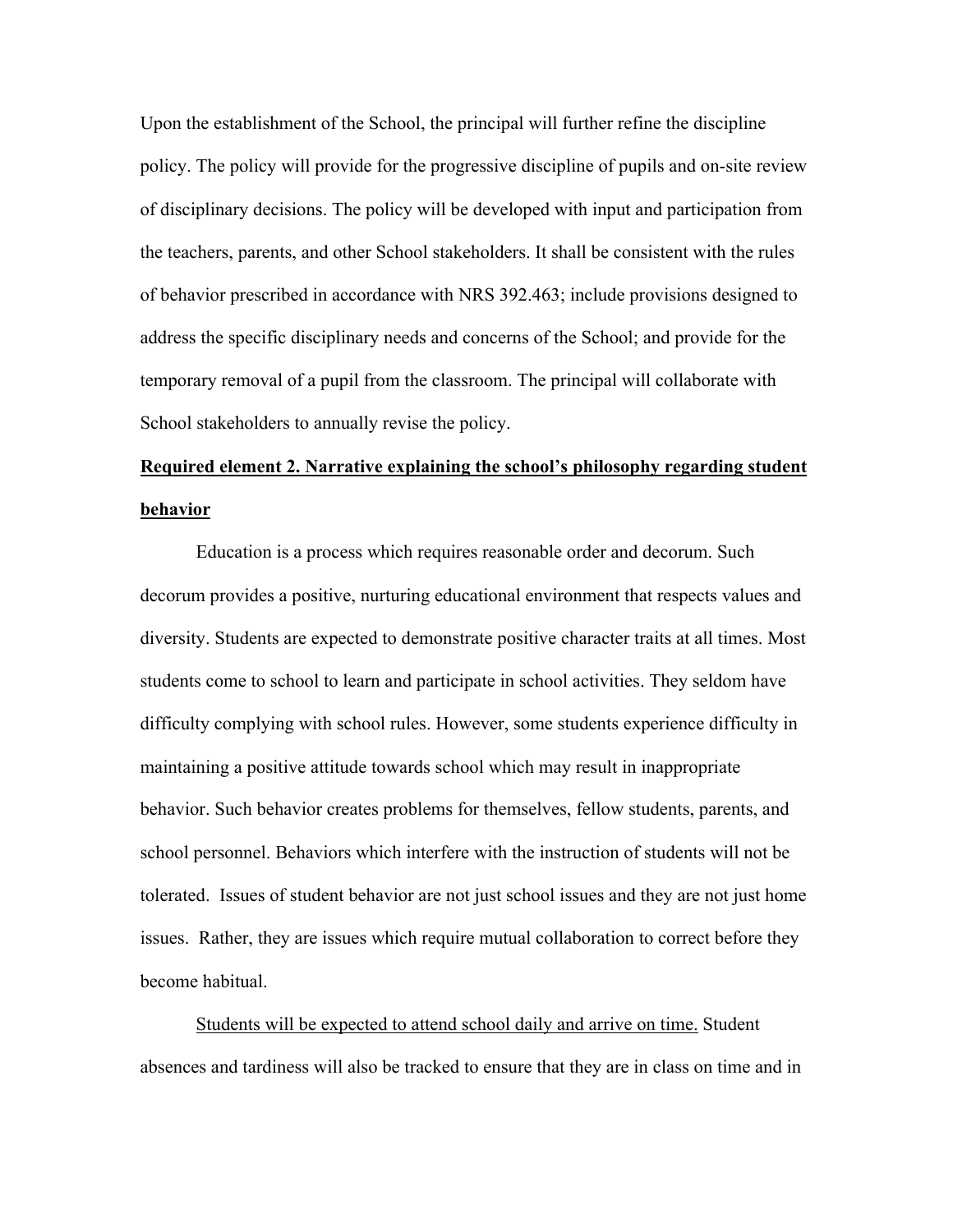attendance. The attendance policy will allow for appropriate make-up time for work missed. Attachments 12 and 13 respectively address the School's truancy and absence policies. The School's discipline policy/code of student conduct, attachment 11, includes additional expectations of student behavior.

The intent of the listed procedures is to: 1) get parents involved in the discipline process, at an early stage, and 2) to develop a school environment which is positive, safe for students, and communicates to all students that only appropriate behavior will be accepted.

#### **Required element 3. School's discipline policy/code of conduct**

Please see attachment 11.

### **Required element 4. School's truancy policy**

Please see attachment 12.

### **Required element 5. School's absence policy**

Please see attachment 13.

### **Required Element 6. School's plan for involving students' families**

The school and the governing body of the school commit to establish relationships with local community organizations in order to have community support and engagement in school matters. As part of education philosophy, principle 7, the School will promote an environment that allows parents, teachers, and other community members to be actively engaged in the School. Examples of parent involvement include: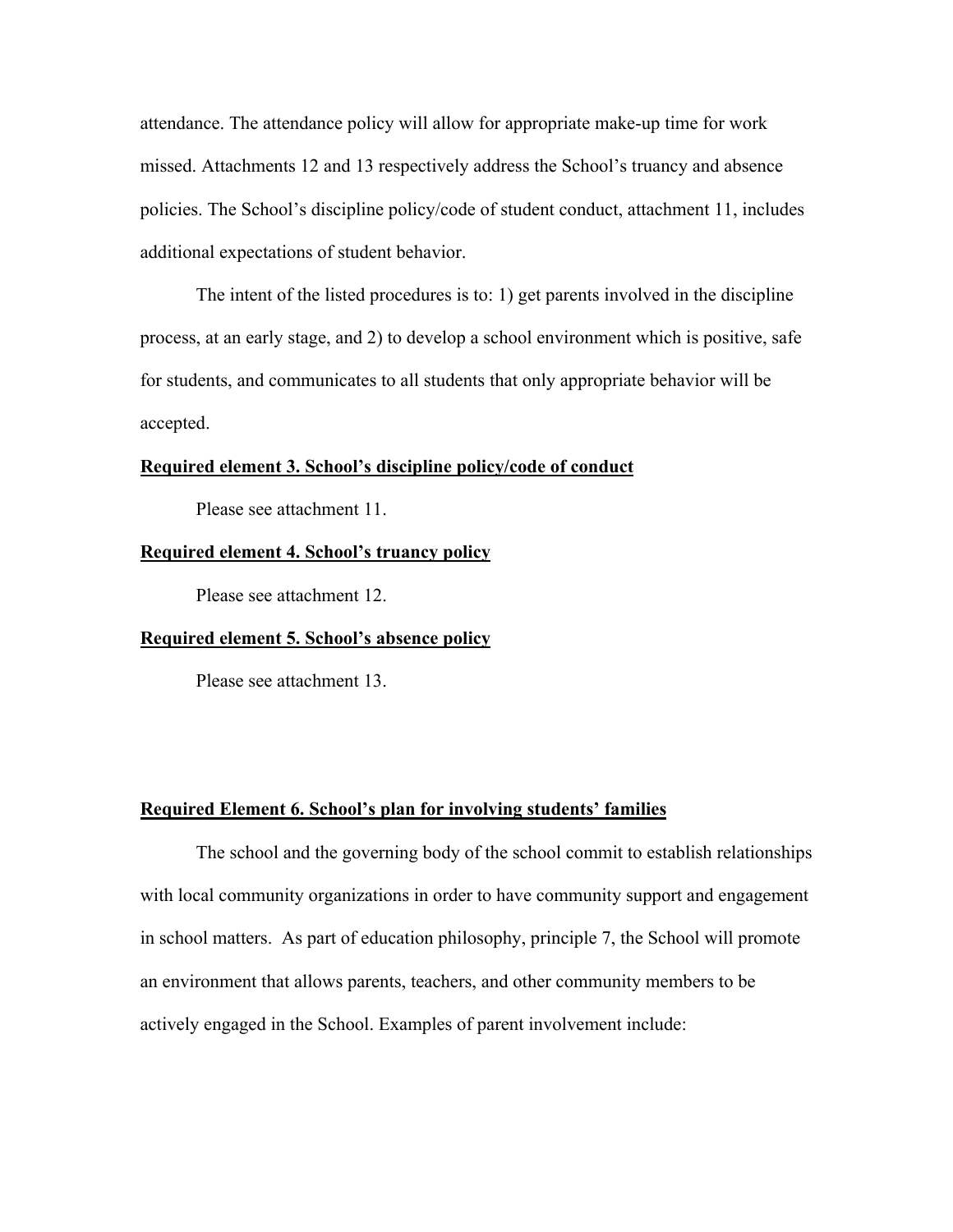- Regular parent/teacher conferences these conferences are held after school or in the evening and provide parents with opportunities to discuss educational progress with their child's teacher;
- Open houses, career fairs, family picnic these events are held annually to maintain communication and active involvement in the School;
- School Website, school newsletter, events calendar updated monthly to disseminate information and maintain open lines in the community;
- PTO Parent Teacher Organization provides invaluable support to the School leadership and faculty

Parent satisfaction is critical to the success of the School. Accordingly, goals 3 and 4 in section A.2 were designed to evaluate parent satisfaction.

### **A.7 Targeted Population**

### **Required Element 1. Proposed Target Population.**

The School is not intended to serve primarily at-risk pupils nor will the proposed charter school enroll pupils who are in a particular category of at-risk pupils before enrolling other children who are eligible to attend the charter school pursuant to NRS 386.580.

Although Pinecrest Academy of Nevada is open to all Nevada residents, the proposed target population is children who will be attending grades K-8 and living in the City of Henderson. A charter school application was submitted last year with more than 1,000 potential students to be enrolled. This is clear and compelling evidence of the need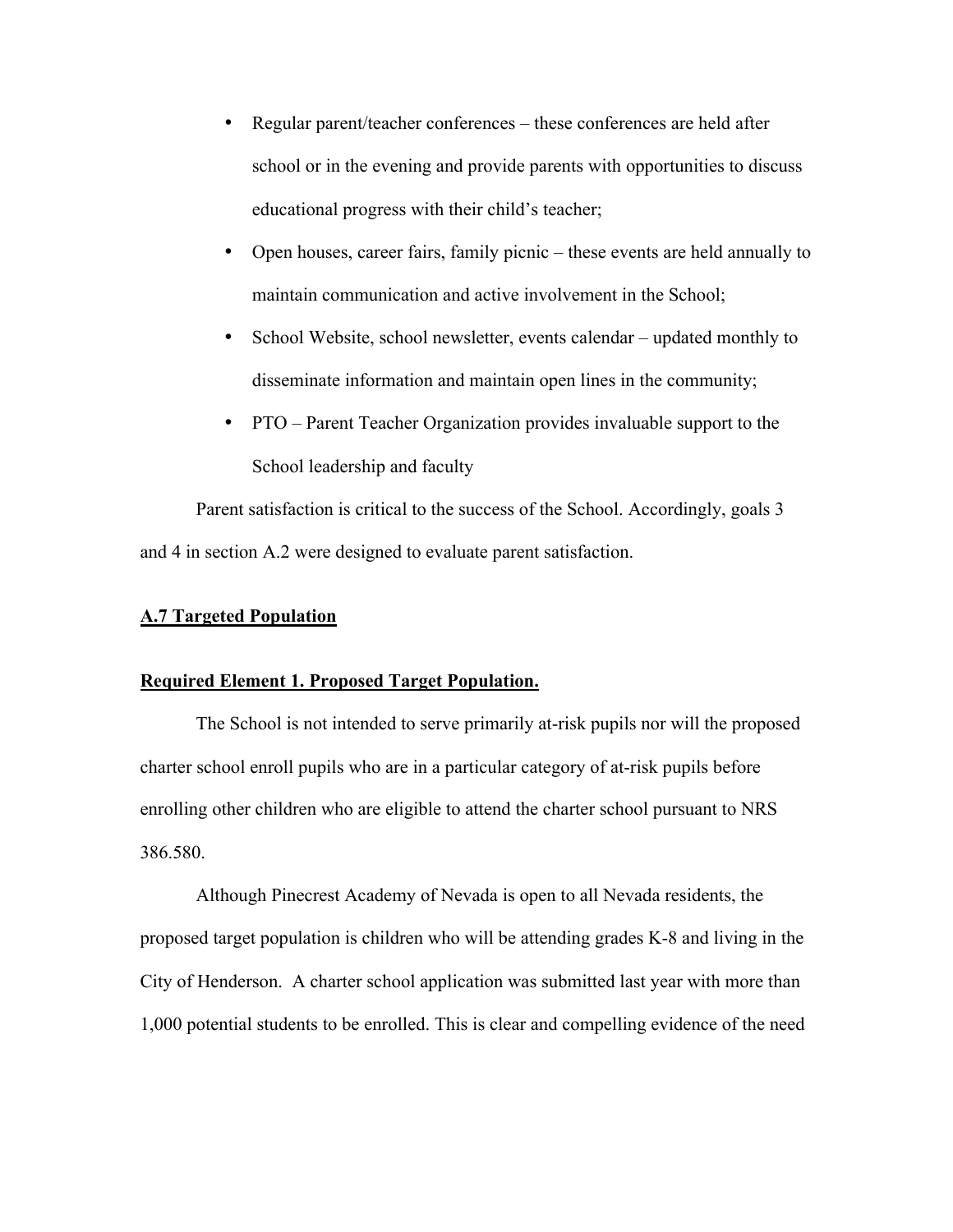for an educational option in this community as the purpose of the school is to improve the opportunities for pupils to learn.

Within the city of Henderson are 25 traditional public elementary schools and eight middle schools. Collectively, the elementary and middle schools respectively served 18,248 and 10,265 students. These 28,513 pupils have limited charter school options in their community. The need for school choice is self-evident. Three of the elementary schools were designated two or three- Star schools based on the Nevada School Performance Framework. Smalley Elementary and Treem Elementary are 2-Star schools, and Walker is a 3-Star school. Cortney Middle School is designated a 3-Star school. Only four of the 33 schools had 100% of their faculty highly qualified; one school had 19.7% of its teachers not highly qualified. School size is another concern. The average enrollment of the elementary and middle schools is 729 and 1283 respectively. In the middle schools, there were 346 violent incidents reported collectively. There are only three charter schools within Henderson: Coral Academy of Science (serving grades 3-5), Coral Academy of Science (serving grades 6-11), and Nevada State High School (serving grades 11-12). In consideration of the foregoing lackluster demographics, the children of this community are underserved and deserve more quality choice options.

The school will enroll pupils in the order in which pupils' applications are received, up to the point at which the school reaches its maximum capacity per grade. The names of pupils who submit enrollment applications that are received after the grade's capacity has been reached are put on a waiting list. As spaces become available in particular grades, due to pupils leaving the school, pupils on the waiting list for enrollment in that grade are chosen by lottery. If there is a waiting list, the school will fill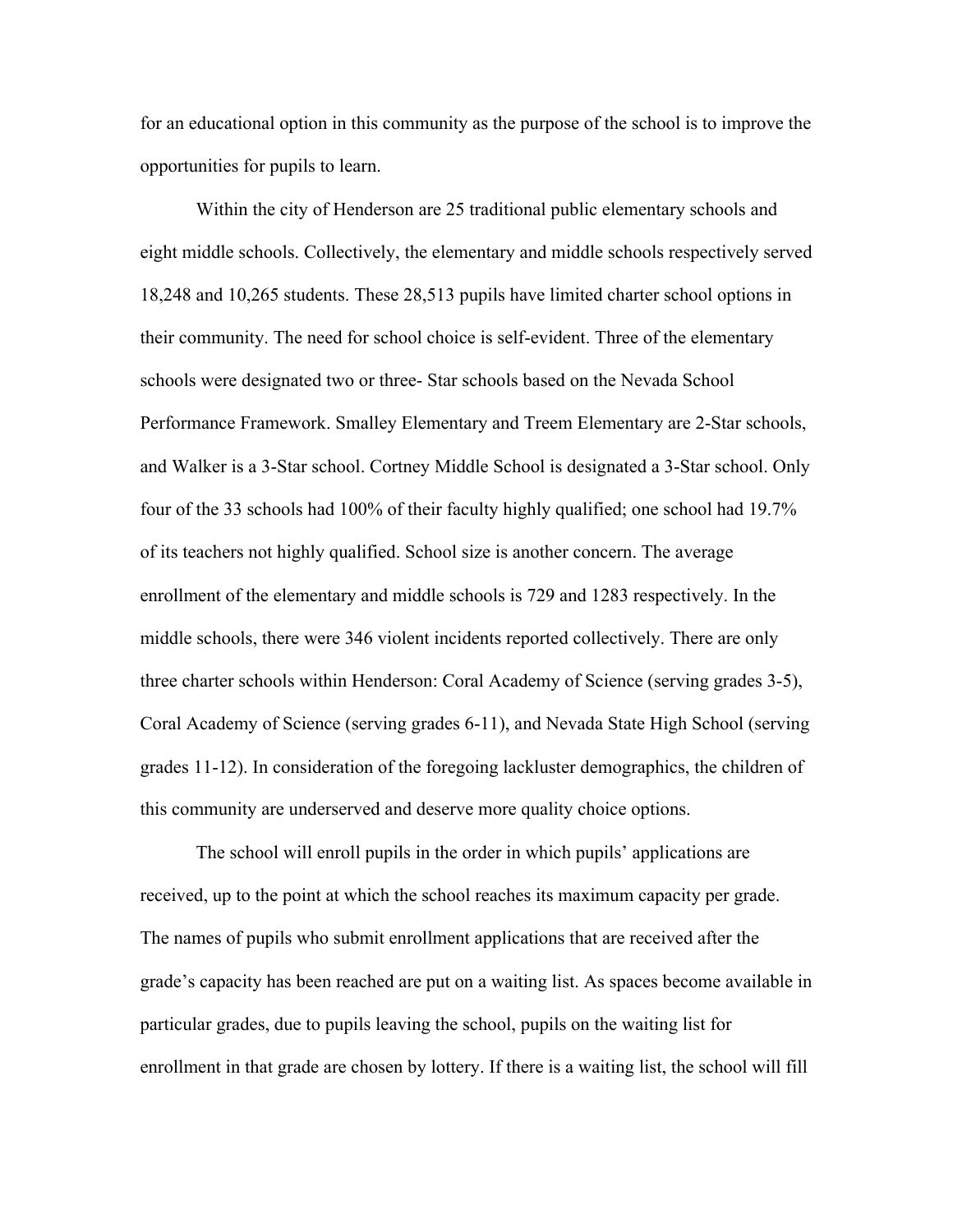vacancies as they are created. A lottery is not conducted until the school has reached capacity per grade, and then the only pupils who are subject to the lottery are those on the waiting list. School enrollment will not be limited, except as necessary to conform to the capacity of the school's facility (which is yet to be identified) and to designate the number of students per grade (which will be determined by the Board based upon considerations such as staffing and demand for enrollment).

The school does not discriminate in admissions on the basis of race, color, religion, age, sex, national origin, marital status, disability, or other reason prohibited by the law. Upon completion of the application the school will request a driver's license (to verify identification), a utility bill or other proof of residency, proof of immunization or exemption thereof, transcript or other form of school record, and a birth certificate.

### **Required Element 2. Explanation and evidence to support enrollment projections**

Please see attachment 14.

# **Required Element 3. How proposed mission et al. aligns with needs of target population**

The School expects to have a student population that is reflective of the community it will serve. Pinecrest's educational process relies on the partnership among the school, family and community. The stakeholders of Pinecrest Academy of Nevada are committed to meet the needs of the target population by hiring staff that will mirror the diverse characteristics of the community it will serve and incorporate multiple perspectives in school development. Pinecrest Academy of Nevada is replicating the successful South Florida Pinecrest Academy charter school network. Each of the schools serving grades K-8 earned an "A" grade – the highest possible rank issued by the Florida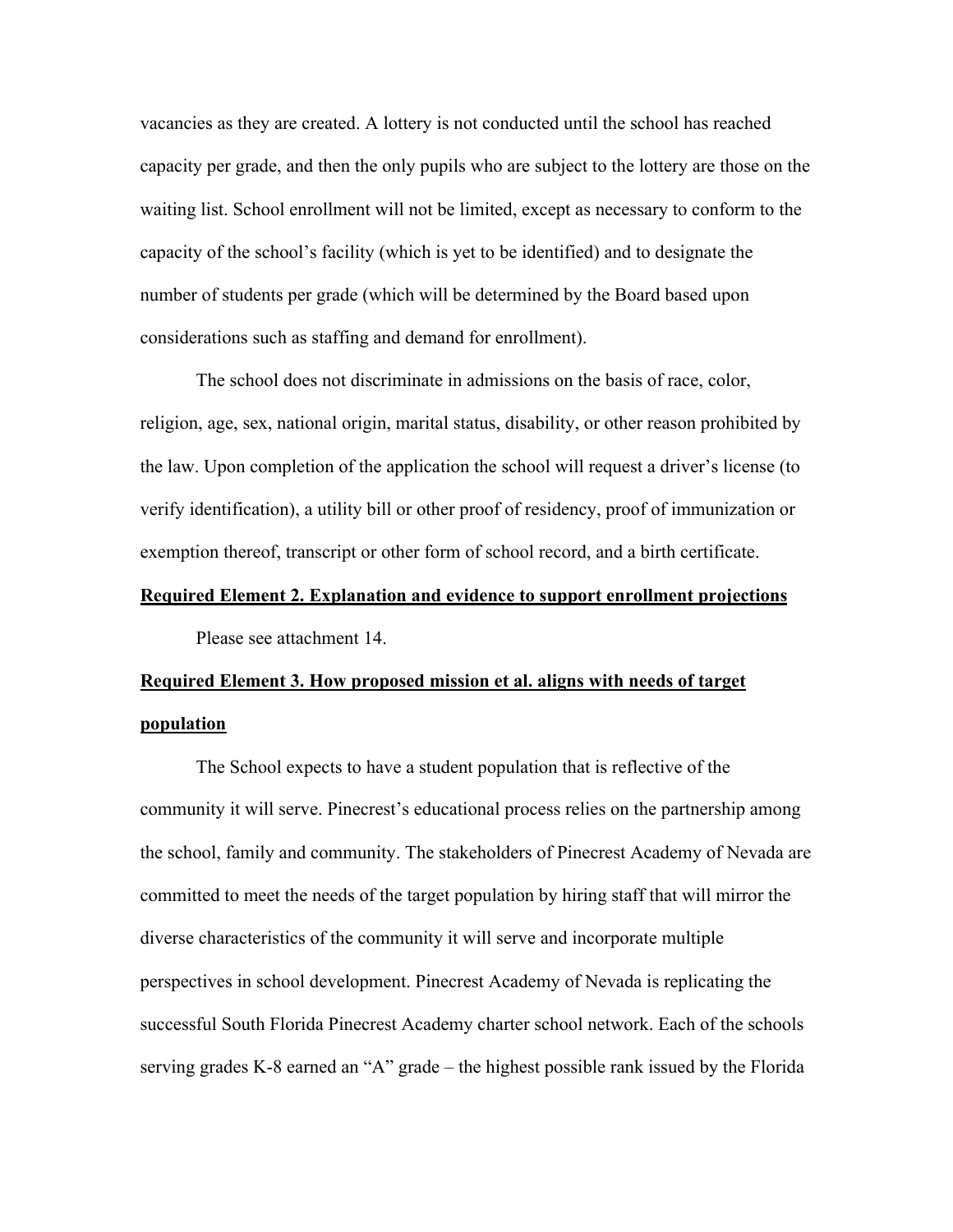Department of Education. The Florida School Accountability Report for these schools is included in attachment 14. The Pinecrest charter schools have implemented the educational philosophy herein and have academically succeeded with diverse learners, which parallel the population of many of the Henderson schools. The Pinecrest affiliation will also provide opportunities for their leadership and faculty to provide onsite Pinecrest best practices professional development.

### **Required Element 4. Recruitment plan**

Please see attachment 15.

### **Required Element 5. Measuring success of at-risk pupils**

Not applicable

### **Required Element 6. Enrollment process for at-risk pupils**

Not applicable

### **A.8 Special Student Populations**

# **Required Element 1. Education plan for ELL, Special Education, GT, and special needs**

When providing services and programs to pupils with disabilities, the School will remain in compliance with the policies and procedures of the federal government and the State of Nevada. (See attached Special Education Policies & Procedures Manual.) Special Education students will be provided with programs implemented in accordance with federal, state, and local policies (specifically, the Individuals with Disabilities Education Act (IDEA); Section 504 of the Rehabilitation Act of 1993; NRS 388.440 to 388.520 inclusive, and all other State of Nevada statutes. The educational program for exceptional students will include the following: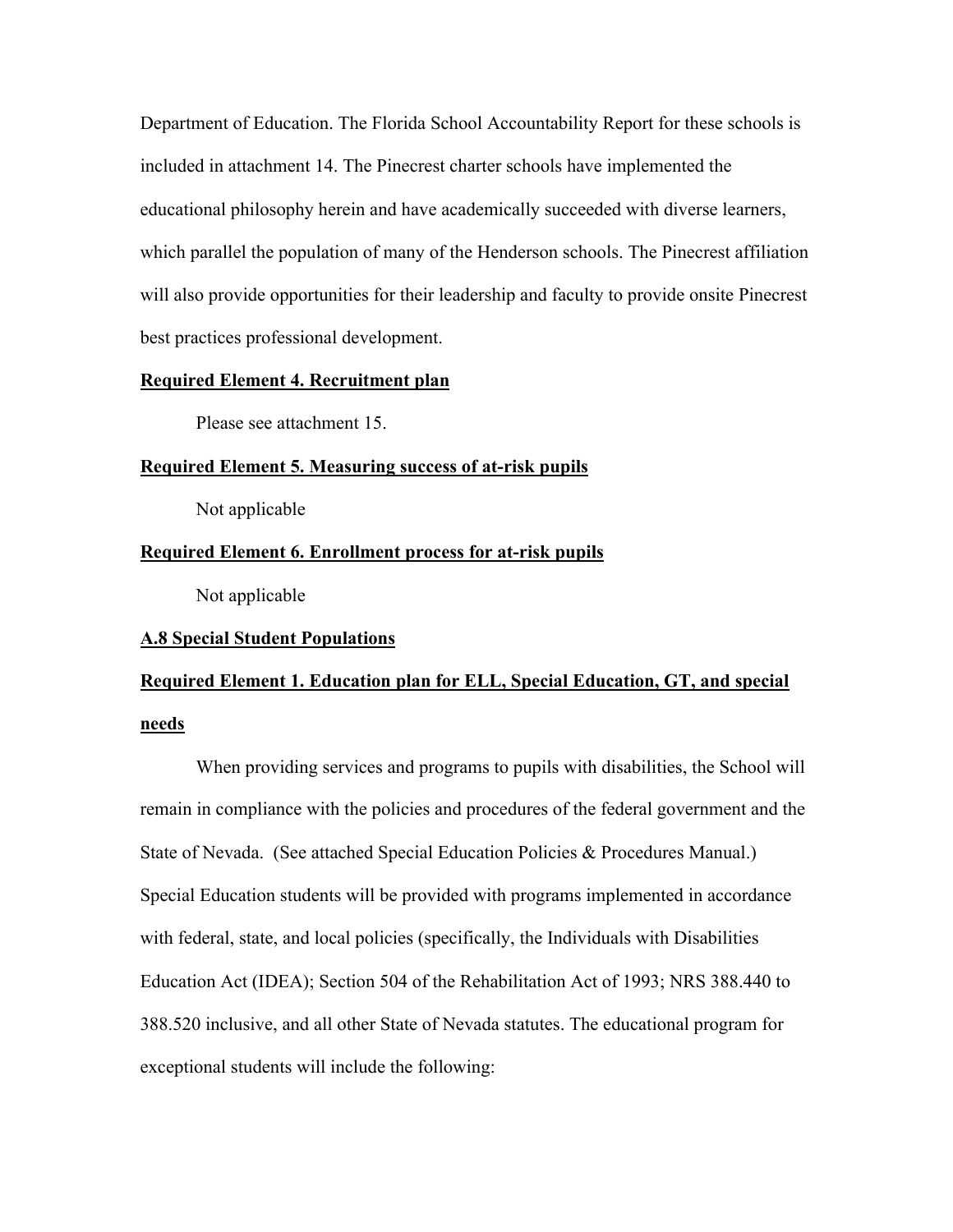• A Non-discriminatory policy regarding the eligibility, identification, location, placement and evaluation process;

Free appropriate public education (FAPE) will be provided to every exceptional student enrolled in the School;

• Child Find Services – Child Find is the entry point for ESE services for children and their families in the school. The school will use Child Find Services to assure that all children who need special education and related services, receive a free appropriate education by locating, identifying, and obtaining services for children who have disabilities or special needs;

• Individual Education Plans (IEP)-designed to ensure students with disabilities are serviced according to their needs;

Extended School Year (ESY) - for students needing specialized services as required by students' IEPs;

• Least Restrictive Environment: students with disabilities will be educated in the least restrictive environment and will be segregated only if the nature and severity of the disability is such that education in regular classes with the use of supplementary aids and services cannot be achieved satisfactorily;

• Federal and State Reports: Unless otherwise exempted by State of Nevada Statutes, the School will complete federal, state and any other reports deemed necessary in accordance with the time-lines and specifications of the Sponsor.

The school's "Child Find" program is responsible for locating, identifying and evaluating all individuals suspected of having a disability from the ages of birth through 21 who are not receiving early intervention or special education services.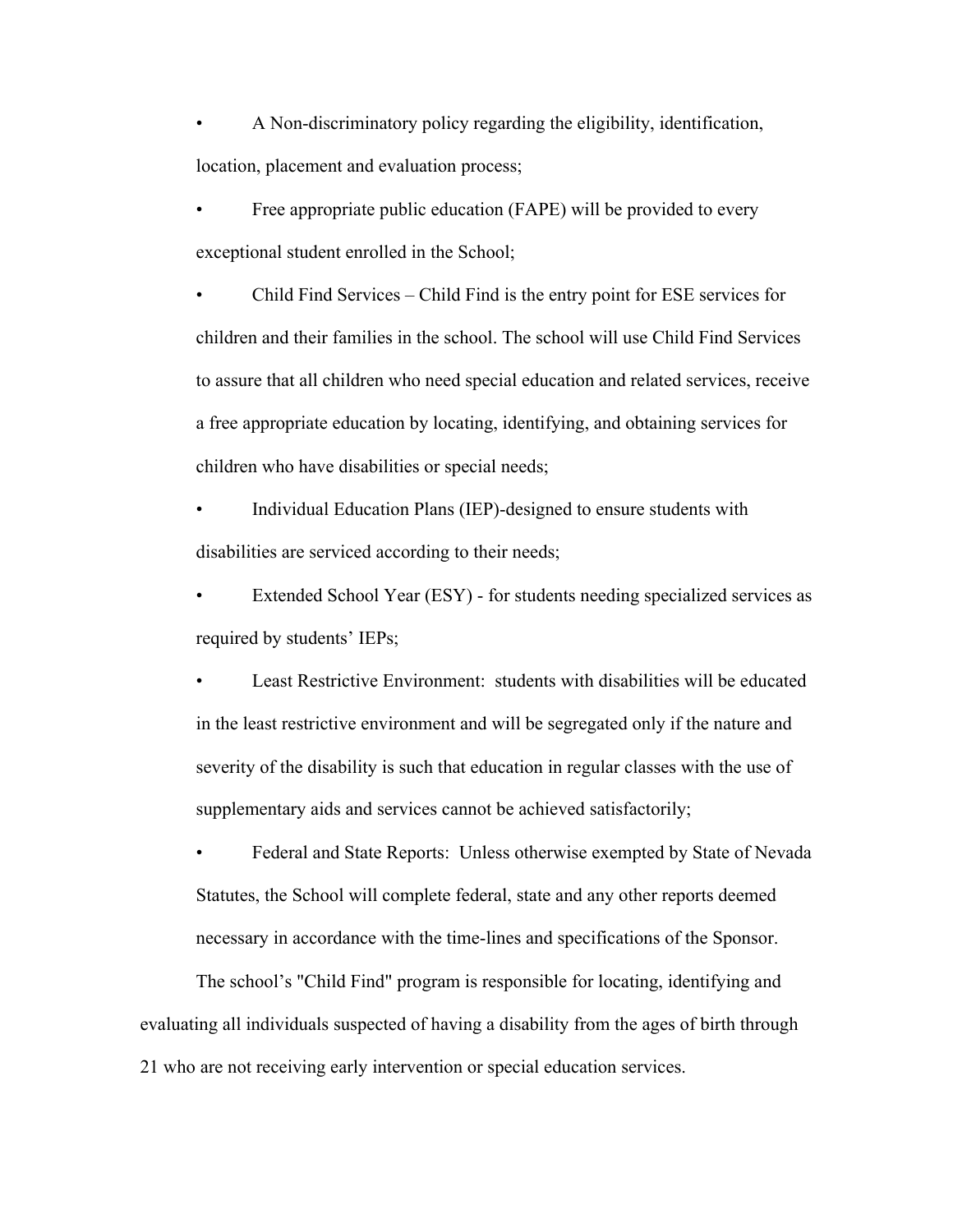When a child is having difficulty learning in a regular education classroom, it is often assumed that the child should be referred for a special education evaluation to determine any learning problems. But before a referral is made, the teacher should attempt a variety of strategies designed to facilitate the child's learning within that classroom. Response to Intervention (RtI) is the mechanism teachers will utilize to provide a variety of providing scientific, research-based interventions in general education environments to address academic and behavioral concerns. The Nevada Administrative Code (NAC) §388.325 defines the use of scientific, research-based intervention for students who are not yet suspected of having a disability. The following procedures shall be used by the school whenever targeted scientific, research-based interventions are provided to a particular student who is experiencing academic or behavioral difficulty:

1. Develop an intervention plan for the student, to include:

a. A description of the academic or behavior concerns, and the degree to which the student's academic or behavior performance fails to meet the demands of the educational setting;

b. The interventions to be provided, which are targeted toward improving performance and increasing the rate of learning;

c. The data to be collected to measure the student's level of performance and rate of learning;

d. The frequency of data collection; a description of how the data will be summarized; a description of how intervention effectiveness will be evaluated; a schedule for evaluating intervention effectiveness.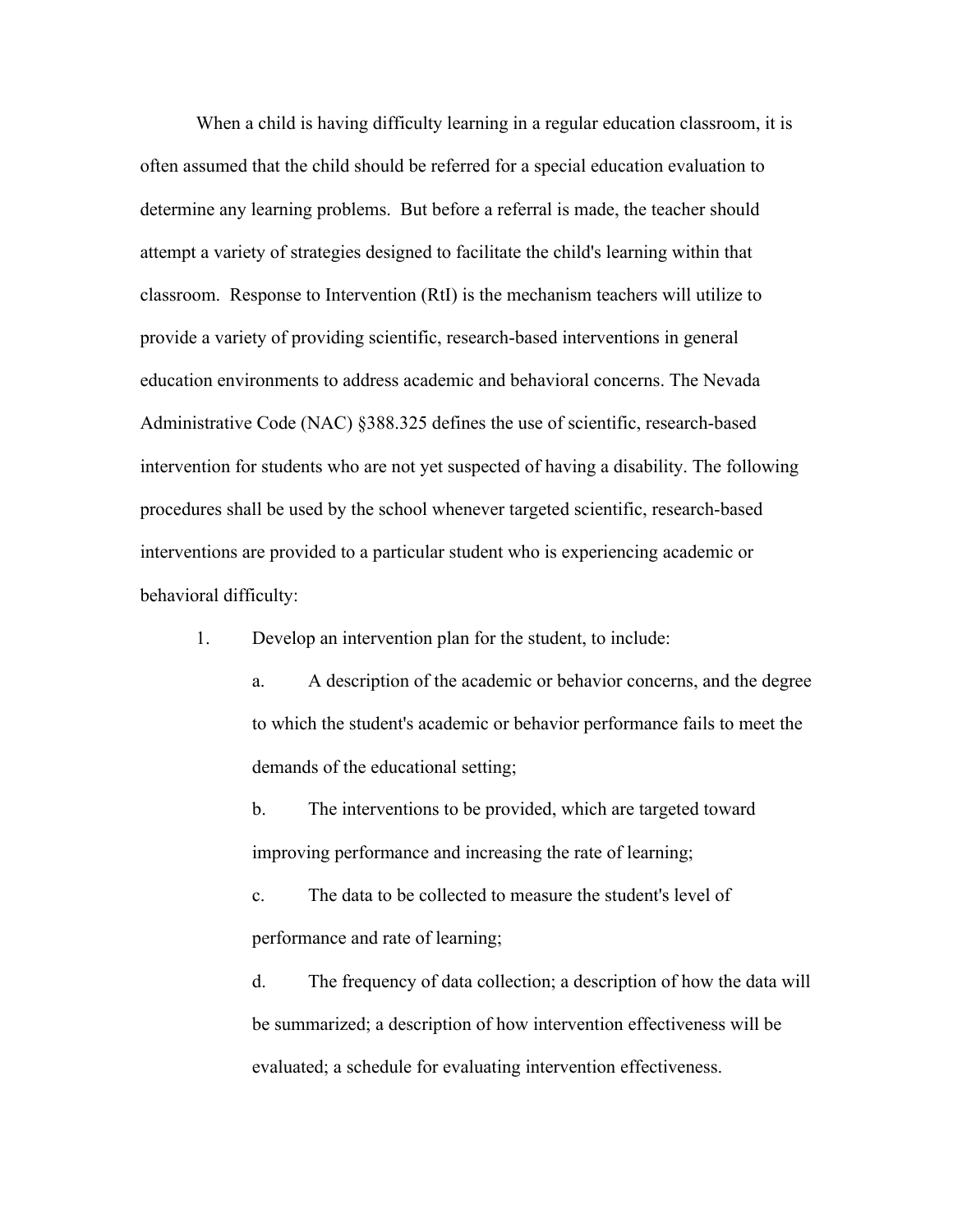2. Provide a copy of the intervention plan to the student's parents.

3. If the eligibility team intends to determine eligibility for SPECIFIC LEARNING DISABILITIES based upon the child's RESPONSE TO INTERVENTION, provide the "NEVADA DEPARTMENT OF EDUCATION POLICY STATEMENT – RESPONSE TO SCIENTIFIC, RESEARCH-BASED INTERVENTION" document to the student's parents. This Policy Statement is not required if the student's eligibility for SPECIFIC LEARNING DISABILITIES will be determined based upon the discrepancy analysis model.

4. Based in part on the results of the targeted, scientific, research-based intervention, determine whether the student is suspected of having a disability and should be evaluated for special education eligibility.

5. If the parent requests an initial evaluation for special education eligibility while interventions are being attempted, the school must:

a. Conduct the initial evaluation if the school agrees that the student is suspected of having a disability; or

b. Provide PARENTAL PRIOR WRITTEN NOTICE of its refusal to conduct the initial evaluation (if the school does not agree that the student is suspected of having a disability). Any proposed refusal to evaluate a student must be discussed with the principal or Special Education Designee.

If the school determines that the educational difficulty or behavior of the pupil is resistant to general education intervention, or if the school determines that the intervention requires continued and substantial effort and may require the provision of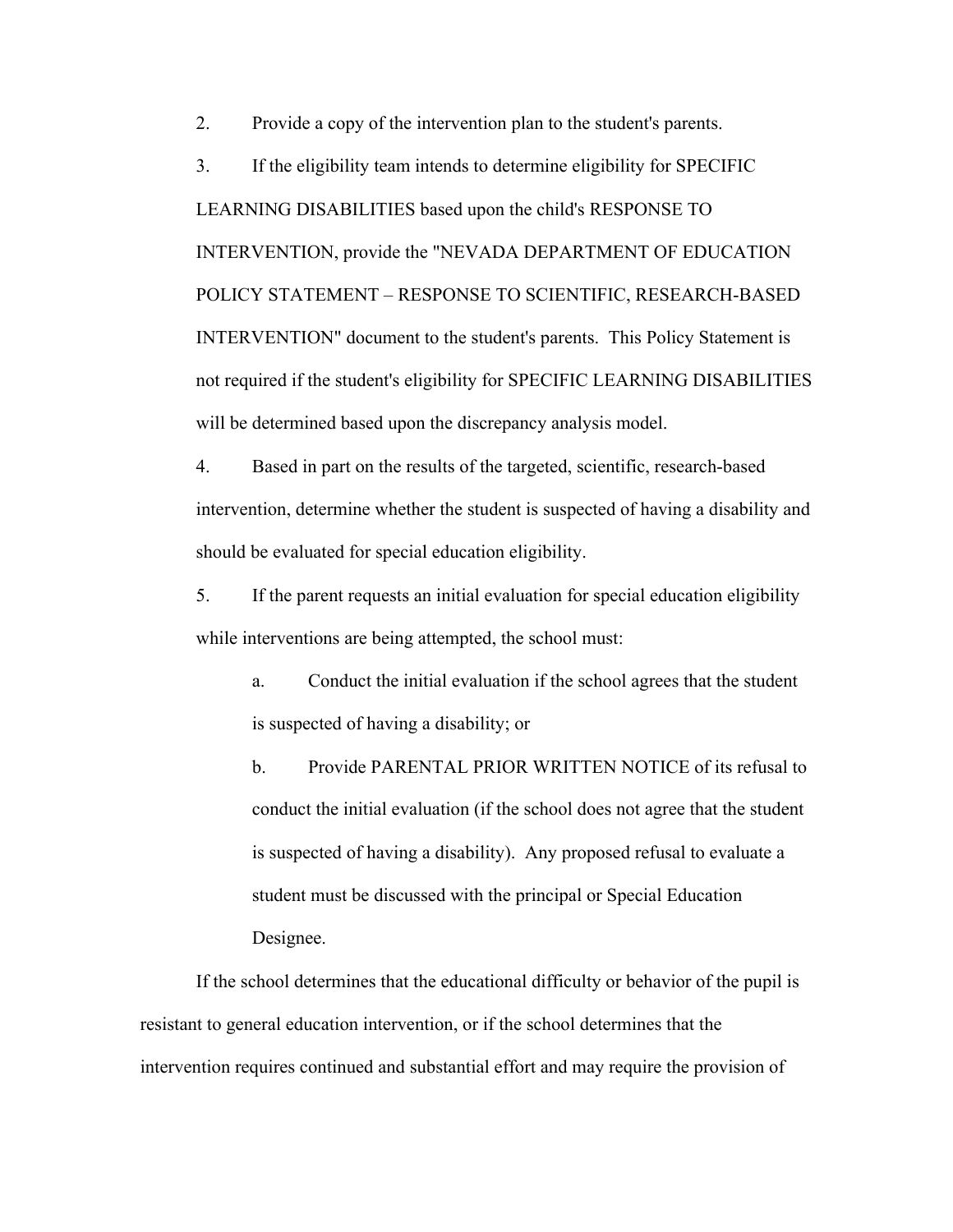special education and related services to be effective, the school may refer the student for an initial evaluation.

A student qualifies for all the rights and benefits of IDEA once he or she is determined to be a child with a disability as defined in the Nevada Administrative Code (NAC). Generally, students are evaluated when either the parents of the child request an evaluation, or when, as a result of the school's "child find" or general education intervention activities, school personnel recommend an evaluation.

If the school proposes to conduct an initial evaluation of a student, parents must be provided with prior written notice of the proposed evaluation and a copy of the Parent Rights document. Next, consent for the evaluation must be obtained before the evaluation may begin.

In conducting the evaluation, the school must use a variety of assessment tools and strategies to gather relevant functional and developmental information on the child, including information supplied by the child's parents. Further, the information gathered should relate to enabling the child to be involved in and progress in the general curriculum. If appropriate, because there are existing evaluation data (e.g., a student who moved to the school from out of state and evaluation information from the other state was available in a timely manner, or a student making the transition from infant/toddler early intervention services at age three), the school must review existing evaluation data and determine what, if any, additional assessments are necessary. Additional details on the evaluation process are provided in attachment 17.

Parents of students with disabilities will receive procedural guidelines and guidance in their native language. These will include the areas of notice and consent,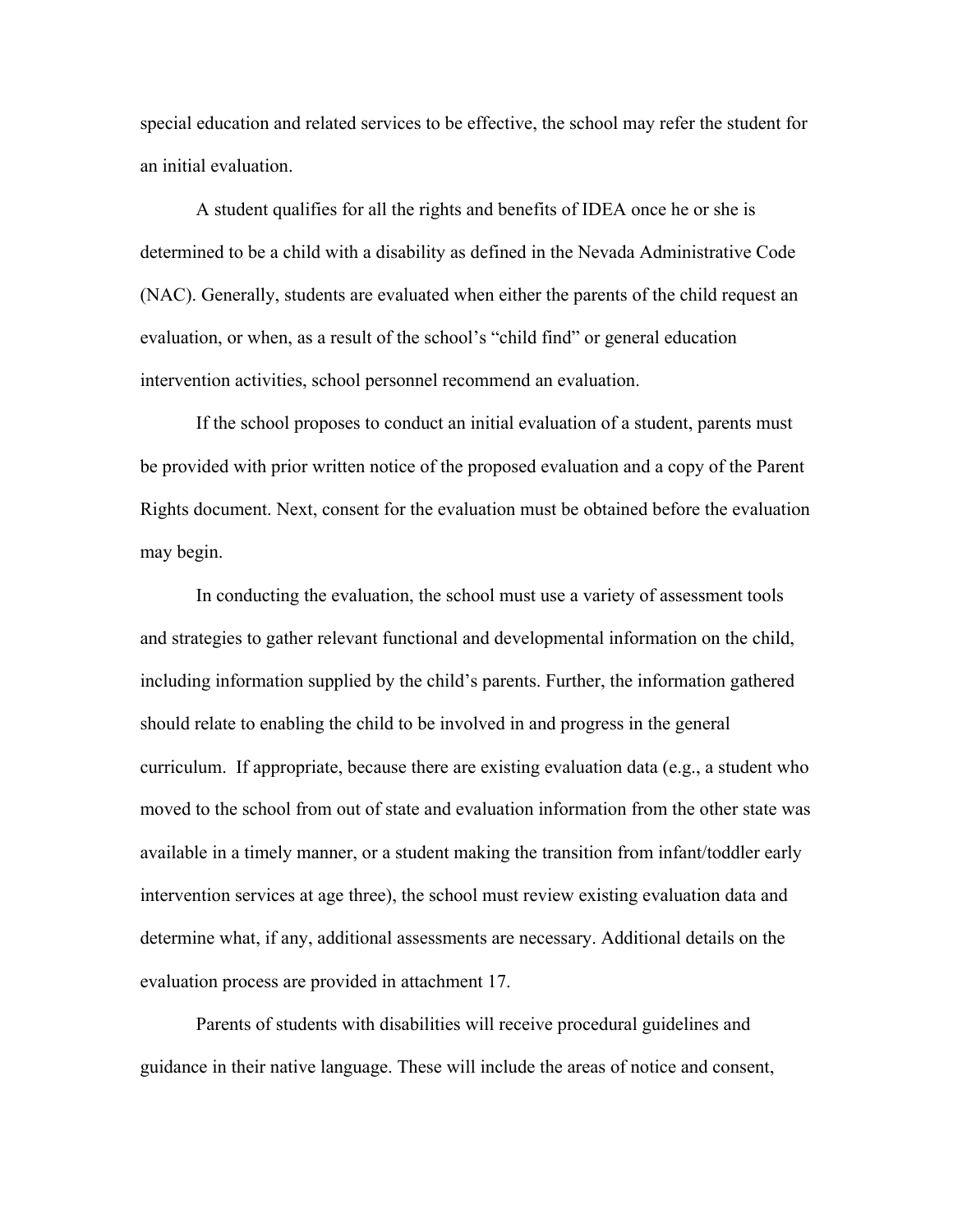independent educational evaluations, confidentiality of student records, due process hearings, and surrogate parents. As early as possible in the planning/development stages, School staff will work closely with the Sponsor's staff to discuss the needed services (including all related services and programs) of the enrolled students with disabilities.

Services will be regularly and routinely monitored through the school principal or Special Education Designee to ensure that individual learning plans are being met. Similarly, all personnel who provide related services (e.g. psycho-social counseling will be provided by a psychologist, social worker or mental professional, etc.) to students will meet all required licensure and/or certification requirements pertaining to their area of related service. The School may employ such personnel as necessary dependent on student need determined from actual enrollment. If necessary personnel are not employed at the school, the School will contract with Clark County Public Schools or a similar, approved Public Agency to provide these services.

The school principal or special education designee will serve as the point of contact for most special education service concerns. Similarly, the school principal or special education designee will ensure all students with disabilities are provided with the appropriate programs and services. Special education teachers who provide these services will be employed in compliance with the required policies of the State of Nevada for highly qualified teachers. Special education staffing will be aligned pursuant to the requirements of the law.

The School will complete federal, state and any other reports deemed necessary in accordance with the time-lines and specifications of the Nevada Department of Education.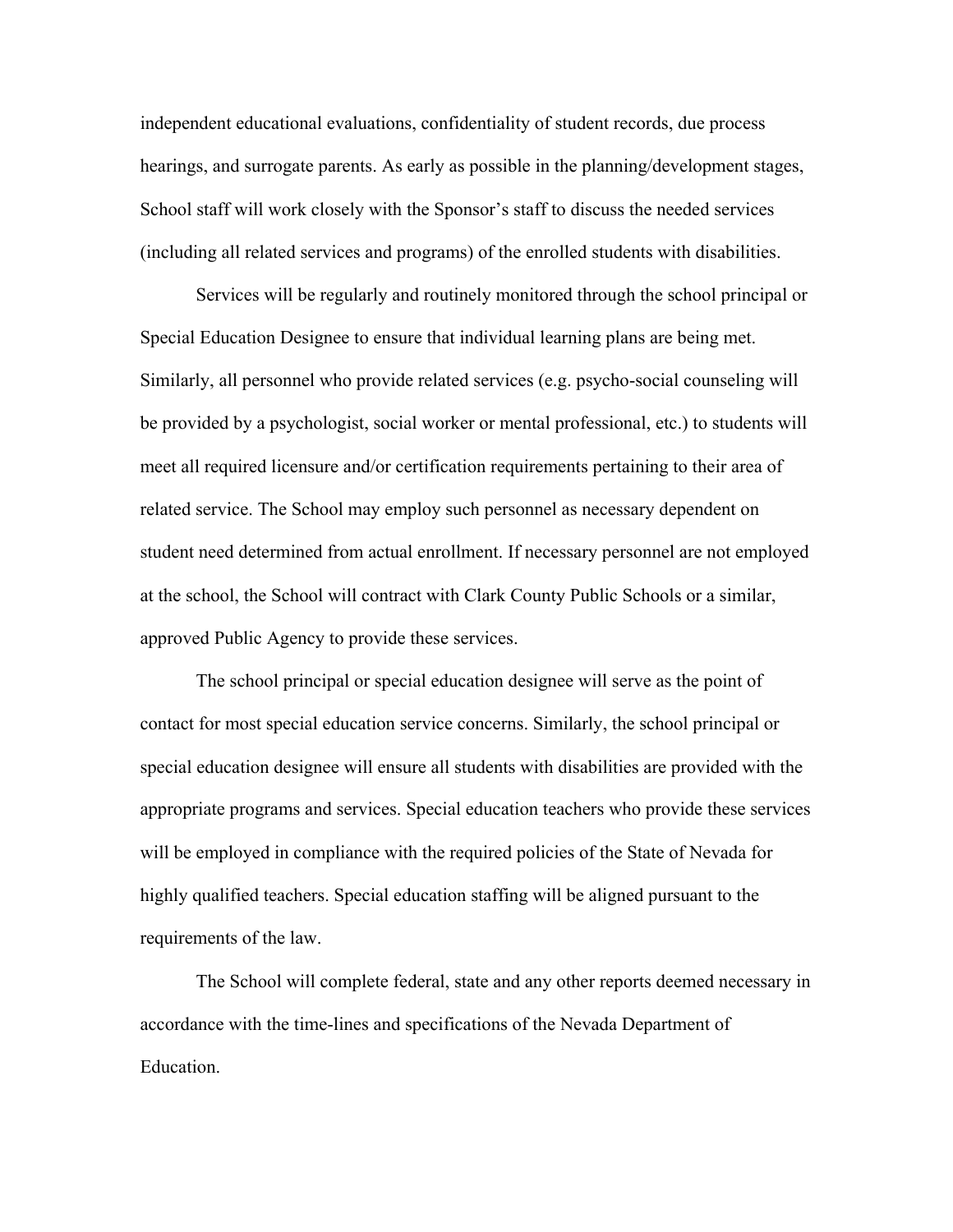A public agency shall provide a continuum of alternative placements to meet the needs of any pupil with a disability for special education and related services necessary to implement the individualized educational program for each pupil with a disability. This continuum must include, as appropriate:

 (a) Consultative and supplementary services provided with regular class placement; and

 (b) Instructing the pupil in: a regular class; a special class; a special school; a community-based program; the pupil's home; a hospital; or an institution.

If the governing body of Pinecrest Academy determines the school is unable to provide an appropriate special education program and related services for a particular disability of a pupil who is enrolled at the school, the governing body of Pinecrest Academy may request that the school district of residence of the student transfer the student to an appropriate school. Pinecrest Academy's governing body would request that the pupil be transferred pursuant to subsection 4 of NRS 386.580. The following would be undertaken: (1) the governing body of Pinecrest Academy shall submit the request to the district within 10 days after the governing body of Pinecrest Academy determines that the school is unable to provide an appropriate special education program and related services for the student; (2) the request to the district will be accompanied by an explanation of the facts and circumstances that led the governing board to determine that the school is unable to provide the appropriate special education program and related services for the student; and (3) a person employed by the governing body will be designated to verify to the district that the information submitted to the school district pursuant to NAC 386.605 is gathered in a format required by the school district.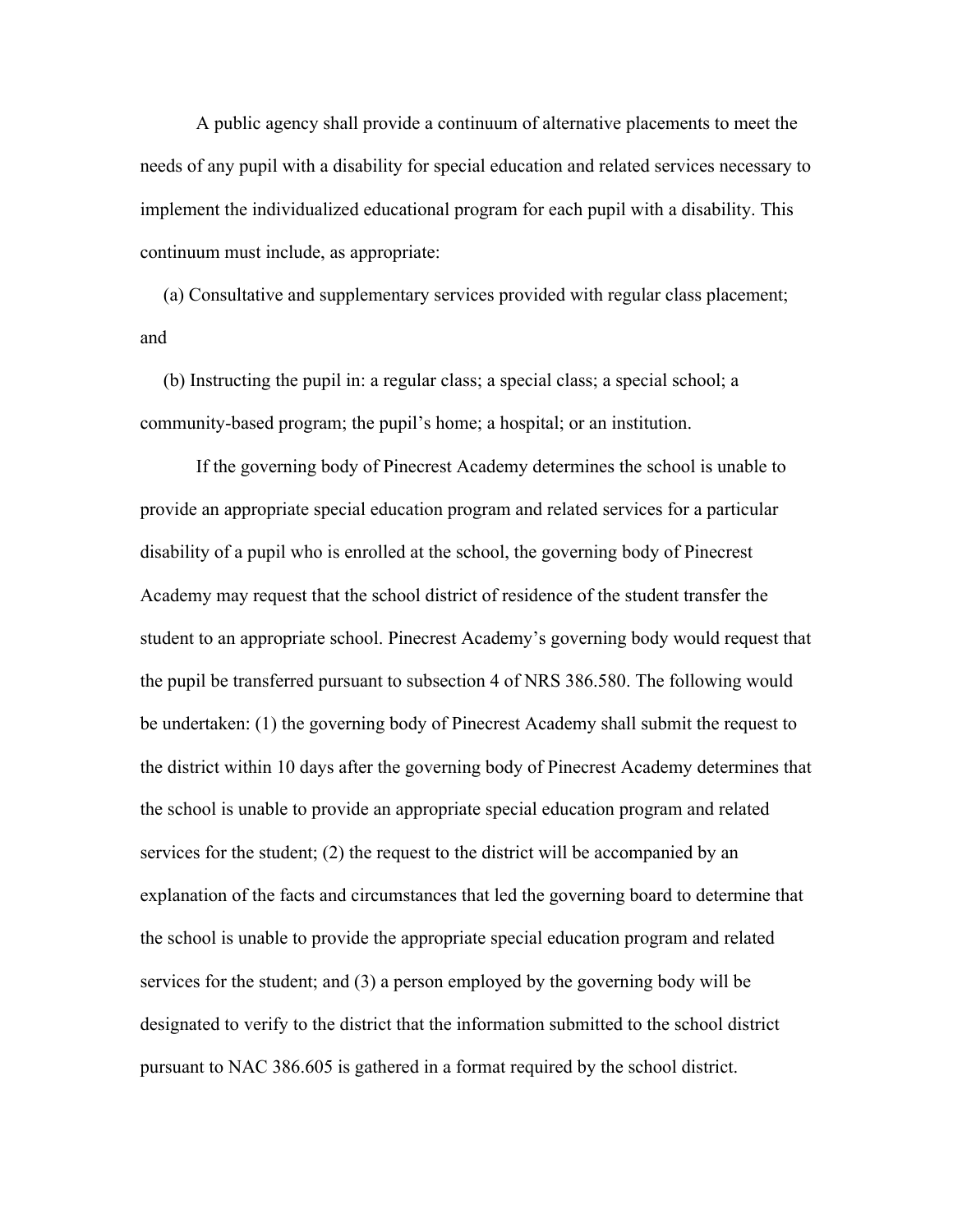The IEP Team will review the IEP and determine appropriate placement considerations. The IEP will determine percentage of time in the regular education environment. A statement of jurisdiction for placement involving removal from regular education environments will be developed and written. This jurisdiction will explain why the IEP goals and objectives cannot by implemented in the regular education environments, including the reasons why the team rejected a less restrictive placement. A final statement of recognized harmful effects on the learning of the IEP student of other students which will affect the placement will be written.

### Parental Consent:

Initial provision of special education and related services must be signed before services are provided for the first time. Thereafter, consent is not necessary unless the student experiences a lapse in eligibility.

Students at the School who are of limited proficiency in English will be served by appropriately certified personnel who will follow the Sponsor's plan for Limited English Proficient Students (LEP) and the assurances therein. The mission of the LEP curriculum is to prepare and develop successful bilingual, bicultural and biliterate students in an ever-increasing multicultural setting, equipped to meet the challenges of the 21st century as participatory citizens in a global society.

Students who are gifted/talented will be challenged with a more rigorous curriculum than offered to the traditional student. Parents requesting that their child be identified and/or designated as gifted/talented will follow the provisions as indicated above for special education students.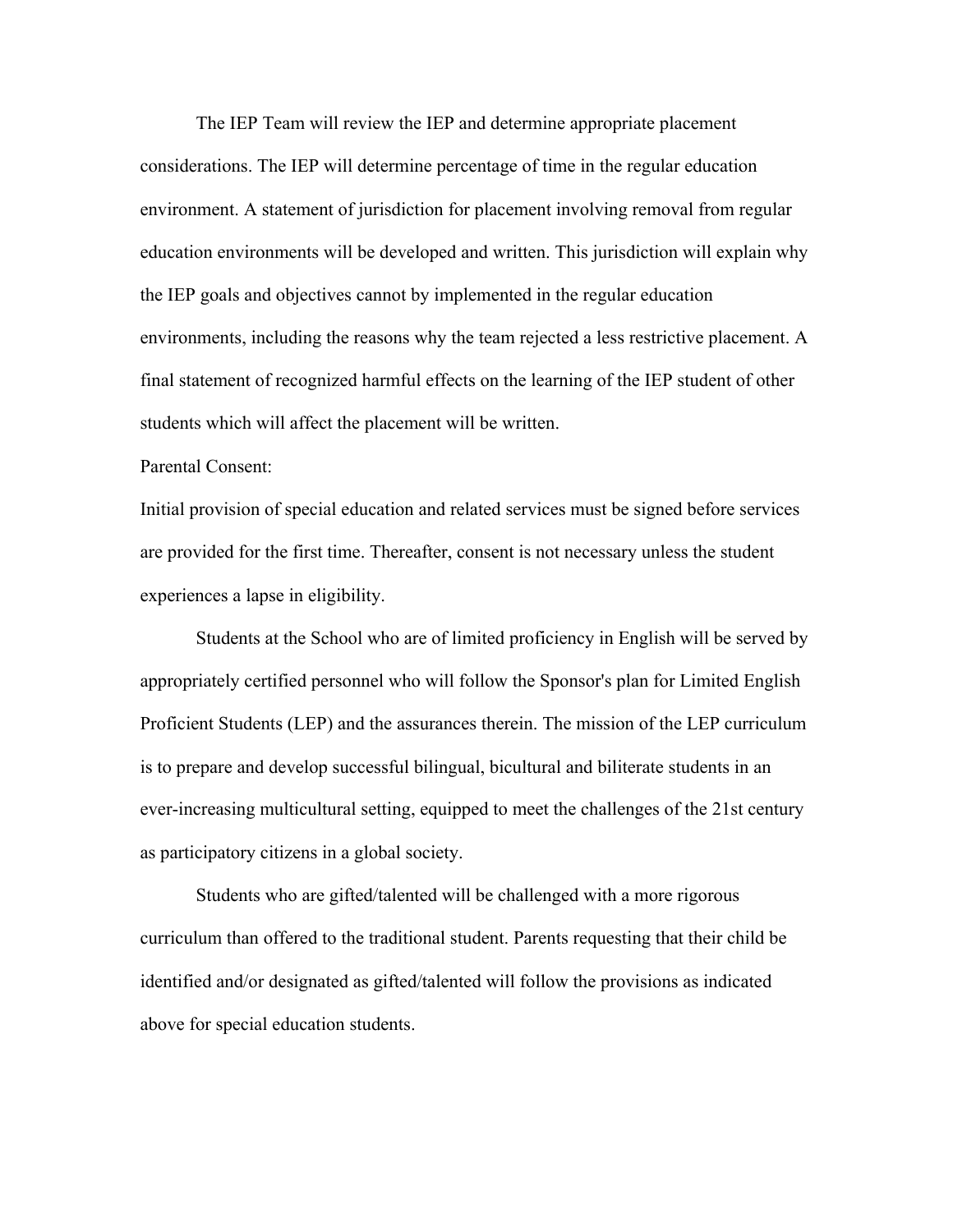All students will be regularly assessed to ensure that at-risk students are identified in a timely manner (section A.3, element 13; section A.4, elements 2 and 3). Teachers will implement an intervention plan (section A.4, element 5) utilizing RtI interventions for students not making appropriate academic or behavioral progress (attachment 16). The parent or guardian of a student at risk for retention, will be notified in a timely manner to provide opportunities for intervention and remediation (attachment 4).

Selected staff will be Crisis Prevention Institute (CPI) trained (A.3, element 14).

### **Required Element 2. Multi-tiered Response to Intervention Model.**

Please see attachment 16.

## **Required Element 3. Special education revenues and expenditures identified in the budget.**

For special education budget see budget attachment Schedules Code 100 under Special Education teachers and form #4, 200 special programs for years 2011-2012 and 2012-2013.

### **Required Element 4. Special education continuum of service delivery model.**

Please see attachment 17.

#### **Required Element 5. Special education policy assurance.**

Please see attachment 18.

### **A.9 Records**

### **Required Element 1. Information concerning records of pupils**

The Governing Board of the School will delegate authority to the Principal of the School the task of ensuring student records are maintained accurately and up-to-date as well as safe and with limited access to only appropriate personnel. The Board will ensure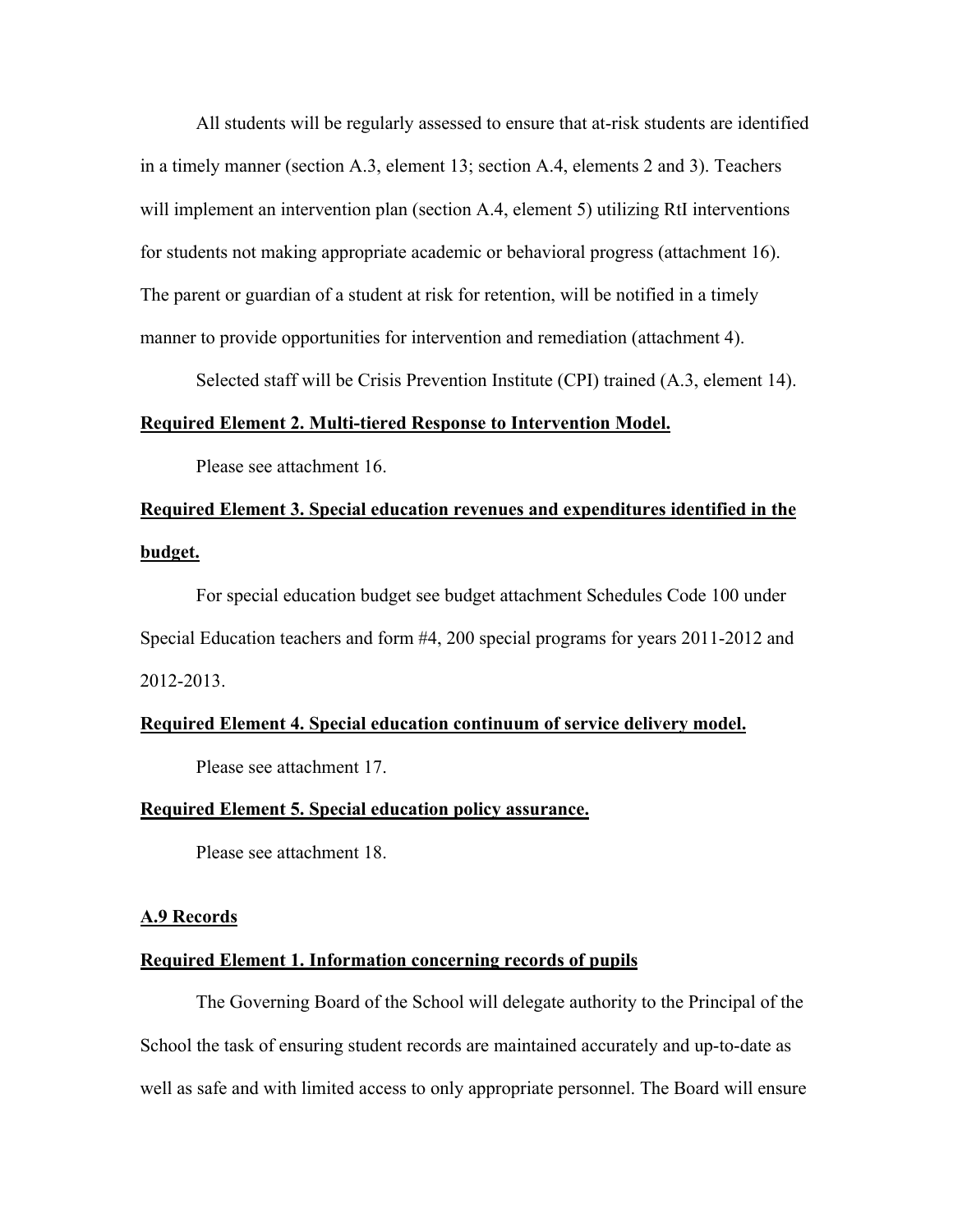student records will be accurately maintained and kept in a safe, locked area of the school's main office in fire proof cabinets, and in accordance with all State of Nevada Laws.

In Accordance with NRS 386.650, the School will participate in SAIN Automated Student Information System and will thereby use software, hardware and telecommunications compatible with its sponsor (The Nevada State Board of Education) to fulfill data transfer requirements to the sponsor. The School will report data required by NRS 386.650 to its sponsor by the beginning of the School's first year of operation. The School, sponsored under the auspices of the Nevada State Board of Education will use Infinite Campus that is hosted as an ASP (Application Service Provider) by the Department of Education.

The governing body of the charter school will ensure that a permanent record for each pupil enrolled in the school is maintained in a separate file. The student records will be stored in the School's main office and only authorized staff and administration will have access to the files.

In addition, the governing body of the school will ensure that records are kept in a fireproof, locked cabinet in a location that is safe and secure and affords reasonable protection from:

(a) Fire;

(b) Misuse; and

(c) Access by unauthorized persons.

The Governing Board of the School (and specifically the Governing Board Chair of the School) will be the person responsible for the records of pupils if the school is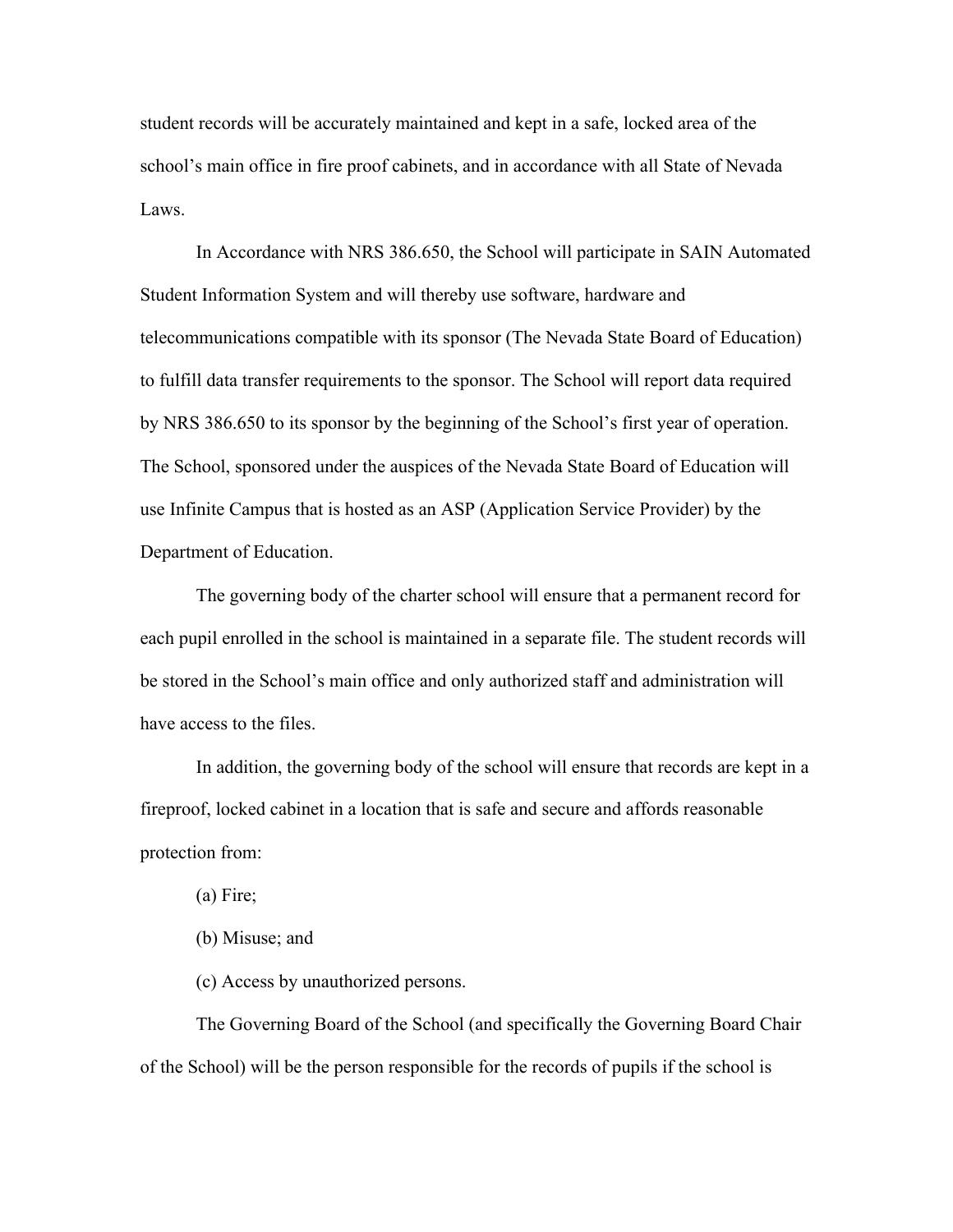dissolved or the written charter of the charter school is not renewed. Candace Friedmann has been selected as the Governing Board Chair.

The student records will be stored in the School's main office and only authorized staff and administration will have access to the files.

If a charter school closes, the School shall, for each pupil enrolled in the charter school, forward the permanent record of the pupil to the office of pupil records of the school district in which the pupil resides. Similarly, if a pupil withdraws from the School, the School shall forward the permanent record of the pupil to the office of pupil records of the school district in which the pupil resides. When a student graduates from the charter school, or completes the eighth grade year (the final year for which this school is chartered), the school shall forward the permanent record of the pupil(s) to the office of pupil records of the school district in which the pupil resides.

Additionally, if a licensed teacher who is a member of the governing body of a charter school fails to comply with the aforementioned policy, the Sponsor of the School or the Superintendent of Public Instruction may consider whether such failure to comply constitutes grounds for suspension or revocation of the license of the teacher pursuant to NRS 391.330 and whether appropriate action is warranted in accordance with NRS 391.320 to 391.361, inclusive.

The Family Educational Rights and Privacy Act (FERPA) (20 U.S.C. § 1232g; 34 CFR Part 99) is a Federal law that protects the privacy of student education records. The law applies to all schools that receive funds under an applicable program of the U.S. Department of Education.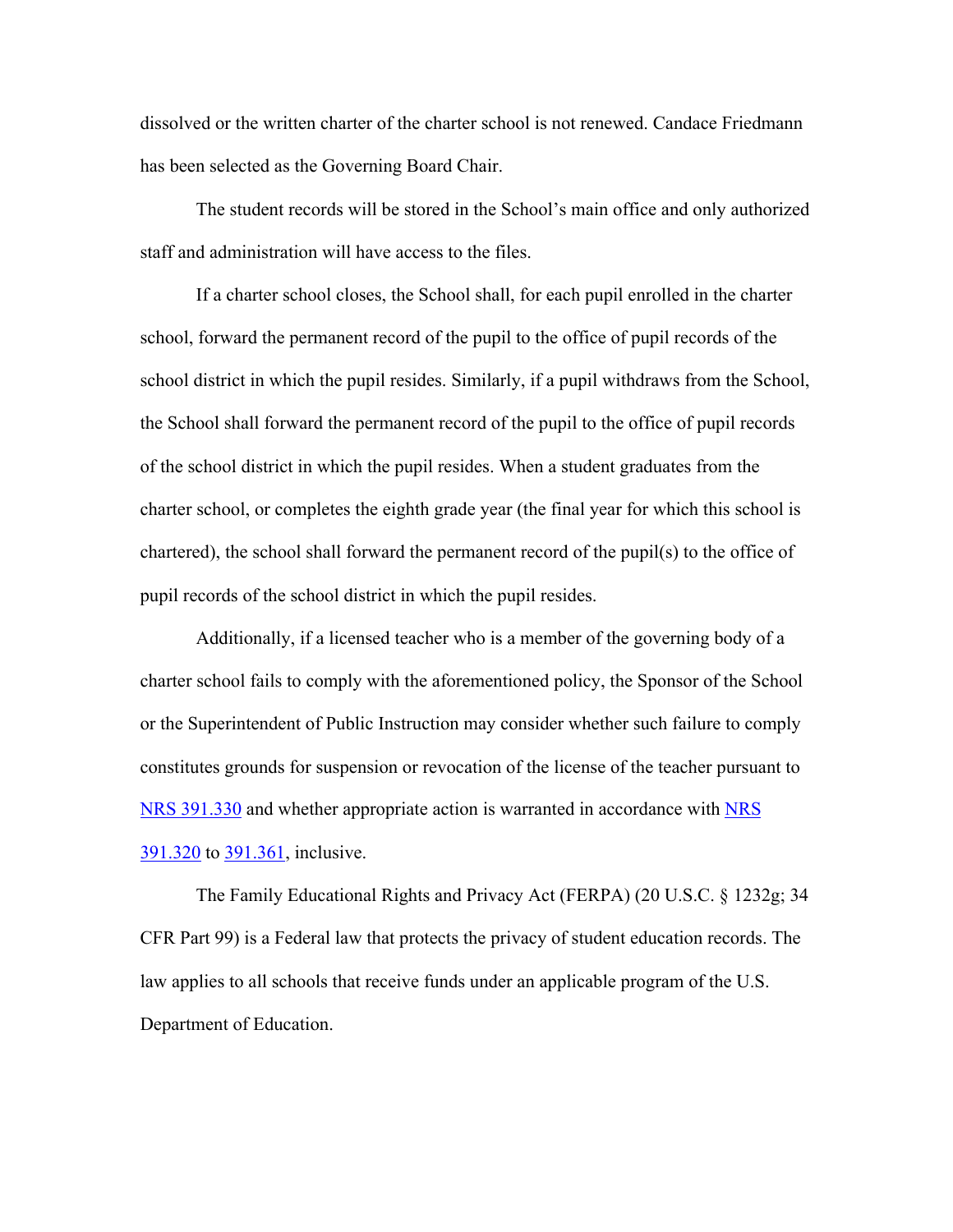FERPA gives parents certain rights with respect to their children's education records. These rights transfer to the student when he or she reaches the age of 18 or attends a school beyond the high school level. Students to whom the rights have transferred are "eligible students."

Parents or eligible students have the right to inspect and review the student's education records maintained by the school. Schools are not required to provide copies of records unless, for reasons such as great distance, it is impossible for parents or eligible students to review the records. Schools may charge a fee for copies.

Parents or eligible students have the right to request that a school correct records which they believe to be inaccurate or misleading. If the school decides not to amend the record, the parent or eligible student then has the right to a formal hearing. After the hearing, if the school still decides not to amend the record, the parent or eligible student has the right to place a statement with the record setting forth his or her view about the contested information.

Generally, schools must have written permission from the parent or eligible student in order to release any information from a student's education record. However, FERPA allows schools to disclose those records, without consent, to the following parties or under the following conditions (34 CFR § 99.31):

School officials with legitimate educational interest; Other schools to which a student is transferring; Specified officials for audit or evaluation purposes; Appropriate parties in connection with financial aid to a student; Organizations conducting certain studies for or on behalf of the school;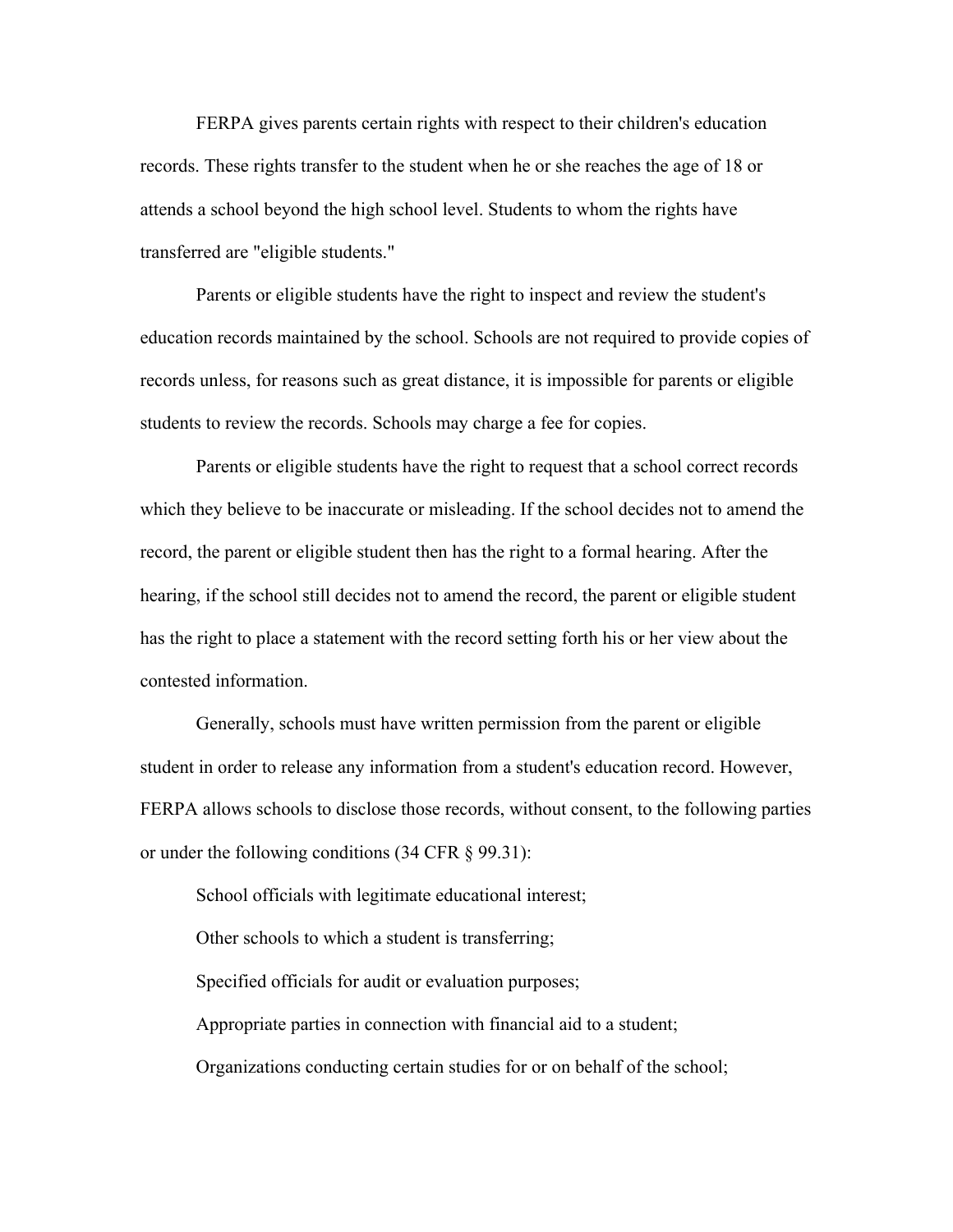Accrediting organizations;

To comply with a judicial order or lawfully issued subpoena; Appropriate officials in cases of health and safety emergencies; and State and local authorities, within a juvenile justice system, pursuant to specific State law.

Schools may disclose, without consent, "directory" information such as a student's name, address, telephone number, date and place of birth, honors and awards, and dates of attendance. However, schools must tell parents and eligible students about directory information and allow parents and eligible students a reasonable amount of time to request that the school not disclose directory information about them. Schools must notify parents and eligible students annually of their rights under FERPA. The actual means of notification (special letter, inclusion in a PTA bulletin, student handbook, or newspaper article) is left to the discretion of each school.

### **Required Element 2. Policy regarding the retention of records**

Please see attachment 19.

### **B.1 Governing Body**

**Required Element 1. Letter from legal counsel**  Please see attachment 20

**Required Element 2. Bylaws** Please see attachment 21

**Required Element 3. Stipulations 1-16** Please see attachment 21

### **Required Element 4. Description of Governing Body recruiting procedures**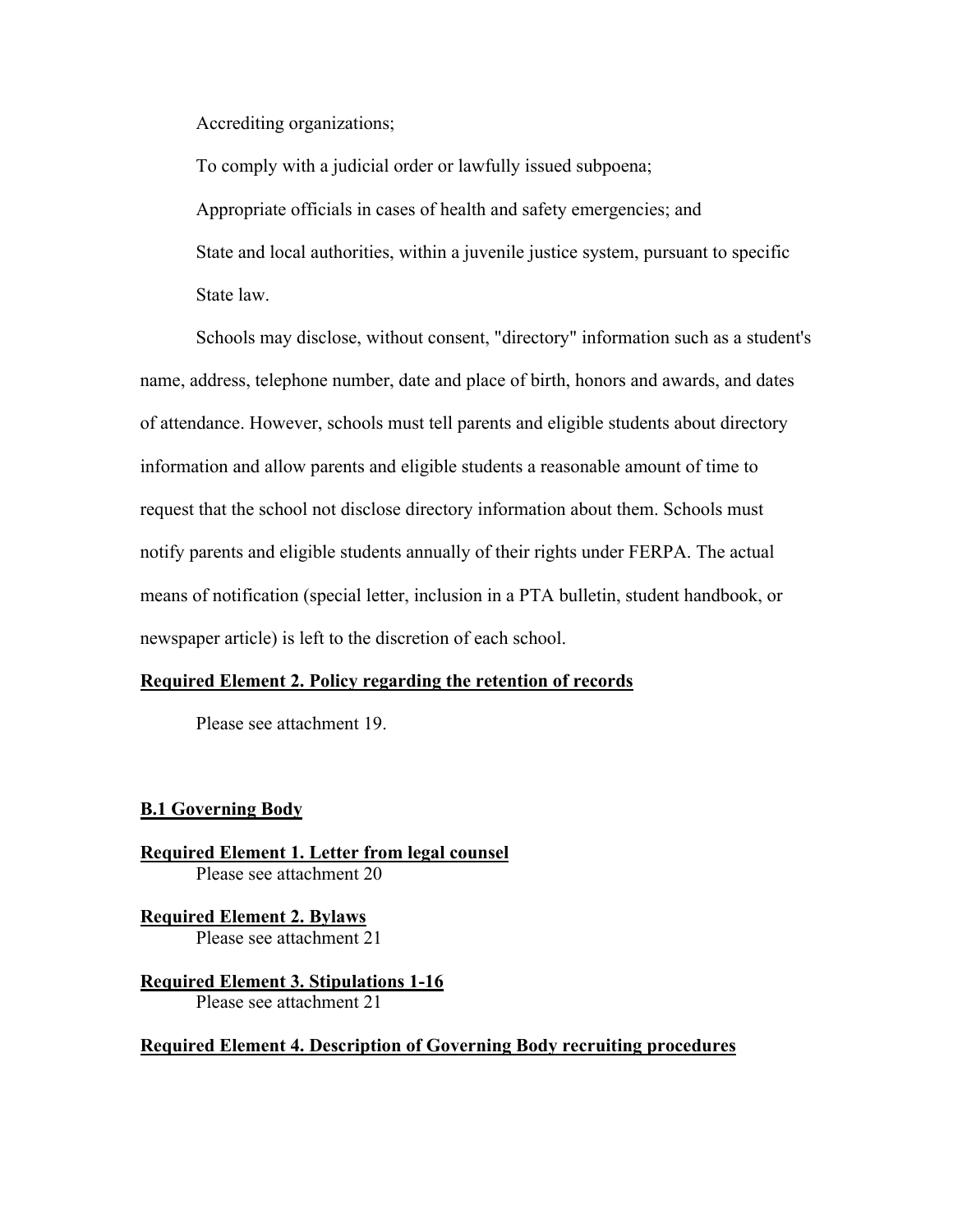The governing body will solicit from parents, professional educators, and the community to fill vacancies as they may arise on the Board. The Board of Directors must seek candidates which adhere to the statutory requirements of NRS 386.549. To assist in identifying the best qualified candidates, the Board shall advertise all vacancies on the School's website and through direct (email, letter, text, or phone, etc.) communication to the parents of all enrolled students. These notifications of a Board vacancy must contain a description of the qualifications a candidate must possess to maintain compliance with NRS 386.549 and instructions on how information regarding qualified candidates can be submitted to the Board of Directors for consideration. The Board of Directors may not rely upon the School Administrator or any EMO contracted by the school to identify candidates for the Board of Directors**.** 

| <b>Committee Member</b>  | <b>Address</b>            | <b>Affiliation with Charter</b> |
|--------------------------|---------------------------|---------------------------------|
| David H. Benavidez, Esq. | 850 S. Boulder Highway,   | N <sub>O</sub>                  |
|                          | #375                      |                                 |
|                          | Henderson, NV 89015       |                                 |
| LeRoy Don Chase          | 1005 Silver Retreat Court | $NO**$                          |
| NV License #0000036946   | Henderson, NV 89002       |                                 |
| Candace Friedman         | 690 Marina Drive          | YES*                            |
| NV License #0000012204   | Boulder City, NV 89005    |                                 |
| Ellen E. Herring         | 1117 Devon Downs          | N <sub>O</sub>                  |
|                          | Henderson, NV 89015       |                                 |
| <b>Robert Ranney</b>     | 1001 New Beginnings Dr.   | YES***                          |
|                          | Henderson, NV 89011       |                                 |
| Randall H. Walker        | 136 Austin Rose Avenue    | N <sub>O</sub>                  |
|                          | Henderson, NV 89002       |                                 |
| Jacob L. Snow            | 1006 Rose River Ct.       | N <sub>O</sub>                  |
|                          | Henderson, NV 89002       |                                 |

**B.2 Composition of the Committee to Form the School**

### **Required Element 1. Statement of members associated with other charter schools**

\* Candace Friedmann was a school teacher at Somerset Academy Emerson Campus.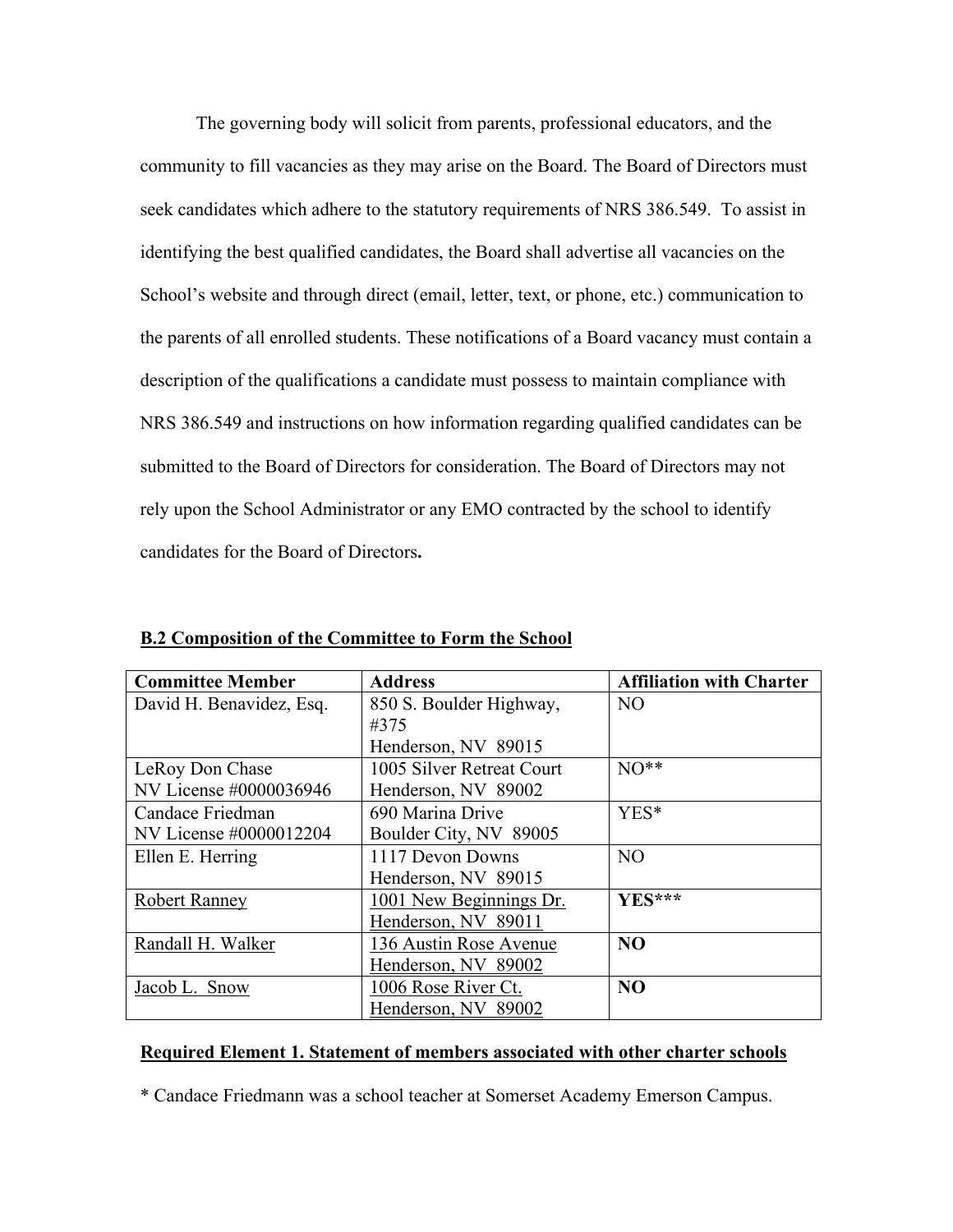The address of the school is 2525 Emerson Avenue, Las Vegas, Nevada 89121. Her employment at the school began on August 15, 2011. Candace Friedmann resigned from her teaching position at Somerset Academy of Las Vegas, Emerson Campus, on October 7th, 2011.

Mrs. Friedmann was never an employee of Academica Nevada and has no intention of ever seeking employment with Academica Nevada or any other EMO. Academica does not directly employ any teachers or administrators at the schools they manage.

The membership of the Committee to Form Pinecrest Academy has changed following the initial submission of this Application. Jodi Mecham has resigned from the Committee. In addition, the Committee elected to expand to seven members. The three new members bring the Board into compliance with Post-AB 171 Committee Membership requirements as follows: David Benavidez is the parent of an enrolled student, Leroy Chase is a Nevada licensed teacher, Candace Friedmann is a licensed teacher, Robert Ranney is a retired, licensed administrator, Randall Walker holds a degree in accounting with extensive business experience in financial and human resources matters, Jacob Snow has extensive business experience in financial services and human resources matters.

\*\*Mr. Chase has no affiliations with any other Charter Schools and has never served on a Charter School Board of Directors. Mr. Chase mistakenly states in Item 5 of his Questionnaire that he served on the Board of Directors of a Charter School which opened two Campuses in 2011. Mr. Chase was the Committee Chair of the Committee to Form Black Mountain Preparatory Academy. The Nevada Board of Education denied the application for Black Mountain Preparatory Academy in January, 2011. After that application was declined, parents and committee members who were working with Mr. Chase chose to enroll their children in Somerset Academy of Las Vegas, a charter school which did open two campuses in 2011. However, Mr. Chase was never part of the Committee to Form Somerset Academy of Las Vegas, nor did he ever seek a position with Somerset Academy of Las Vegas. Thus, Mr. Chase has no affiliation with any other Charter Schools.

Mr. Chase has continued to be involved with the effort to create a Charter School. Mr. Chase remains dedicated to establishing a Charter School to better serve the student population which he has dedicated himself to teaching for more than 40 years.

\*\*\*Robert Ranney is a former Board Member with Agassi Preparatory Academy.

The other four committee members have no association with other charter schools.

### *Required Element 2. Statement of Assurances*

*Please see attachment 22*

*Required Element 3. Résumés and License for Educational Personnel Please see attachments 23 and 24*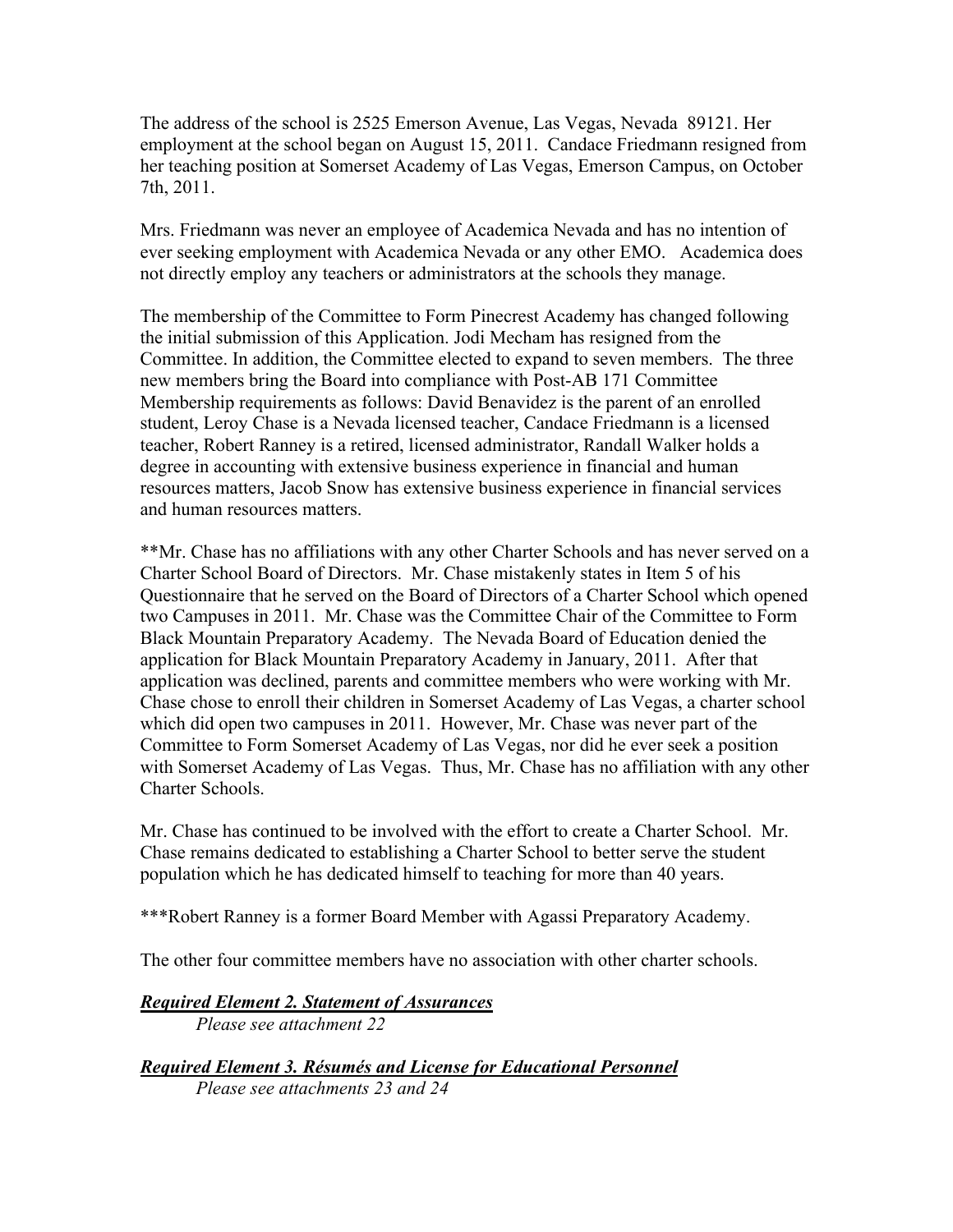### *Required Element 4. Request for Information from prospective charter school board members*

*Please see Attachment 25* 

### **B.3 Management and Operations**

### **Required Element 1. Description of Organizational Structure**

The Governing Board is responsible for ensuring the school is structured in compliance with the Charter, creating and approving the school's budget, and selecting and supervising the school's principal. The school principal will be responsible for all aspects of school operations within the scope of operating policy and budgetary approval by the Governing Board. The Principal will maintain the day-to-day operations of the School and serve as the instructional leader of the School. As such, the Board will recruit talented individuals who have knowledge of and experience with instructional, educational, and school site matters.

### **Required Element 2. Description of Responsibilities for Key Management Positions**

The school's on-site administration consists of the principal and/or administrative support staff that is responsible for the curriculum development, working with the teaching staff, addressing student-related issues, and overseeing the parental involvement agreements. The principal, with the support of the administrative staff, will ensure that the operations of the School (resources, courses, policies) are in accordance with the mission and vision of the school. The administrative staff, as instructional leaders, will make all school-based decisions, establishing and implementing procedures for the dayto-day operations of the school. The principal will be an employee of the school, not an employee of the Educational Management Organization.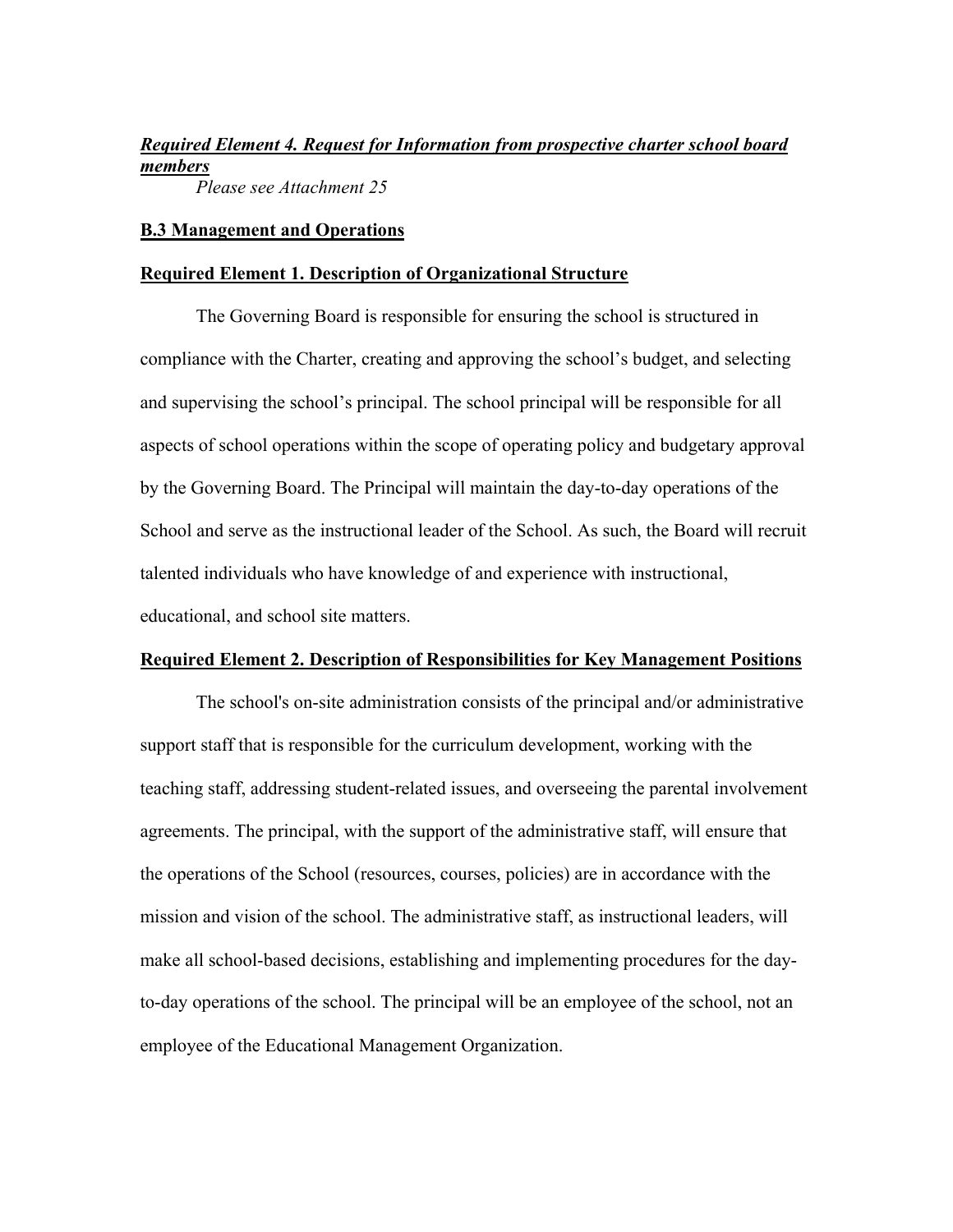At the time the School would need to consider a new candidate for the Principal position, the school's governing board will implement a plan to identify qualified candidates for the administrative positions at the school. Using job placement ads in national industry publications and local advertising/marketing such as Education Week and, if possible, the Clark County School District's Human Resources Division website, the school's governing body will develop a database of highly qualified candidates meeting all state and local school district standards and qualifications.

Applicants will be screened by a team of professionals, including the governing board, trained to identify the individuals best suited to carry out the mission of the school. Background checks and fingerprinting will be completed in accordance with NRS 386.588.

At minimum, the Governing Board will seek an individual who has:

- extensive administrative (preferably in a school setting) and teaching experience;
- a current Nevada professional administrator endorsement/license;
- experience working with school or advisory educational boards;
- strong managerial capabilities;
- knowledge of the needs of diverse student population;
- positive evaluations from previous administrative position(s);
- letters of recommendation; and
- excellent communication skills.

### **Required Element 3. Organizational chart for the proposed school**

Please see attachment 26.

### **Required Element 4. Description of Carrying Out Charter School Laws**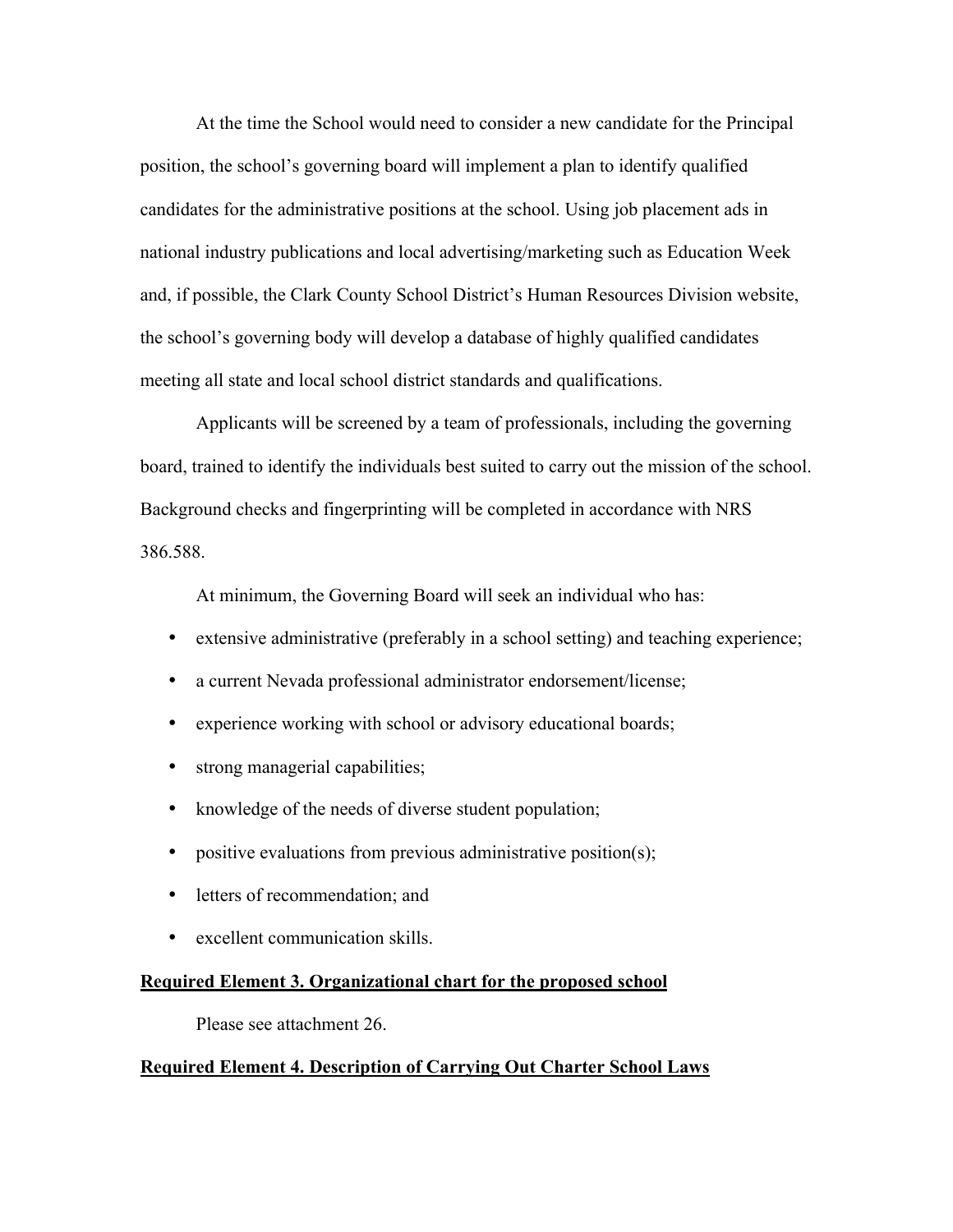It is the responsibility of the Board of Directors to carry out the provisions of NRS 386.500 to 386.610. It shall be the responsibility of the Board of Directors to know the law and regulations governing the school, attend conferences and technical assistance meetings, avoid conflicts of interest, assign students' interests and academic achievement as the top priority of the school, maintain a diverse governing body, maintain accountability and transparency in all operations, and cooperate with the Board's Sponsor. The Chair of the Board of Directors will assure that the training and orientation set forth in the Bylaws of Pinecrest Academy of Nevada, Article III, Section 3, Part (g), will focus on preparing the Board of Directors to fulfill these responsibilities. The Board will retain independent legal counsel and seek advice and assistance from legal counsel when any issue is in doubt.

#### **Required Element 5. Method for Dispute Resolution**

In the event a dispute arises between a charter school sponsored by the State Public Charter School Authority and the Authority or its staff, the charter school shall submit, in writing, a statement outlining its complaint and proposed resolution to the Director of the Authority or his/her designee for review. The Director will respond to the complaint and proposed resolution, in writing, within 30 calendar days outlining whether or not he/she agrees with the complaint and whether he/she accepts the proposed resolution or offers an alternative resolution to the complaint. If the charter school is not satisfied with the response from the Director, it may request, in writing, a review by the President of the Authority. The President of the Authority will respond, in writing, within 15 calendar days stating whether or not he/she agrees with the complaint and if so, which resolution is proposed, or proposing an alternative resolution to the charter school. In the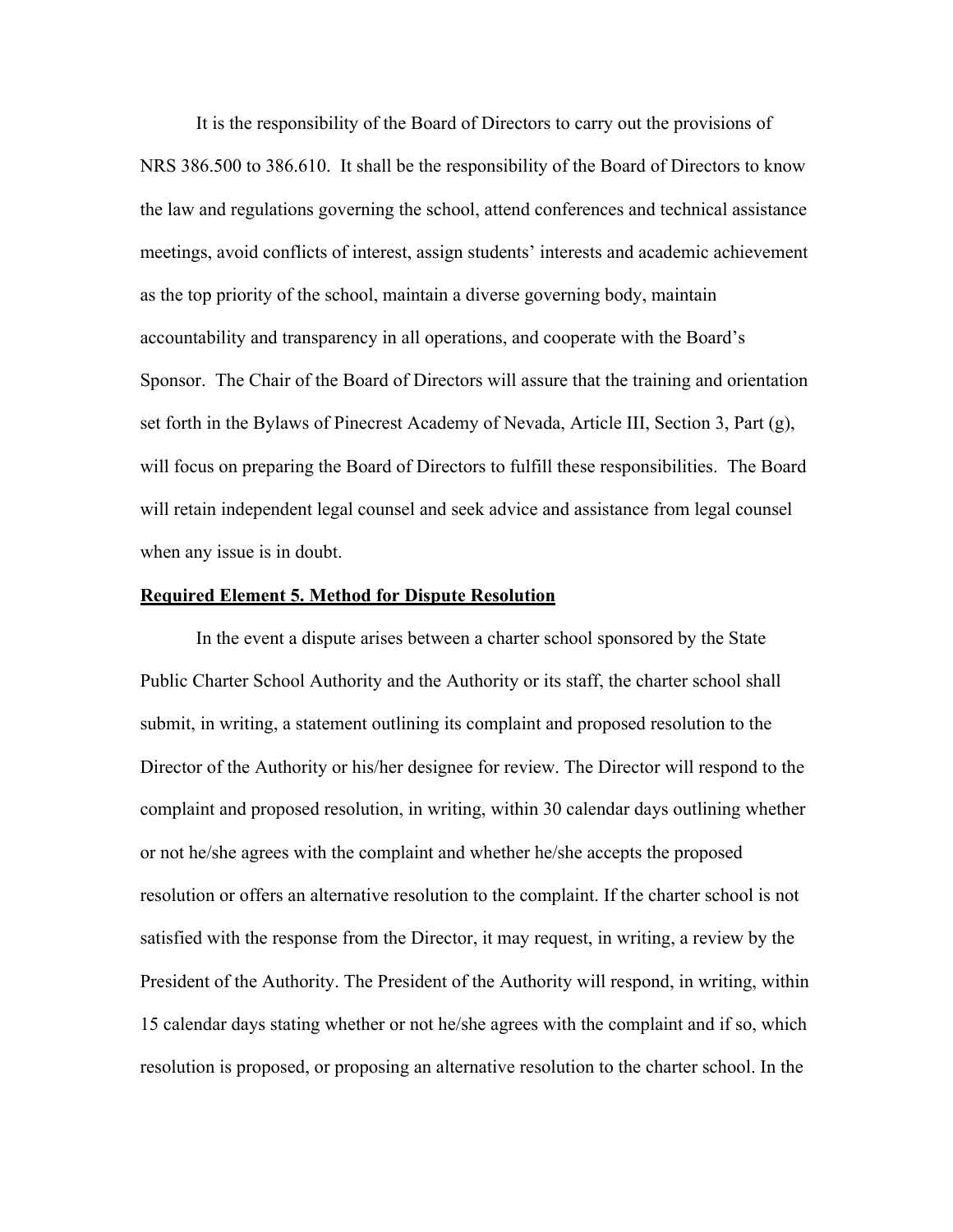event these representatives are unable to resolve the dispute informally, pursuant to this procedure, the complaint and proposed resolution will be submitted to the State Public Charter School Authority at the next available meeting for its consideration. The Authority will decide whether or not it agrees with the complaint or any proposed resolution. Any decision by the Authority is final.

### **Required Element 6. Type of School to be Operated**

The kind of school for which the charter intends to operate is an elementary school in which work is not given above that included in eighth grade, according to the regularly adopted course of study.

### **Required Element 7. Description of the Lottery System**

The lottery system is addressed in section A.7 of this application.

#### **Requirement Element 8. Statement of Assistance in Preparing the Charter**

### **Application**

The application was prepared by the committee to form the school and with the assistance of David Calvo, (Academica California) Ryan Reeves and Robert Howell of Academica Nevada.

#### **Required Element 9. Statement Regarding Fees, Charges and/or Deposits**

The School does not anticipate charging any fees, charges, and/or deposits for course materials or equipment.

### **Required Element 10. Statement Regarding Limiting Enrollment of Pupils**

School enrollment will not be limited, except as necessary to conform to the capacity of the school's facility and to designate the number of students per grade (which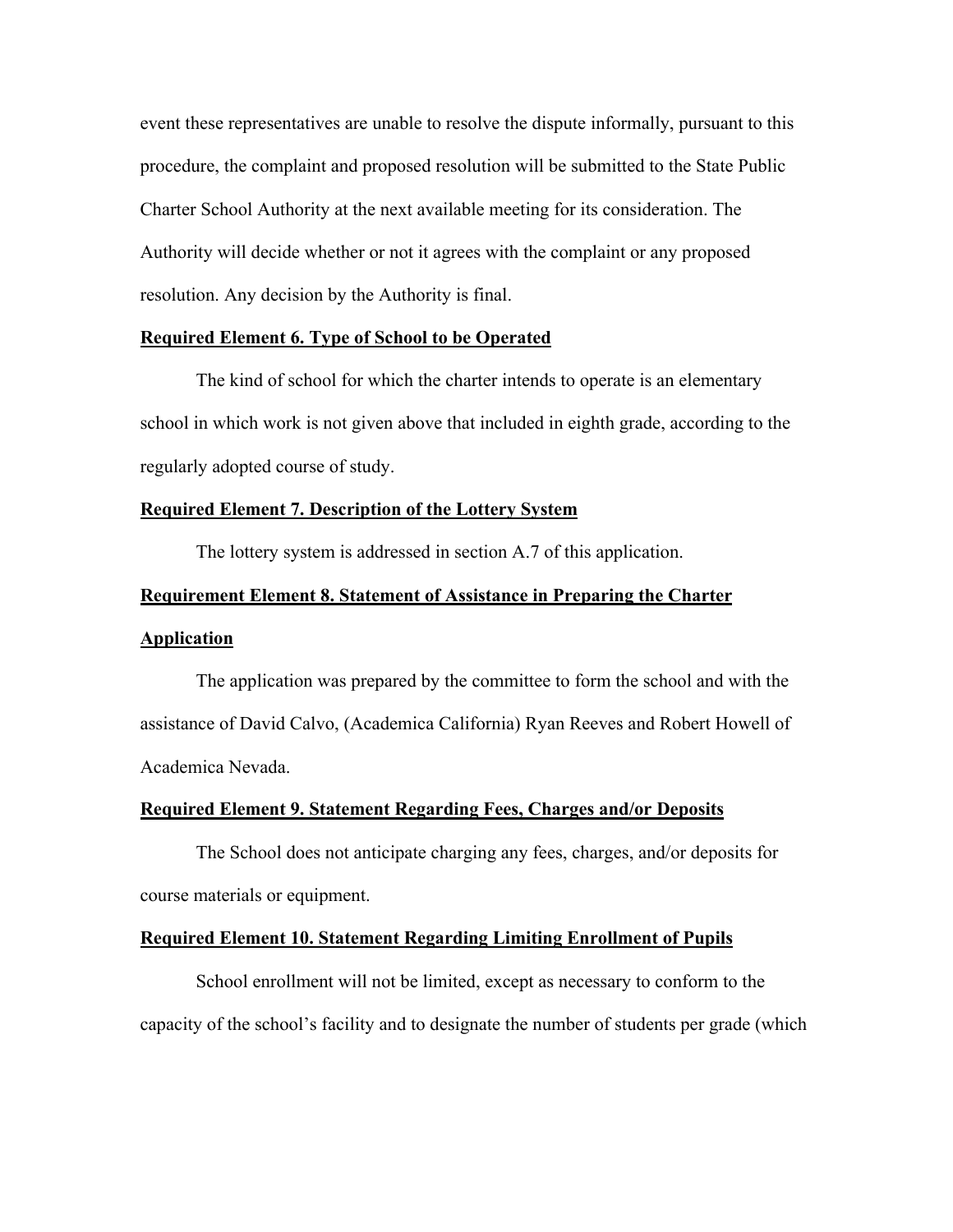will be determined by the Board based upon considerations such as staffing and demand for enrollment). See section A.7.

### **B.3.1 Educational Management Organizations (EMO)**

### **Required Element 1**

### **1.a Decisions to Hire an EMO**

The applicant intends to contract with an educational management organization. The Committee to form Pinecrest Academy of Nevada believed that it would be prudent and responsible to hire an experienced and successful management company to assist in the planning and creation of a new charter school.

As a committee we sought a professional organization that has a history of success in providing the services listed below (in Part 1(b)) to other start-up charter schools. We chose Academica because they are a proven and experienced national organization with successful operations in many states, including Nevada. The Pinecrest Academy of Nevada Committee Chairperson, Candace Friedmann, toured Pinecrest Academy South Charter School in Miami, Florida and spoke with the Principal of that Academica managed school. Mrs. Friedmann and Committee Member Leroy Chase have both spoken with the Board Chair of Pinecrest Academy, Inc., Judy Marty, regarding the quality of services provided by Academica and her satisfaction with Academica's performance. Finally, Mrs. Friedmann briefly worked at Somerset Academy of Las Vegas, a Nevada Public Charter School managed by Academica Nevada, and personally interacted with the staff of Academica Nevada. Those visits, experiences and conversations confirmed the high quality of services we can expect from Academica.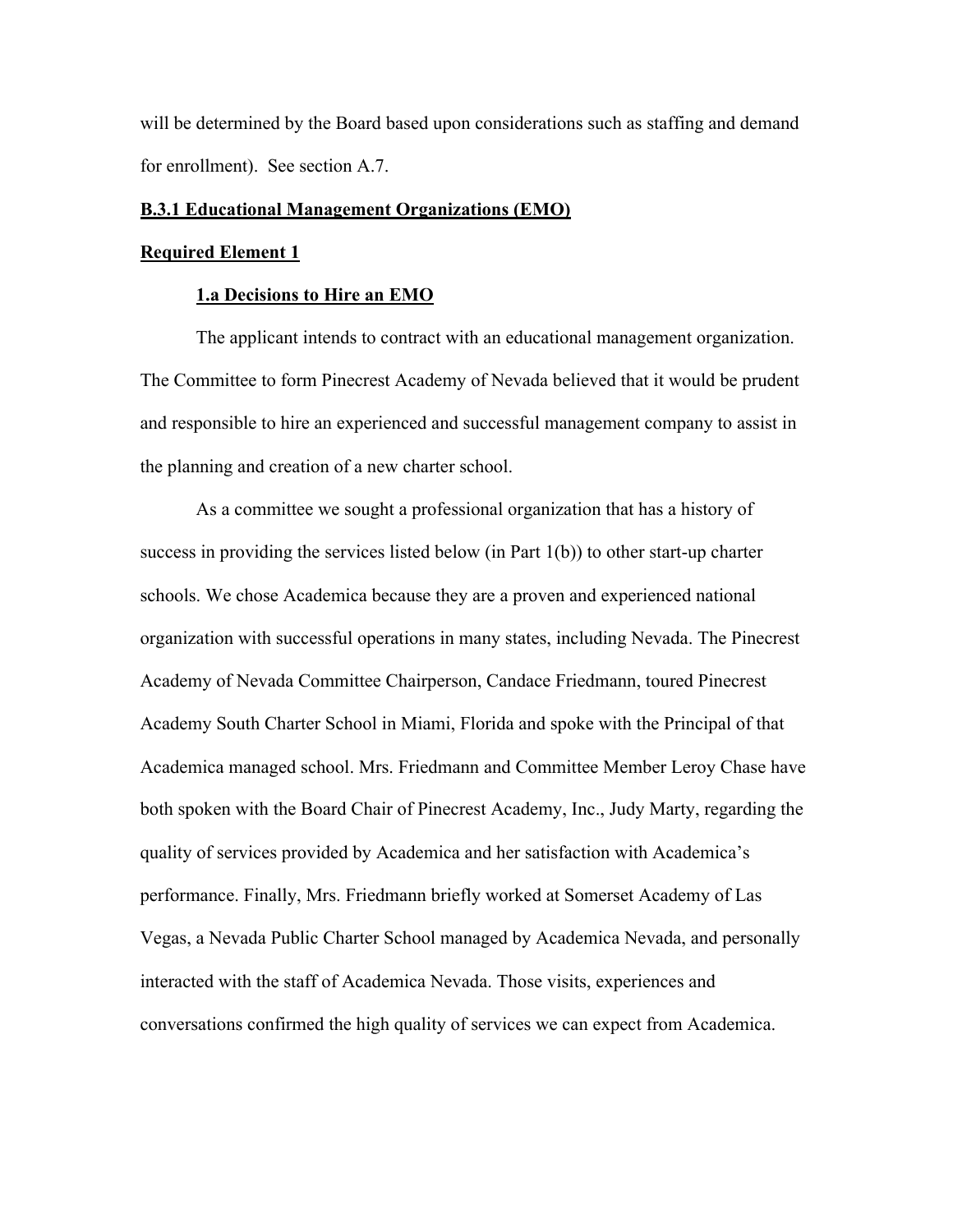Accordingly, the committee to form a school intends to engage Academica Nevada as its educational management organization.

The Board has also elected to affiliate with Pinecrest Academy, Inc. Pinecrest Academy, Inc. is a system of high preforming schools that serve a racially and demographically diverse group of students. By replicating their best practices and procedures the school expects to attain similar educational results in Henderson.

### **1.b Planned Relationship Between School and EMO**

The school will hire Academica Nevada to provide specific business support services thereby freeing up the school administrator to focus on the educational goals set by the governing board. Support services that Academica Nevada will provide include, but are not limited to, the following:

- Assist the Board in renewing the school's charter
- Assist the Board in creating budgets and financial forecasts
- Assist the Board in preparing applications for grant funds
- Monitor and assure Compliance with all state reports
- At Board's direction, prepare agendas and post notices of all board meetings
- Assist the Board in locating and securing a school facility
- Maintain the financial books of the school
- Assist with systems development
- Assist the Board in identifying and retaining an employee leasing company.
- Provide human resources related services such as dispute resolution and contract preparation and review.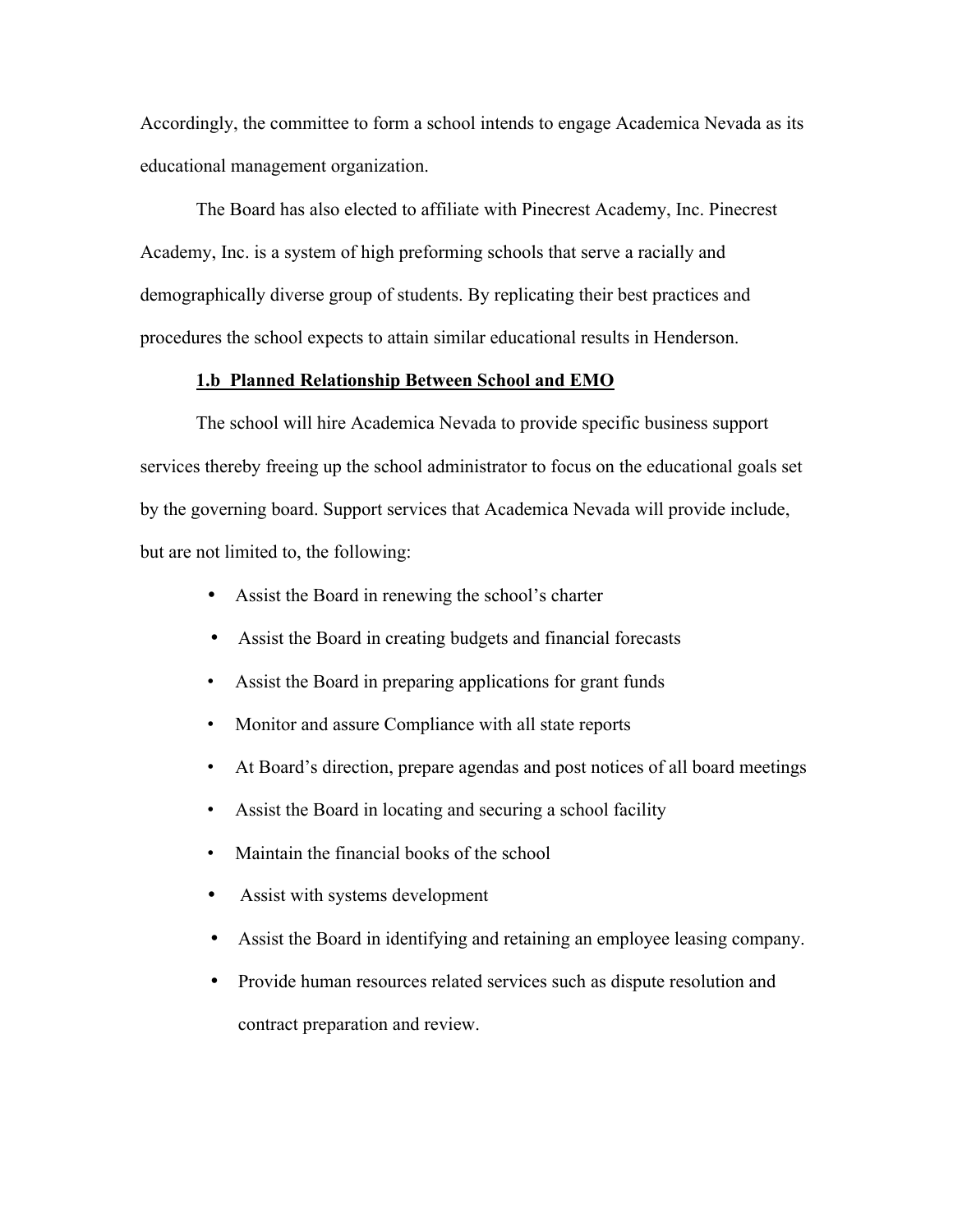As part of the commitment and relationship between Pinecrest Academy of Nevada and Academica Nevada, it is understood and agreed that Academica Nevada will NOT do the following:

- Employ the School Administrator or any other licensed personnel.
- Draw orders for the payment of money, as that responsibility is limited strictly to the School's Board and Principal.
- Use fees paid by Pinecrest Academy of Nevada to benefit or subsidize schools located outside of Nevada.
- Permit the School's Lease and Management Contract to be conditioned one upon the other.

Academica Nevada will assist Pinecrest Academy in furthering the school's mission and purpose by enabling the School to obtain better facilities, lower pricing on furniture and equipment, more accurate budget projections, better insurance rates, and better financing rates than would otherwise be possible. These services will help Pinecrest Academy serve more students and maintain financial surpluses without compromising the educational goals of the school.

The school will affiliate with Pinecrest Academy, Inc. to provide the following services:

- On site principal training and professional development;
- On site teacher training and professional development;
- Classroom critique and assessment;
- Technology training;
- Help attain accreditation.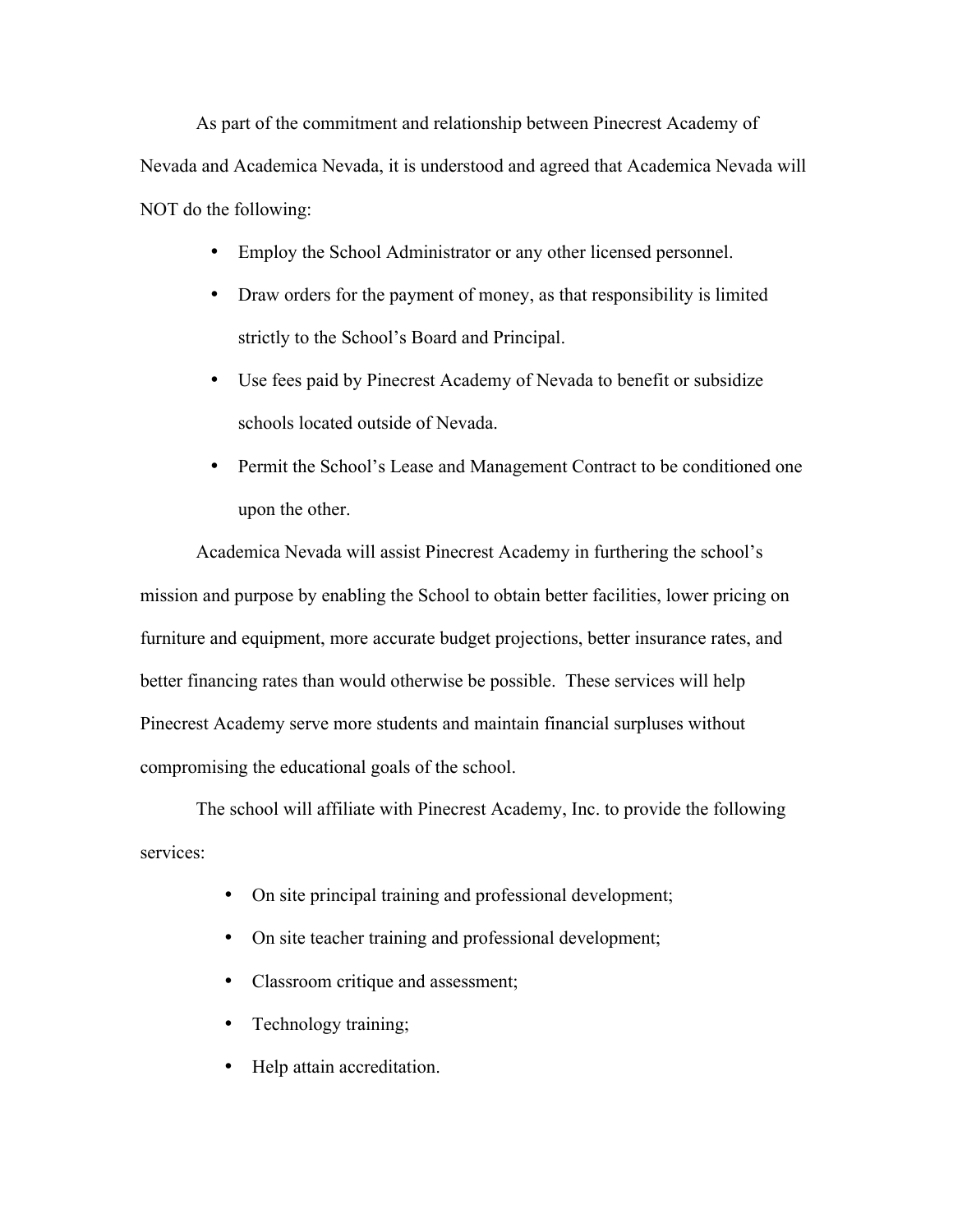None of the services provided by Pinecrest Academy, Inc. will overlap those provided by Academica Nevada.

### **1.c EMO's Role and Responsibility**

As described in 1.(b), the role of Academica Nevada is to serve at the will and guidance of the board. We expect Academica Nevada and Pinecrest Academy, Inc. to carry out the defined responsibilities in a manner that is consistent and assists the Board in meeting its vision.

### **1.d School's Performance Expectations**

The Board expects Academica to perform each of the specific duties of the contract. We expect them to work in such a manner that School's annual financial audits do not have any material deficiencies. We expect them to guide the school to a surplus of not less than 5% of revenues. All state reports must be responded to in a timely manner and to the expectations of the specific State agencies. They should work in a manner that is supportive and allows the principals to focus on educational goals. The principals should be able to discuss and get immediate advice on day to day operational issues.

The Board expects Pinecrest Academy, Inc. to provide regular and effective professional development resources which result in improved instruction and academic performance, as measured by the administrator's teacher evaluations and the student assessments set forth in Part A of this application. We expect Pinecrest Academy, Inc. to successfully assist Pinecrest Academy of Nevada in completing the accreditation process. We expect Pinecrest Academy, Inc. to work closely with the Principals and Instructors in developing open and ongoing communication which includes assistance in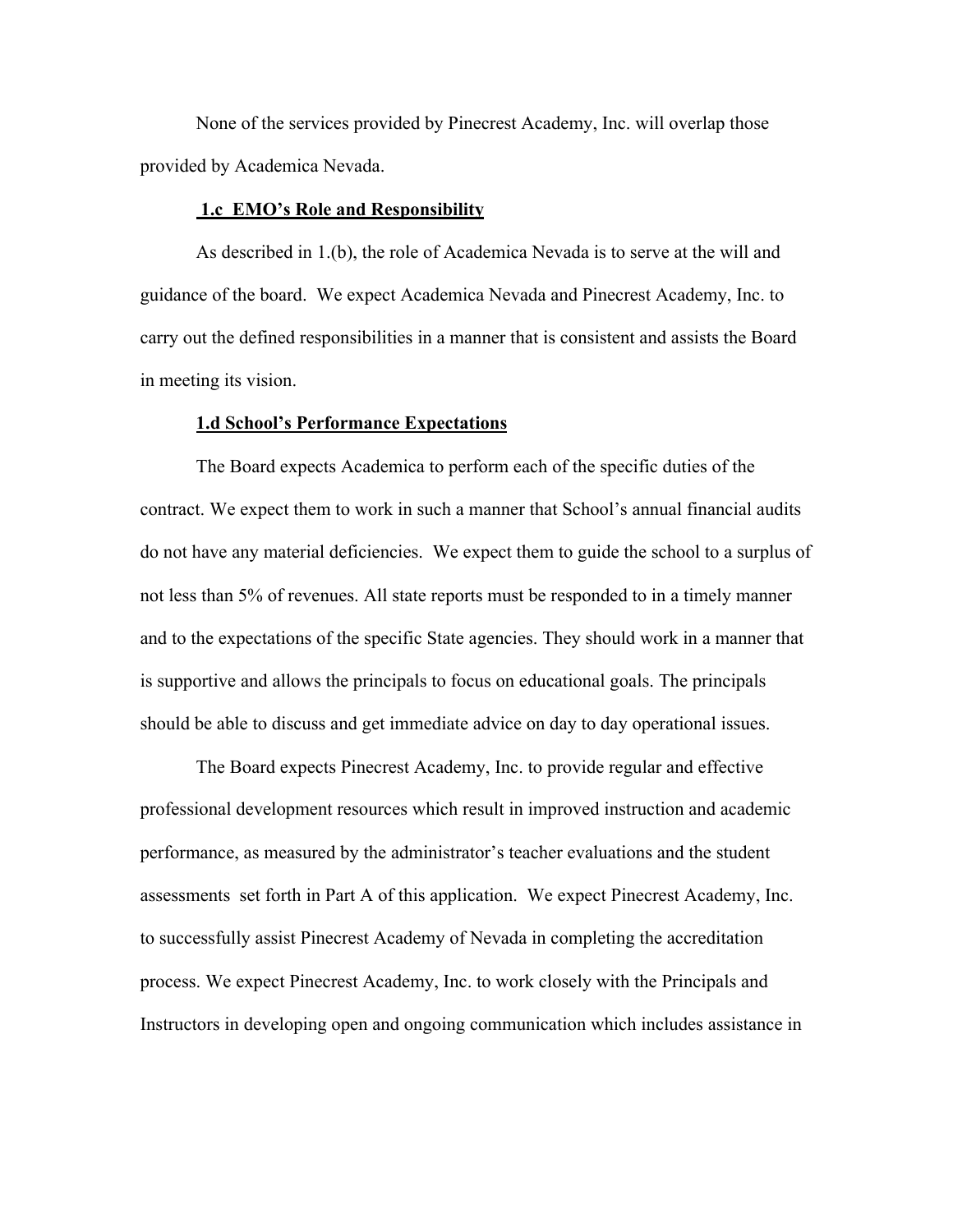problem solving, successful planning strategies, and shared technology programs and training.

### **1.e Disclosure of Potential Conflicts**

There is no existing or potential conflict of interest between the committee to form/governing body and the proposed EMO or any affiliated business entity. The only relationship which poses a potential conflict of interest, and an explanation of the relationship between Academica, Inc. and Pinecrest, Inc., is discussed in Part C.3 **Facilities** 

The fee that Academica Nevada charges is per pupil based. As the number of pupils enrolled increases, Academica's services necessarily increase as well. For example, a larger student body requires a larger facility and a consequential increase in facilities management services. A larger student body requires more staff and an increase in Human Resources related services. Additionally, a larger student body requires more equipment and fixtures which creates an increase in procurement, budget management and bookkeeping services. As a result, basing a fee on a fixed per pupil charge is "attributable to the actual services provided" and compliant with State law. Furthermore, since the fee is not a percentage of income, the fee does not increase with any increase in school funding which may be passed be the State legislature. Finally, the Academica contract contains a provision that allows the fee to be adjusted if the school is facing financial hardship.

### **1.f Relevant evidence of EMO's educational and management success**

Please see Attachment 28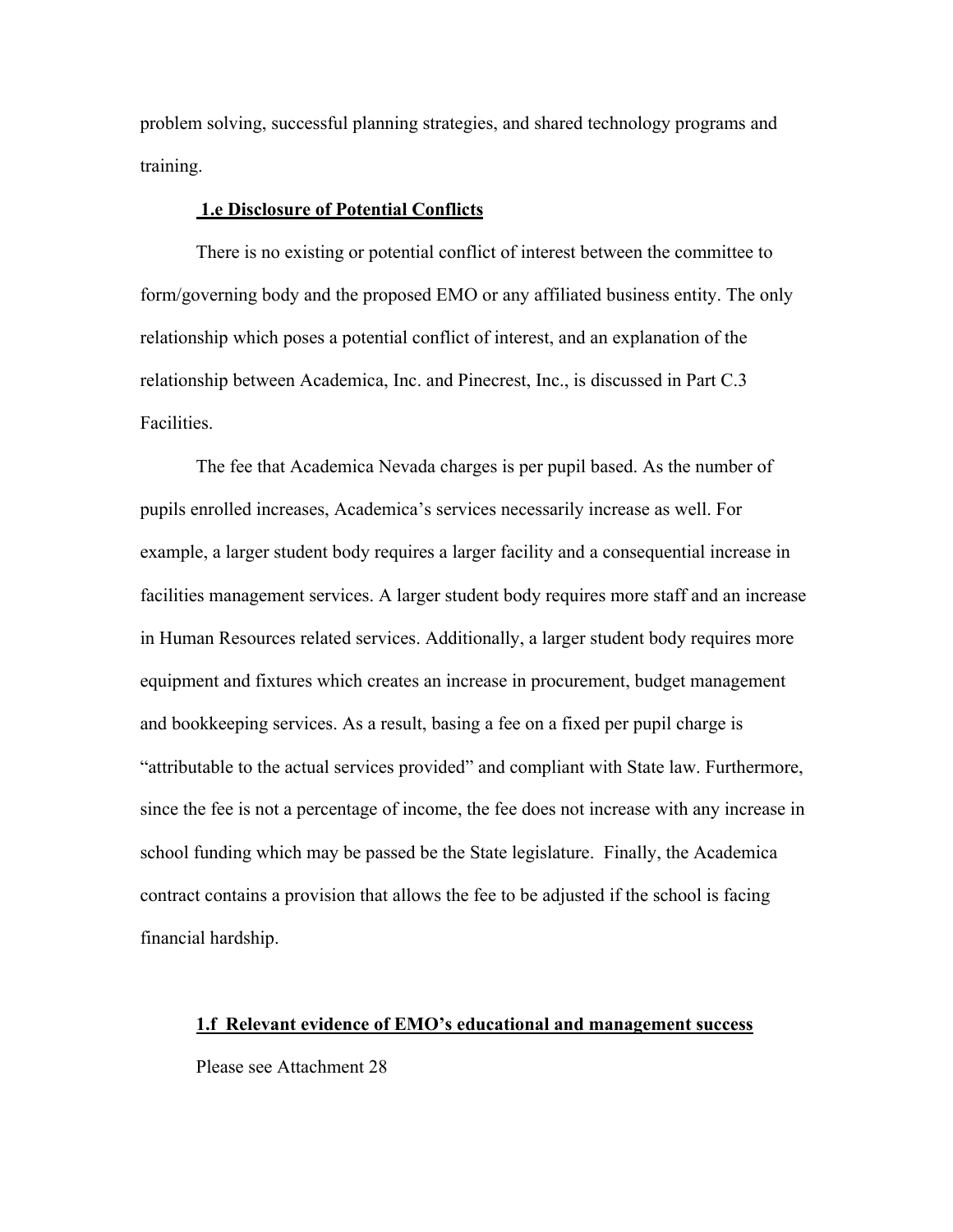### **Required Element 2. Information related to the EMO**

Please see attachment 29

### **Required Element 3. A draft contract with the EMO**

Please see attachment 30

### **B.4 Staffing and Human Resources**

### **Required Element 1. Staffing Plan**

In the first year of operation, the School anticipates an initial enrollment of 300 students. To staff for this enrollment, the school anticipates hiring a principal, one administrative office manager, fourteen teachers, and three teachers' aides. This staffing level provides for 12 classroom teachers with a student ratio of 25 to 1, three specialists teaching courses such as physical education, technology, etc., and one special education teacher. This staffing structure is sufficient for accomplishing the educational programs planned for the school. Teacher's aides will assist in providing differentiated instruction in break-out groups and administering regular, individual assessments to track student progress.

The second year, the school anticipates an increase in enrollment to a total of 400 students. The increased enrollment will require one additional office-staff person, five additional teachers and one additional part-time aide. This maintains a teacher student ratio of 25 to 1 and enables the school to continue the same specialist class and teacher's aide schedule.

In subsequent years, the School hopes to continue to increase enrollment until it reaches the capacity of the school facility, which is around 950 students.

In order to recruit highly qualified and successful teachers, the School will: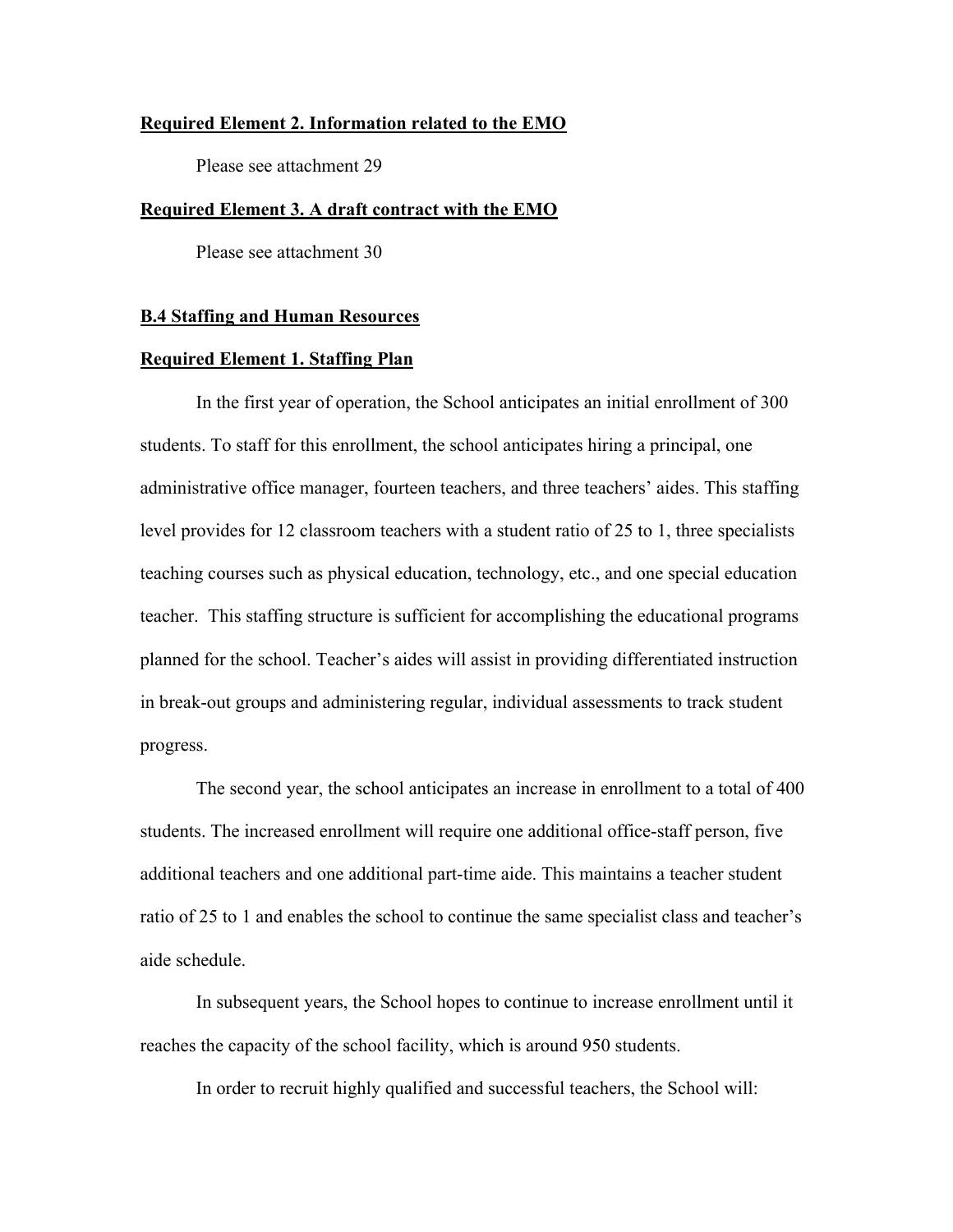- ! Recruit teachers through the Nevada Department of Education and (if possible) Clark County School District websites
- Place ads in local publications
- ! Coordinate efforts to partner with postsecondary educational institutions to serve as host school for interns, whenever possible (as a means to train and recruit potential future staff).

Recruitment efforts will also include advertisements in local newspapers and on the school's website, presentations and fliers at local universities, school job fairs, and via word of mouth.

Teacher retention will be a focus and responsibility of both the Board and the School Administrator. Teachers will be paid salaries commensurate with their experience and comparable to the local school district. A competitive benefits program will be offered to teachers and staff to ensure their retention and employment satisfaction. Teachers' input will be valued. Accordingly, they will be provided opportunities for shared decision making with the school principal. All faculty and staff members employed by the School will possess the personal characteristics, knowledge base of and belief in the educational and curriculum design as described in this proposal, as well as an ability and motivation to work as part of a team with parental involvement. The School will look for personnel who bring with them a sense of enthusiasm and commitment as well as a strong belief in and understanding of the charter school concept.

#### **Required Element 2. Contract Negotiation**

Pinecrest Academy of Nevada will comply with NRS 386.595 in the negotiation of all contracts for employment with the School.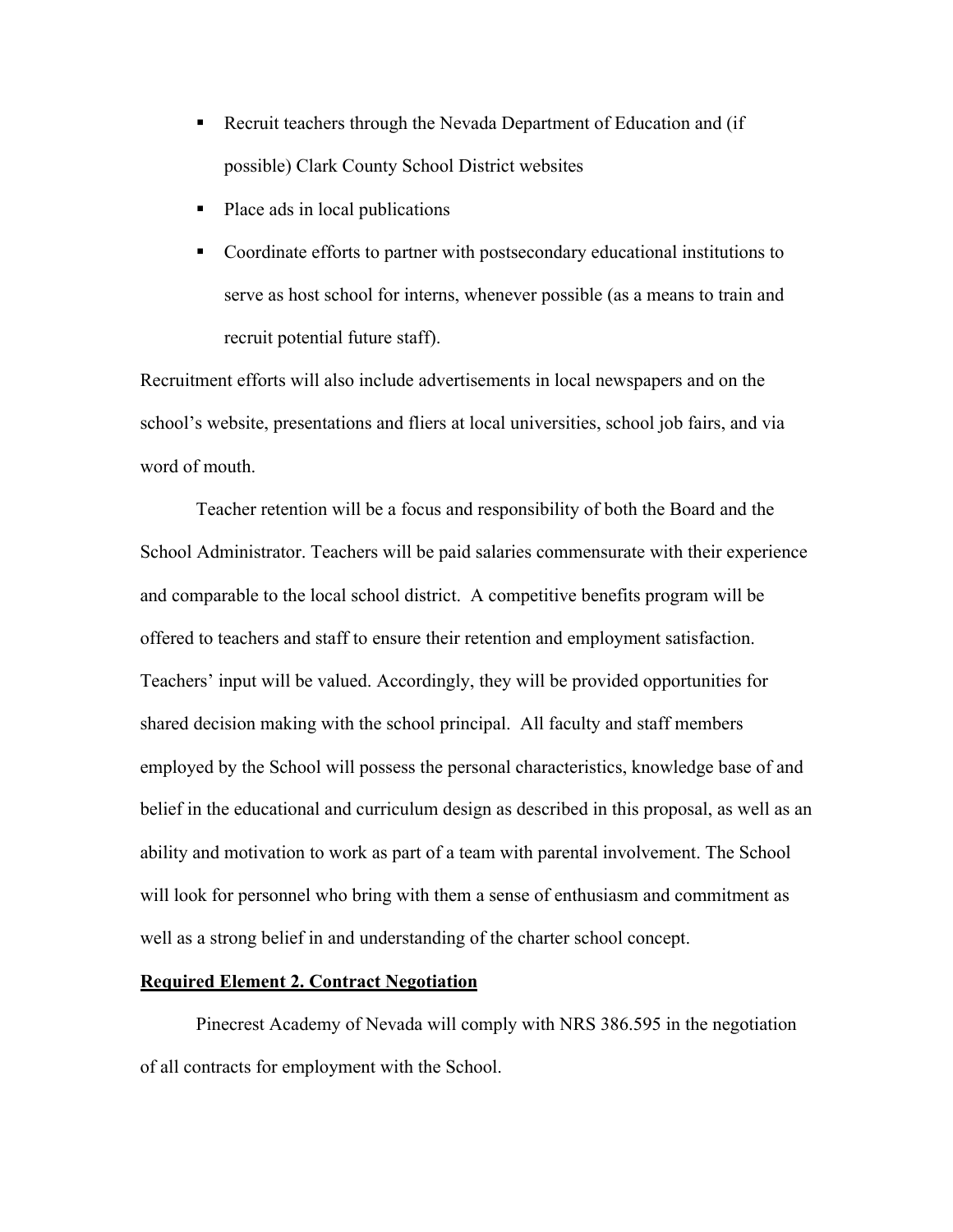### **Required Element 3. Qualifications of Instructors**

The school will ensure that all persons who provide instruction at the school comply with all Nevada licensure requirements. The U.S. Department of Education and the No Child Left Behind Act of 2001 require all core academic subject teachers be "highly qualified." To become "highly qualified," a teacher must hold a clear Nevada teaching license in the appropriate area. A clear teaching license is defined as free of the following provisions:

- Coursework provisions that are attached to the core subject,
- The Pre-Professional Skills Test (PPST),
- The Principles of Learning and Teaching (PLT) test, and
- The Specialty Area test.

Additionally, to become "highly qualified," teachers must demonstrate competency in one of the following ways:

- Provide proof of passing the appropriate subject area test(s), or
- Provide a college/university transcript declaring or containing coursework

equivalent to an academic major, or

Meet the High Objective Uniform State Standards of Evaluation

(HOUSSE) requirements.

The HOUSSE option requires teachers to submit evidence of:

- A master's degree and three (3) years of verified teaching experience\* or,
- Three (3) years of verified teaching experience\* and 150 hours of

professional development, or 10 semester college credits, or a combination of both.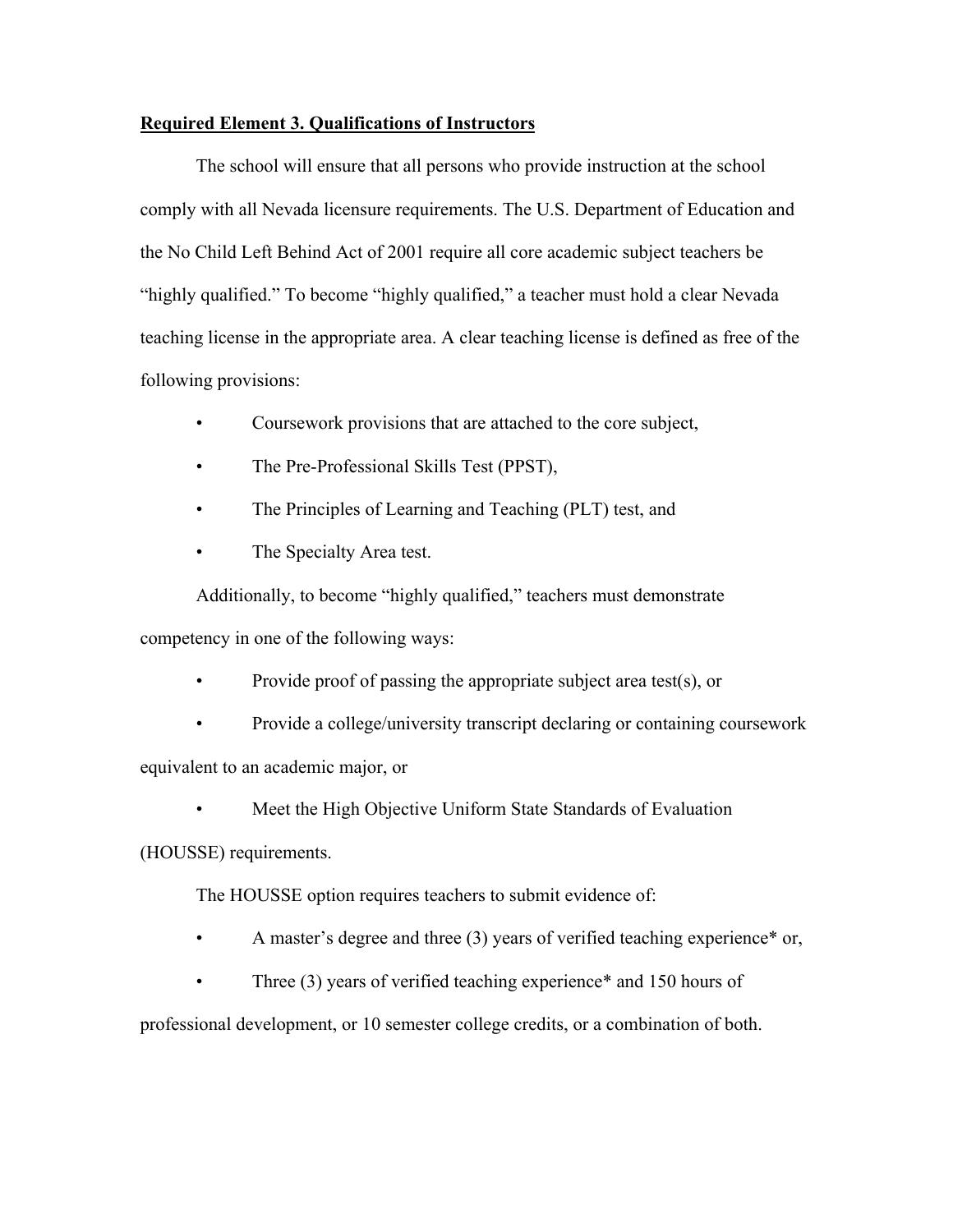\* Teaching experience must include, or be prior to, 2002-2003 academic year for regular education teachers and can include any three years of teaching experience for special education teachers. Teaching experience must be grade level and subject area specific.

Special education teachers must hold a clear Nevada teaching license in the appropriate special education area, and

• Elementary special education teachers must provide proof of passing the elementary specialty area tests

Middle school special education teachers must provide proof of passing the middle school or secondary specialty area test in the appropriate core area(s), or

Meet HOUSSE requirements.

The school will not employ an individual to provide instructional services if the individual's certificate or license as an educator is suspended or revoked by this or any other state.

All employees at the school will undergo screening and background checks in accordance with state and local school district laws and regulations. The school will seek candidates who demonstrate, at minimum, the following qualifications:

- ! Educational background: Bachelor's degree or higher in field
- ! State certification for the required position
- ! Excellent presentation and interpersonal skills
- ! Satisfactory recommendation and/or evaluations from previous employer
- ! Personal characteristics, knowledge, and belief in the school's mission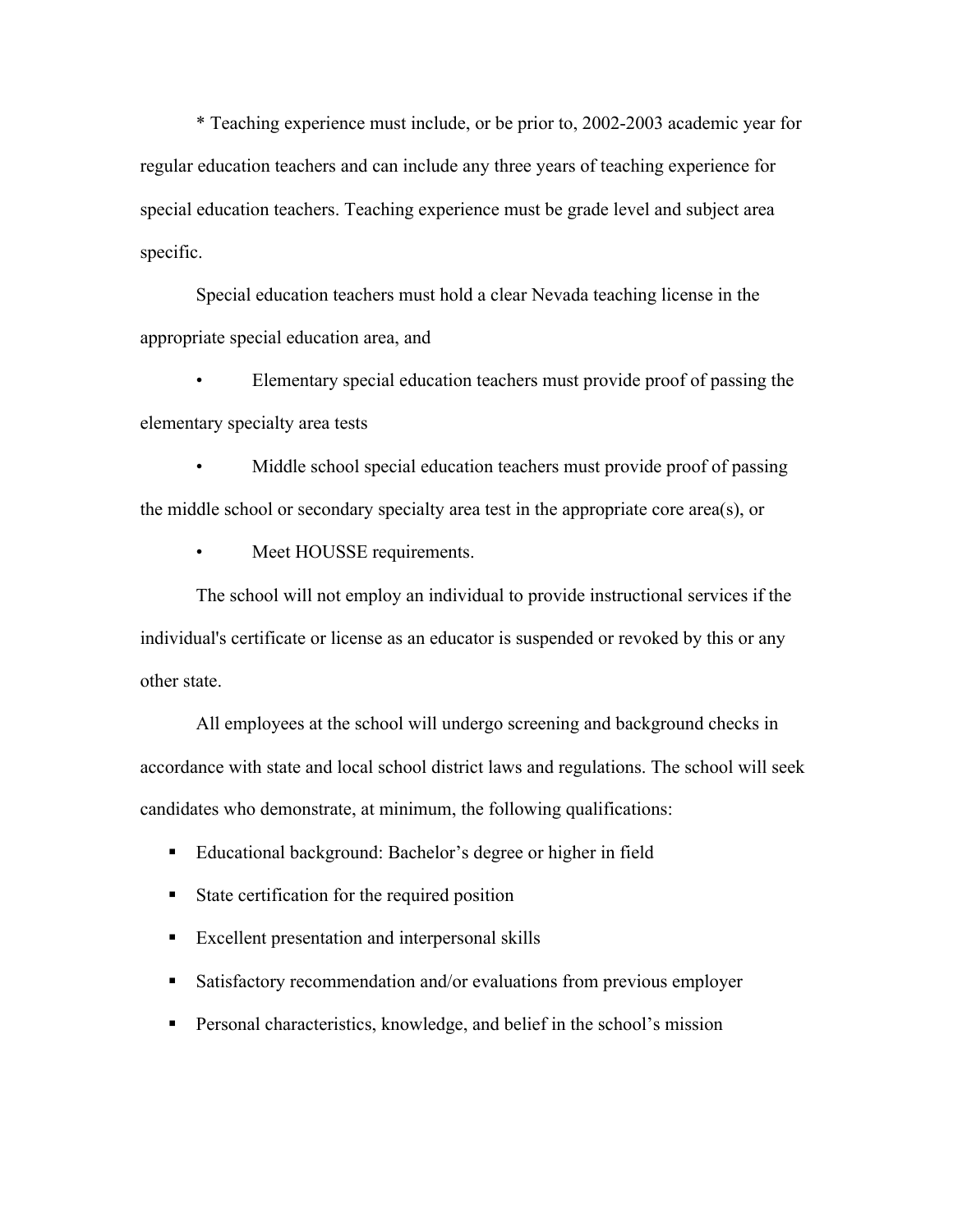- ! An ability and motivation to work as part of a team in a small-school setting with parental involvement
- References/Letters of Recommendation

A screening committee comprised of school administrators, teachers and lead staff will interview potential employees. Initial screening interviews will be held, credentials will be verified and official recommendations to hire will be made to the principal, who will make the final hiring decision for faculty and support staff.

#### **Required Element 4. Teacher Evaluation Procedure**

Teachers at the school will be regularly evaluated both formatively and with a summative evaluation. The teacher evaluation practices and procedures will comply with NRS 391.3125. The primary purpose of an evaluation is to provide a format for constructive assistance. Evaluations, while not the sole criterion, must be used in the dismissal process.

A conference and a written evaluation for a probationary employee must be concluded not later than ninety days after employment.

An administrator charged with the evaluation of a probationary teacher shall personally observe the performance of the teacher in the classroom for not less than a cumulative total of 60 minutes during each evaluation period, with at least one observation during that 60-minute evaluation period consisting of at least 45 consecutive minutes.

The evaluation of a probationary teacher or a post probationary teacher must include, without limitation:

(a) An evaluation of the classroom management skills of the teacher;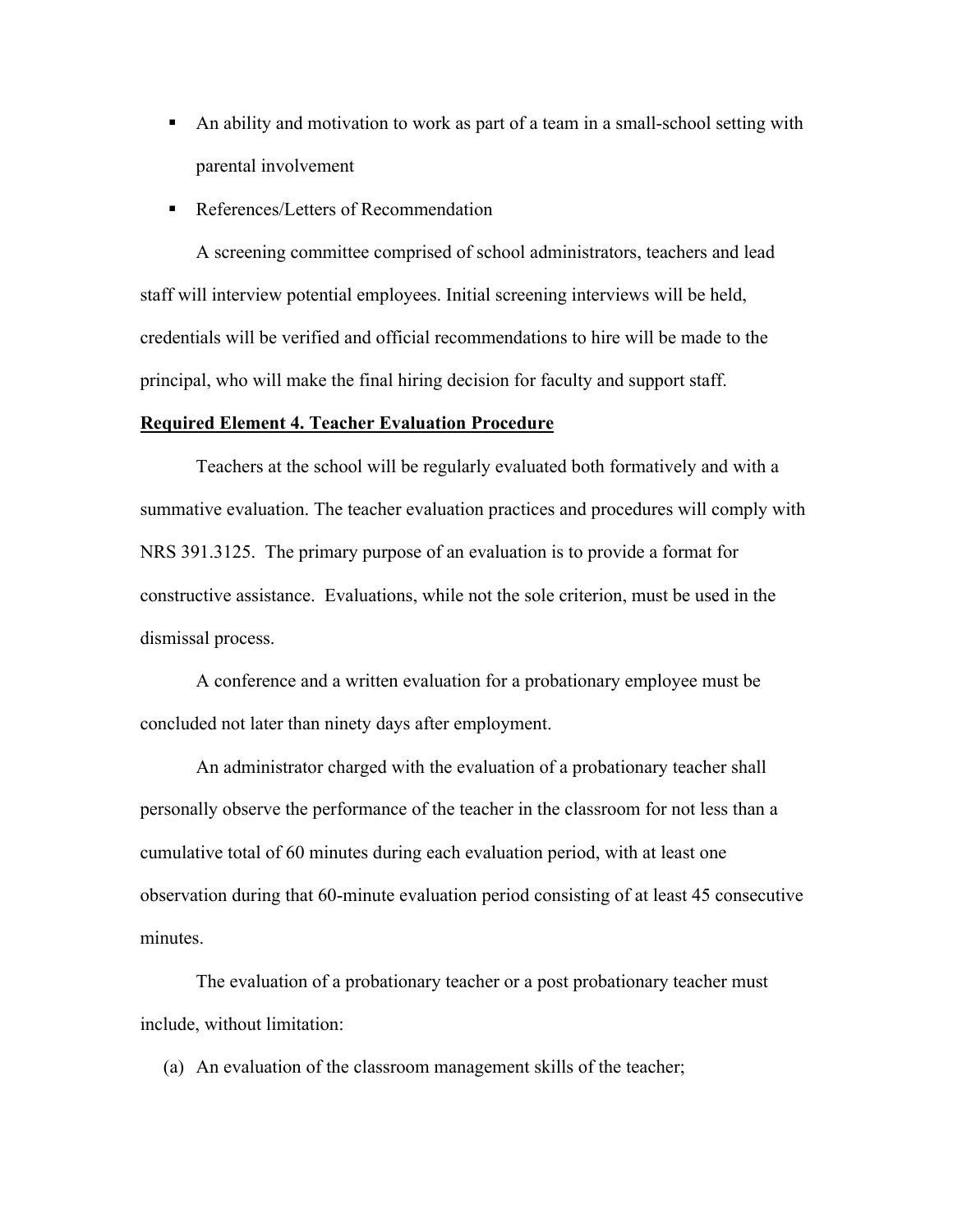(b) A review of the lesson plans and the work log or grade book of pupils prepared by the teacher;

 (c) An evaluation of whether the curriculum taught by the teacher is aligned with the standards of content and performance established pursuant to NRS 389.520, as applicable for the grade level taught by the teacher;

 (d) An evaluation of whether the teacher is appropriately addressing the needs of the pupils in the classroom, including, without limitation, special educational needs, cultural and ethnic diversity, the needs of pupils enrolled in advanced courses of study and the needs of pupils who are limited English proficient;

 (e) If necessary, recommendations for improvements in the performance of the teacher;

 (f) A description of the action that will be taken to assist the teacher in correcting any deficiencies reported in the evaluation; and

 (g) A statement by the administrator who evaluated the teacher indicating the amount of time that the administrator personally observed the performance of the teacher in the classroom.

The teacher must receive a copy of each evaluation not later than 15 days after the evaluation. A copy of the evaluation and the teacher's response must be permanently attached to the teacher's personnel file.

Upon the request of a teacher, a reasonable effort must be made to assist the teacher to correct those deficiencies reported in the evaluation of the teacher for which the teacher requests assistance.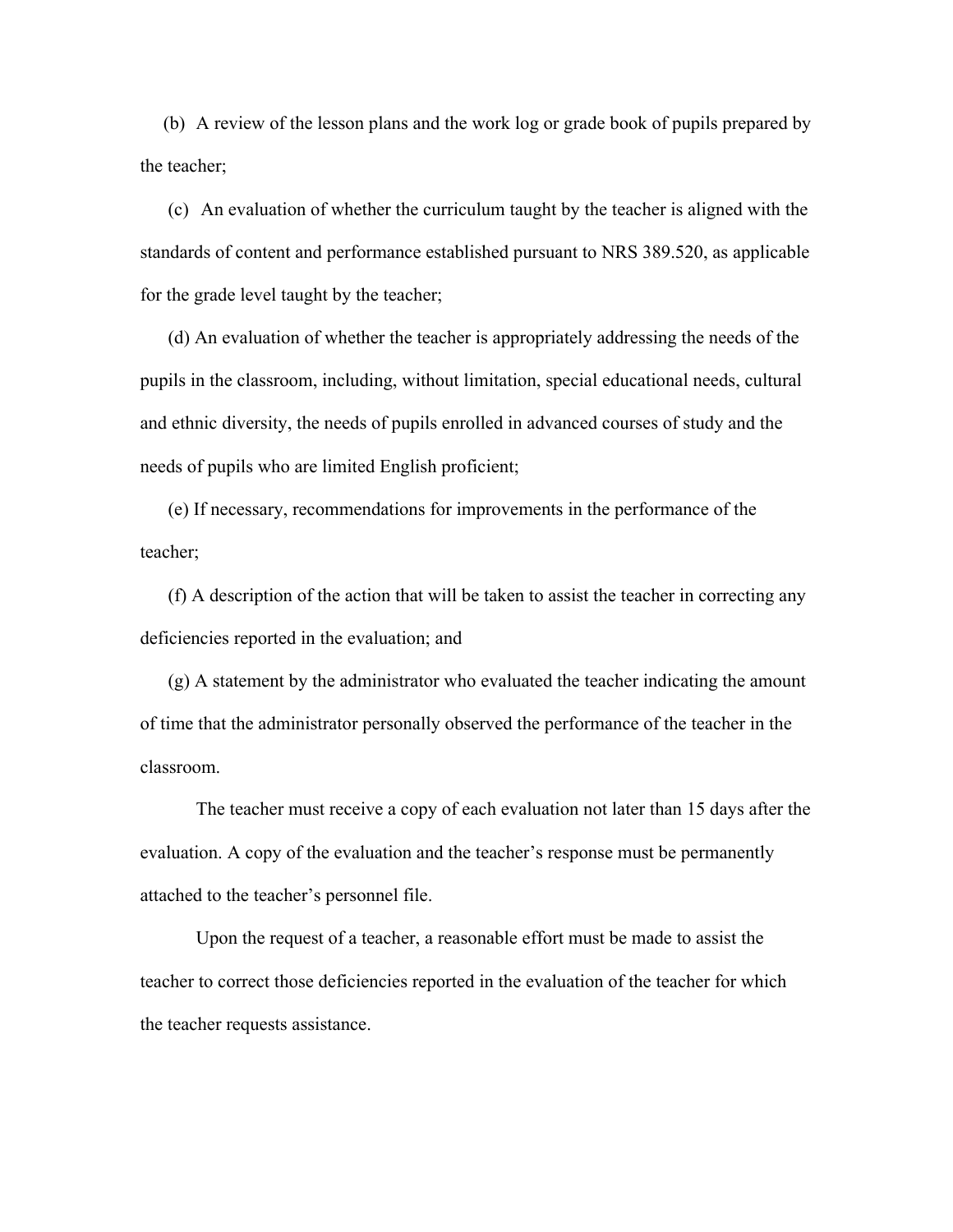The School's governing board shall not discriminate on the basis of race, color, religion, age, sex, national origin, marital status, disability, or other reason prohibited by the law in hiring or other employment practices.

### **Required Element 5. Administrator**

Dr. Carrie Buck has been selected to lead Pinecrest Academy of Nevada.

### **Required Element 6. Administrator Position Description**

The school principal will be responsible for all aspects of school operations within the scope of operating policy and budgetary approval by the governing board. The principal will maintain the day-to-day operations of the School and serve as the instructional leader of the School. As such, the board will recruit talented individuals who have knowledge of and experience with instructional, educational, and school site matters.

The school's principal and/or administrative support staff are responsible for the curriculum development, working with the teaching staff, addressing student-related issues, and overseeing the parental involvement agreements. The principal, with the support of the administrative staff, will ensure that the operations of the School (resources, courses, policies) are in accordance with the mission and vision of the School. The administrative staff, as instructional leaders, will make all school-based decisions, establishing and implementing procedures for the day-to-day operations of the school.

### **Require Element 7. Process for Employing Administrators**

The principal will be an employee of the school, not an employee of the Educational Management Organization.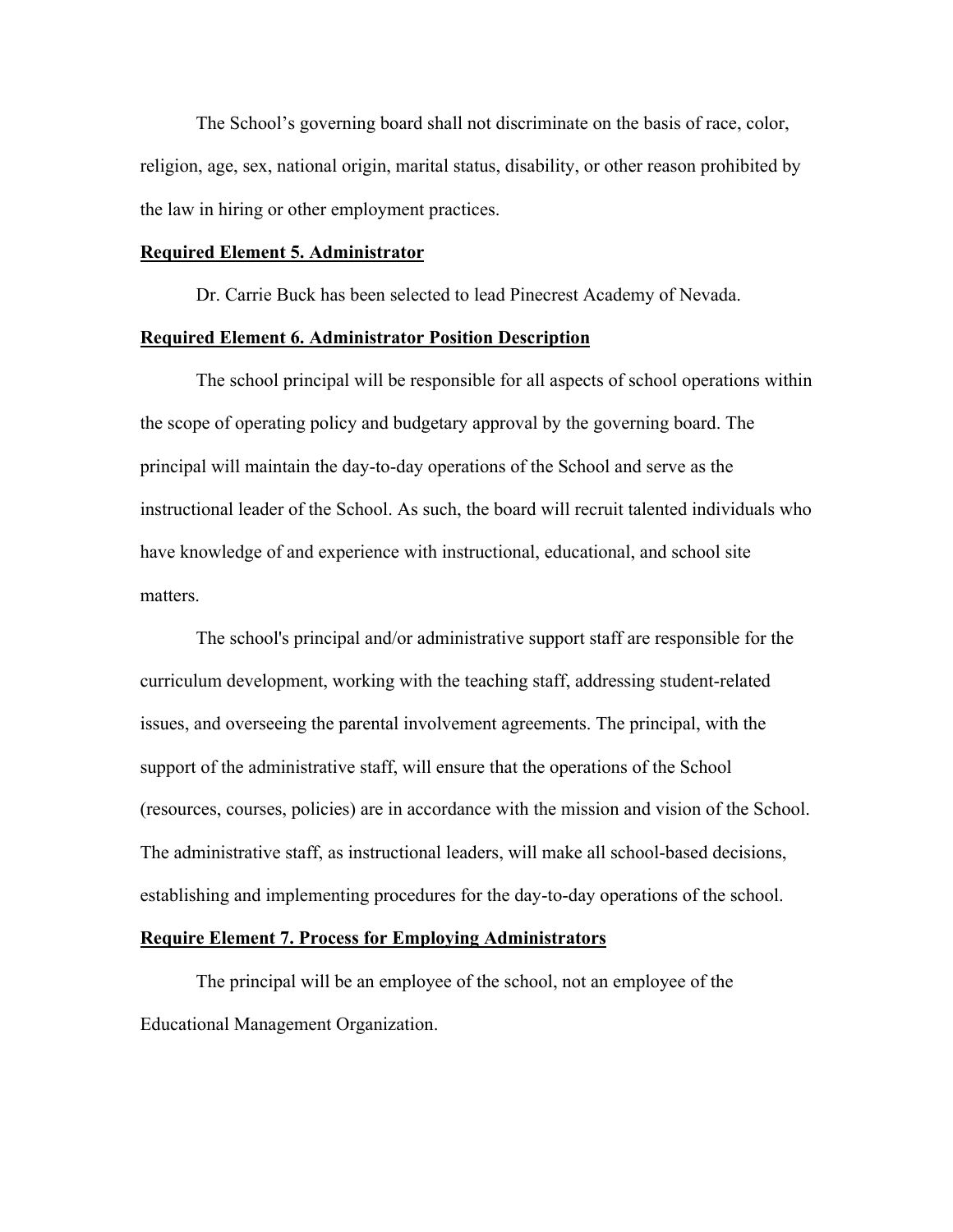At the time the School would need to consider a candidate for the principal position, the school's governing board will implement a plan to identify qualified candidates for the administrative positions at the school. Using job placement ads in national industry publications and local advertising/marketing such as Education Week and, if possible, the Clark County School District's Human Resources Division website, the school's governing body will develop a database of highly qualified candidates meeting all state and local school district standards and qualifications.

Applicants will be screened by a team of professionals, including the governing board, trained to identify the individuals best suited to carry out the mission of the school. Background checks and fingerprinting will be completed in accordance with NRS 386.588.

At minimum, the governing board will seek an individual who has:

- extensive administrative (preferably in a school setting) and teaching experience;
- a current Nevada professional administrator endorsement/license;
- experience working with school or advisory educational boards;
- strong managerial capabilities;
- knowledge of the needs of diverse student population;
- positive evaluations from previous administrative position(s);
- letters of recommendation; and
- excellent communication skills.

In the event of a vacancy in an administrator position, the school will utilize the database used during the initial recruitment process to identify a suitable individual to fill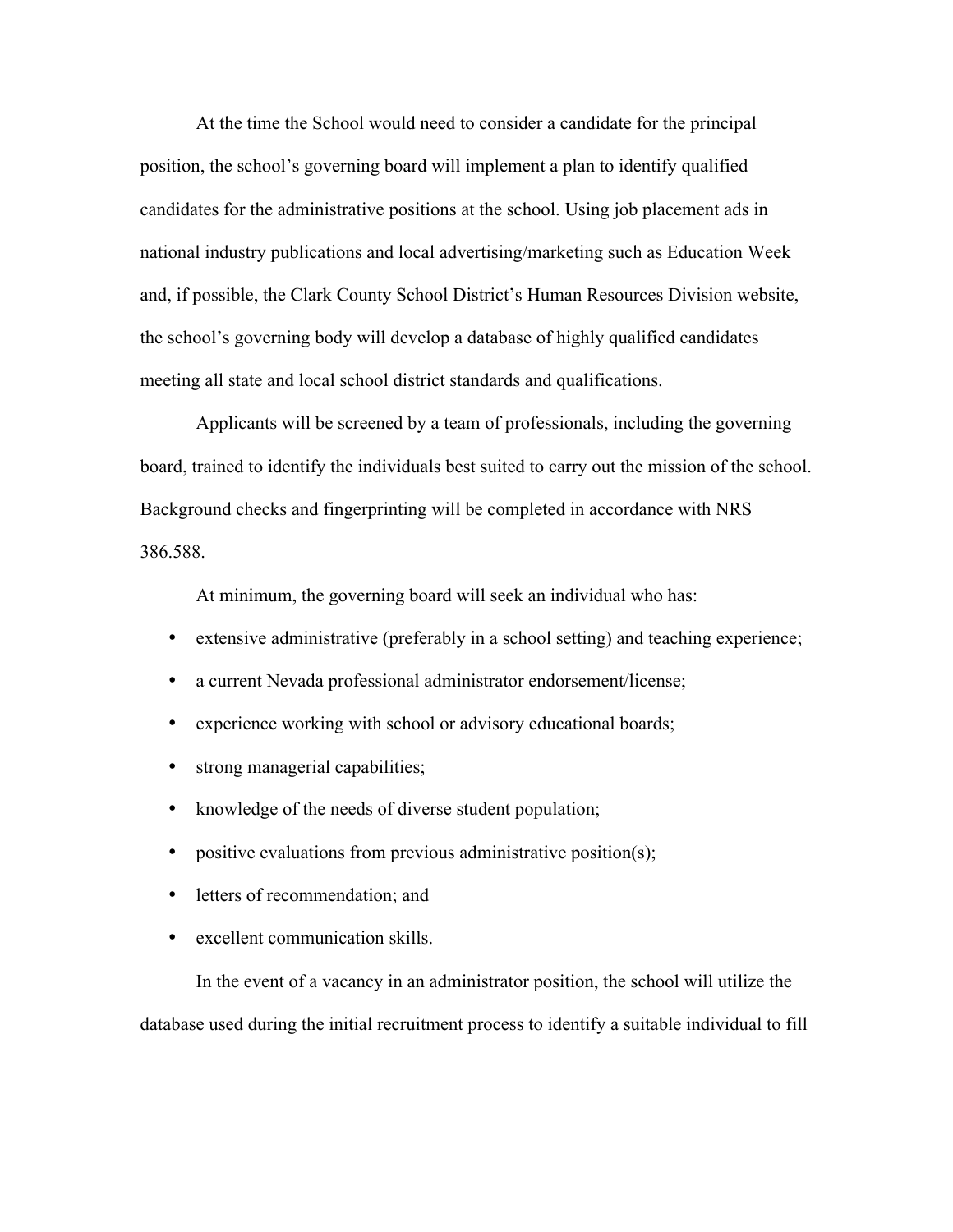the vacant position. In addition, the school will consider potential candidates who already work at the school.

All administrators at the charter school will hold current Nevada licensure and have gone through the screening process. The board interviews and hires the school principal and will ensure that all administrators are highly qualified and match the needs of the school and its students.

### **Required Element 8. Process for Employing Instructors**

The School will ensure that faculty members are highly-qualified, licensed and/or certified as applicable and appropriate within Nevada State laws and match the learning needs of its students. The School Administrator will be primarily responsible for interviewing teacher candidates. Considerable effort will be taken during interviews to hire the most qualified candidates who cumulatively represent the diverse racial/ethnic background of the local community and county that the School will serve.

#### **Required Element 9. Information About Licensed and Non-Licensed Staff**

The School will seek to employ individuals who are well-qualified, and also appropriately licensed, whenever applicable, with any or all State of Nevada Laws and/or licensure requirements, as applicable to the positions for which they are being hired.

### **C.1 Charter Schools Contingency Cash Flow Plan**

#### **Required Element 1. Proposed budget FY 2012-2014**

Please see attachments 32 and 33

### **Required Element 2. Budget Narrative FY 2012-2014**

Please see attachments 34 and 35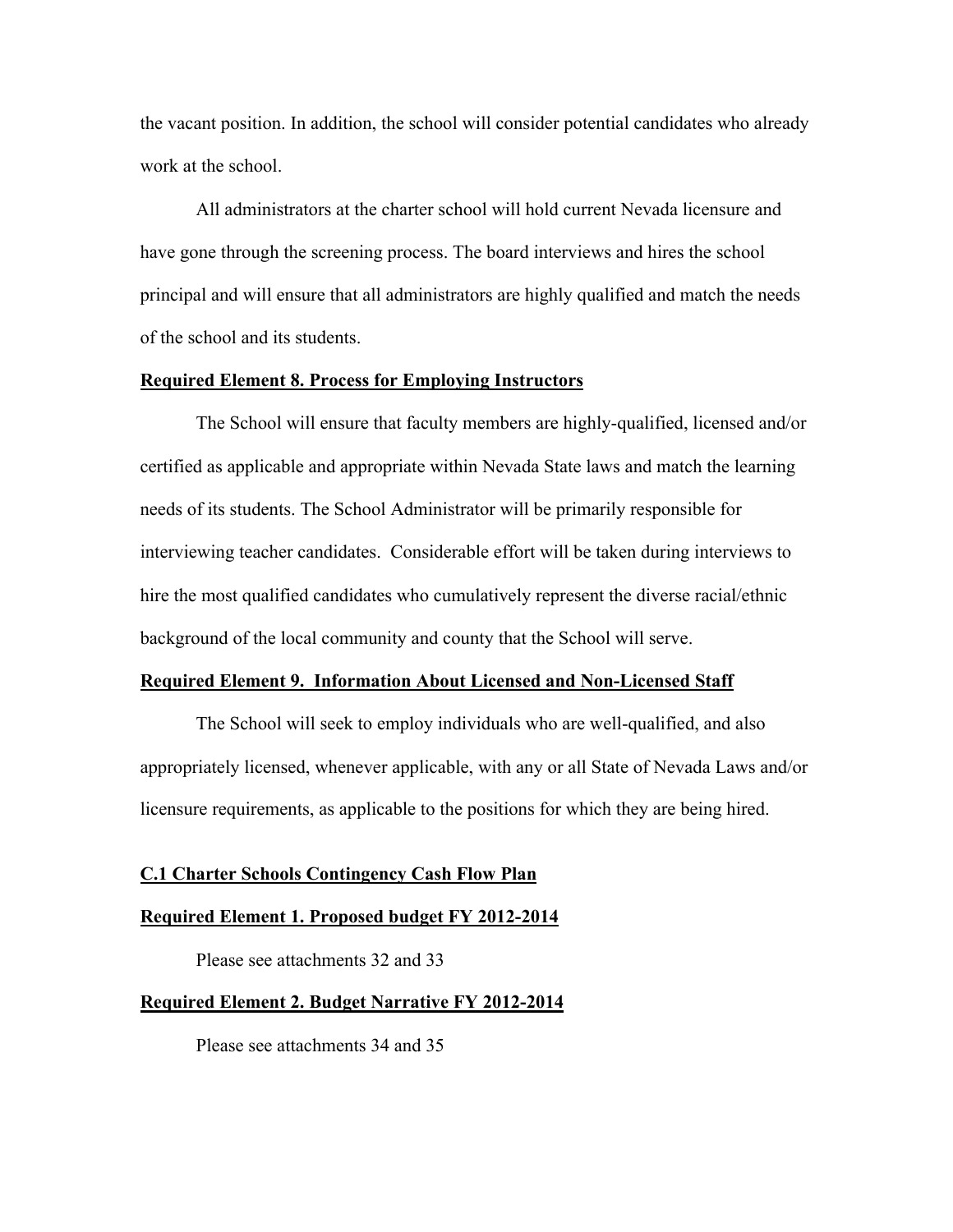#### **Required Element 3. Proposed cashflow statements 2012-2014**

Please see attachments 32 and 33

# **Required Element 4. Assurance that the school will adhere to the NDE chart of accounts**

Please see attachment 36

### **Required Element 5. Pre-Opening Budget**

Please see attachment 37

### **Required Element 6. Contingency plans for cash flow challenges**

The fiscal year is from July 1 to June 30. All money received by the School will be deposited in Nevada State Bank. The absolute minimum number of students the school needs to operate is 125. Should there be cash flow challenges, instructional personnel would be reduced and instructional assistants would be eliminated. The average teacher salary would be reduced from \$43,500 to \$40,000 annually. The EMO would reduce their fee to \$300 per student. The EMO charge increased \$50 in year two because the school could financially sustain the full \$450 fee once it enrolled 400 students. The fees have been adjusted further to \$367 in year one and \$425 in year two to make up for the increase in the school's insurance premium per the new quote. The rented space would be reduced from 15,000 square feet to 12,000 square feet. The lease will contain a clause to allow the school to reduce the leasable square footage if necessary. Insofar as is practical, all purchases and contracts will be reduced – from texts to technology to furniture.

By reducing most costs to reflect a true enrollment number, the school would be able to maintain a small surplus at the end of the year.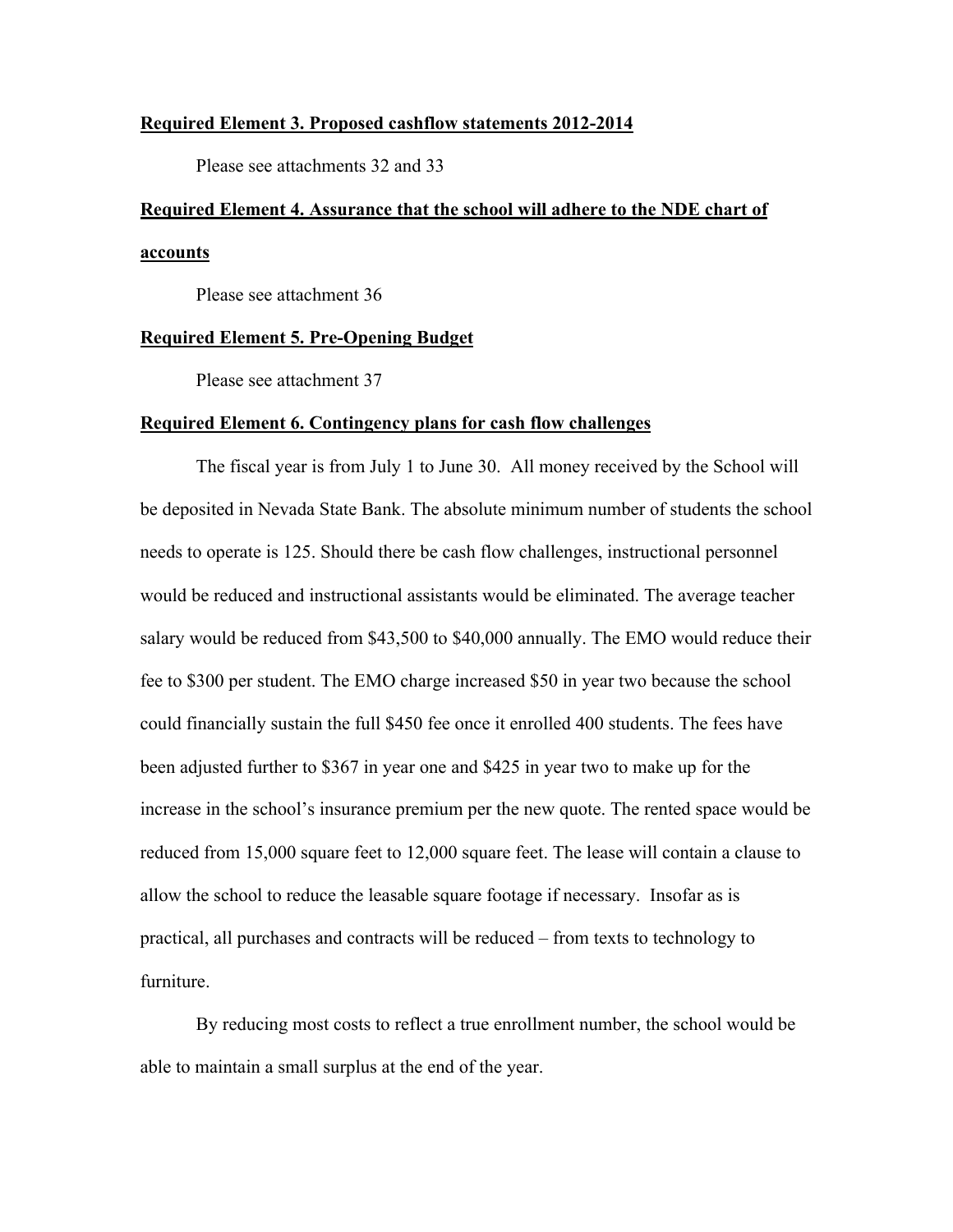The affiliation fee that Pinecrest Academy Nevada will pay to Pinecrest Academy, Inc. will be 1% of revenues. The purpose of the affiliation is to receive the following services: (a) to share best practices, (b) on-site principal training, (c) on-site teacher training, (d) classroom assessment and evaluation, (e) technology training and other services as deemed necessary.

### **C.2 Financial Management**

The governing body will oversee all aspects of the fiscal management of the school. The auditors, accountants and educational management company retained by the board, will work as to team to develop financial statement and accounting reporting templates to ensure compliance with state and federal reporting guidelines.

For example, the principal and management company will prepare a calendar which will include the deliverables to be provided to the State to meet all revenue and expenditure reporting requirements. The principal, accountants and the management company will provide mid-year and/or final accounting reports to the governing board in a timely manner. Reports on such matters will also be presented at each meeting of the governing board.

Sound fiscal management begins with the accurate reporting and assessment of current information. For each reporting period required by the state, the governing body will review and assess the following information:

- Total enrollment and attendance
- Teacher/student ratios
- Recurring expenditures
- One time expenditures
- Operating revenues and grant revenues
- Delivery of the curriculum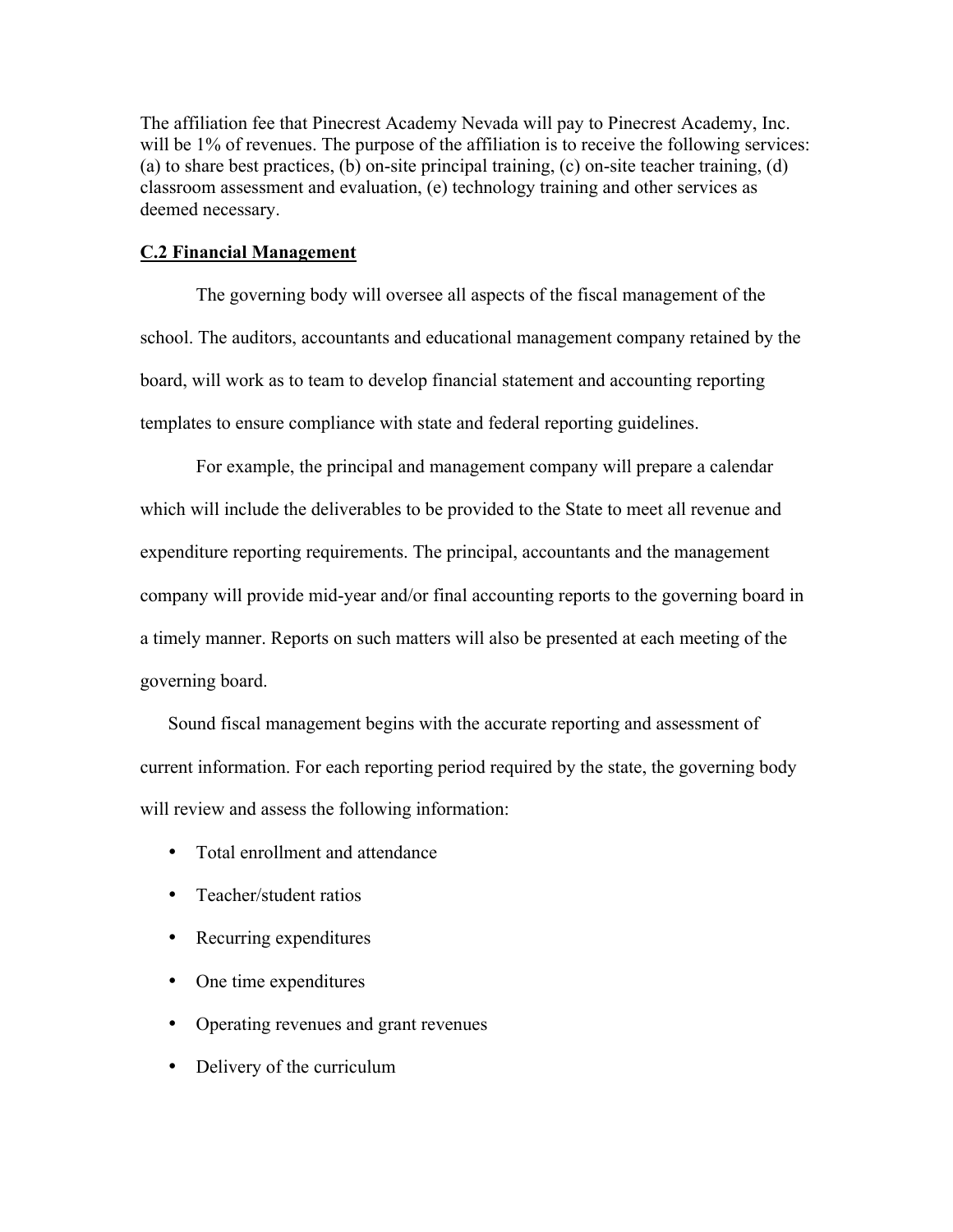- Teacher and staff performance
- Impact of teaching strategies
- Student performance
- Feedback from parents and the community

Periodic review of this information will be necessary to ensure that the School is on the proper path to success. Successful schools are ones that deliver good education services and such success breeds greater success by increasing enrollment and increasing financial stability. Nevertheless there must be constant review, adherence and reevaluation of the mission and vision if the indicators are not trending as desired. The annual audit will be the culmination of the constant and periodic review undertaken by the governing board.

Audits will be conducted on a yearly basis in accordance with the Requirements of the Financial Accountability System Resource Guide (FASRG) as well as other required state reporting requirements. Guidelines for financial accounting and reporting to be followed are derived from generally accepted accounting principles (GAAP). The Financial Accounting Standards Board (FASB) defines GAAP in statements of financial accounting standards and other pronouncements. Some of the FASB statements that apply specifically to charter schools are identified below. Other FASB statements, as applicable, may also apply to the school's financial accounting and reporting structure. Noted below are some of the applicable standards and is not all-inclusive:

• Statement of Financial Accounting Standards No. 93, Recognition of Depreciation by Not-for-Profit Organizations.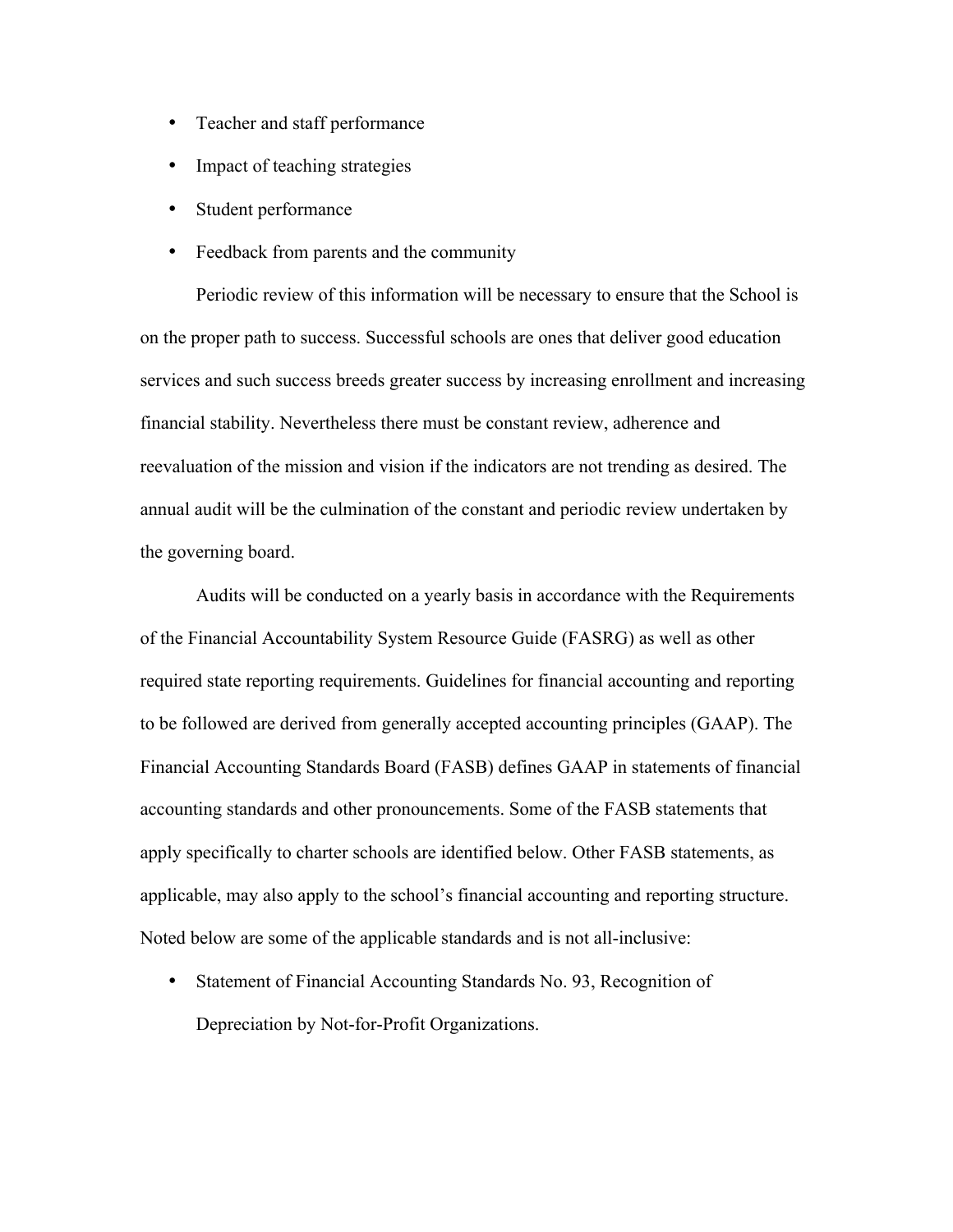- Statement of Financial Accounting Standards No. 116, Accounting for Contributions Received and Contributions Made.
- Statement of Financial Accounting Standards No. 117, Financial Statements of Not-for-Profit Organizations.
- Statement of Financial Accounting Standards No. 124, Accounting for Certain Investments Held by Not-for-Profit Organizations.
- Statement of Financial Accounting Standards No. 136, Transfers of Assets to a Not-for-Profit Organization or Charitable Trust That Raises or Holds Contributions for Others.

In the absence of other specific guidance, the charter holder will follow generally accepted accounting principles.

A charter school management company will be the liaison and work with entities selected by the governing board to ensure completion of the annual audit of the financial and programmatic operations of the school.

In preparing budgets for grant application, particular attention will be paid to proper coding to ensure that all expenses are allowable. There will be strict adherence to the designated use of restricted and temporarily restricted funds. There will be timely draw down of funds, report generation and filing. All parties will be held accountable for the results of the external audit. Exceptions noted by external auditor will be reported to the governing board and will be considered during the annual review of performance of the principal and contractors.

The primary aim of this collaborative work will be to ensure that generally accepted accounting principles and standards are adhered to. The governing board will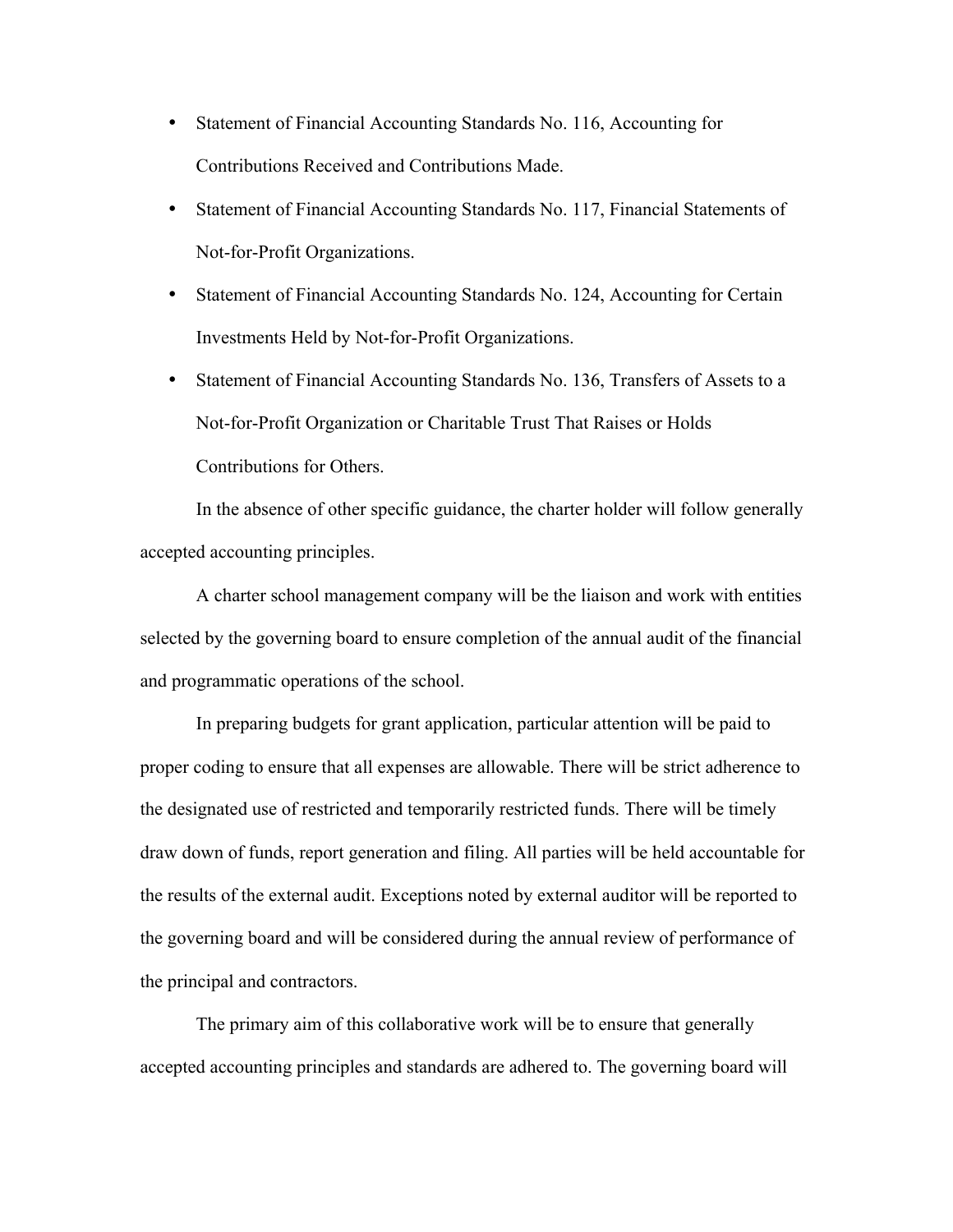use the information received from the annual audit to assess the performance of the school, the principal, and all other parties involved in providing services to the school. They will also use such information to ensure that such reporting is in compliance with generally accepted accounting principles and generally accepted standards of fiscal management. The audit will be presented no later than four months after the school's fiscal year-end.

### **Required Element 1. Contacts for financial liability**

Please see attachment 38

### **Required Element 2. Closing procedures for the school**

Please see attachment 39

### **Required Element 3. Audit Firm**

Please see attachment 38

### **Required Element 4. Local Bank School Will Use**

The School will utilize Nevada State Bank, a Nevada-based financial institution, as the School's banking institution.

### **Required Element 5. List of Fees Charged to Students**

There will not be any tuition fees charged to students attending this charter school. Should the School Board determine to offer summer school, all day kindergarten, or other after school programs not funded by the state then an appropriate fee will be charged.

### **Required Element 6. Person Designated to Draw Orders**

The person designated to draw all orders in pursuant to NRS386.573 for the payment of monies belonging to the charter school is to be determined by the governing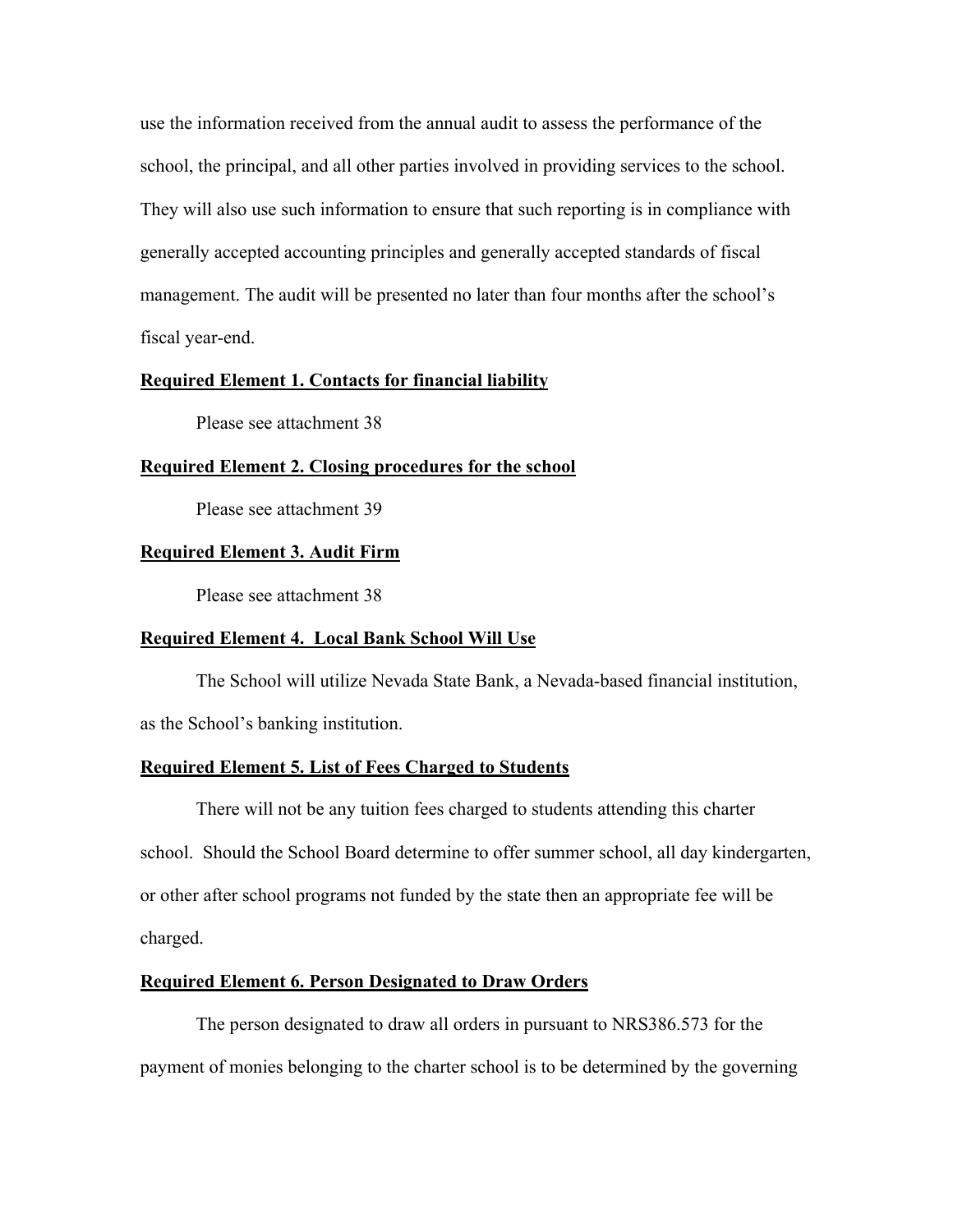body. It is contemplated that such person will be the Principal. It is the intent of the School to engage Academica Nevada to help handle the school's financial liabilities. The School also intends to hire as part of the office staff, an individual with business experience who would interface with the EMO. The School has not yet contracted with an auditor but anticipates to do so with the firm listed on attachment 37. The EMO, school-site person, and accounting firm will work at the direction of the board to handle the financial liabilities. The absolute minimum number of students the school needs to operate is 125.

### **C.3 Facilities**

### **Required Element 1. Existing Facility**

Not applicable

### **Required Element 2. Existing Facility to be used as Public School**

Not applicable

#### **Required Element 3. Facilities Plan**

Please see attachment 40.

### **C.4 Transportation and Health Services and Emergency Services**

#### **Required Element 1. Provisions for transportation**

The charter school will not provide transportation for the students to and from school. The charter school will work with the parents and guardians of pupils enrolled in the charter school to facilitate parents interested in creating carpooling groups to ensure that pupils have access to transportation to and from the charter school.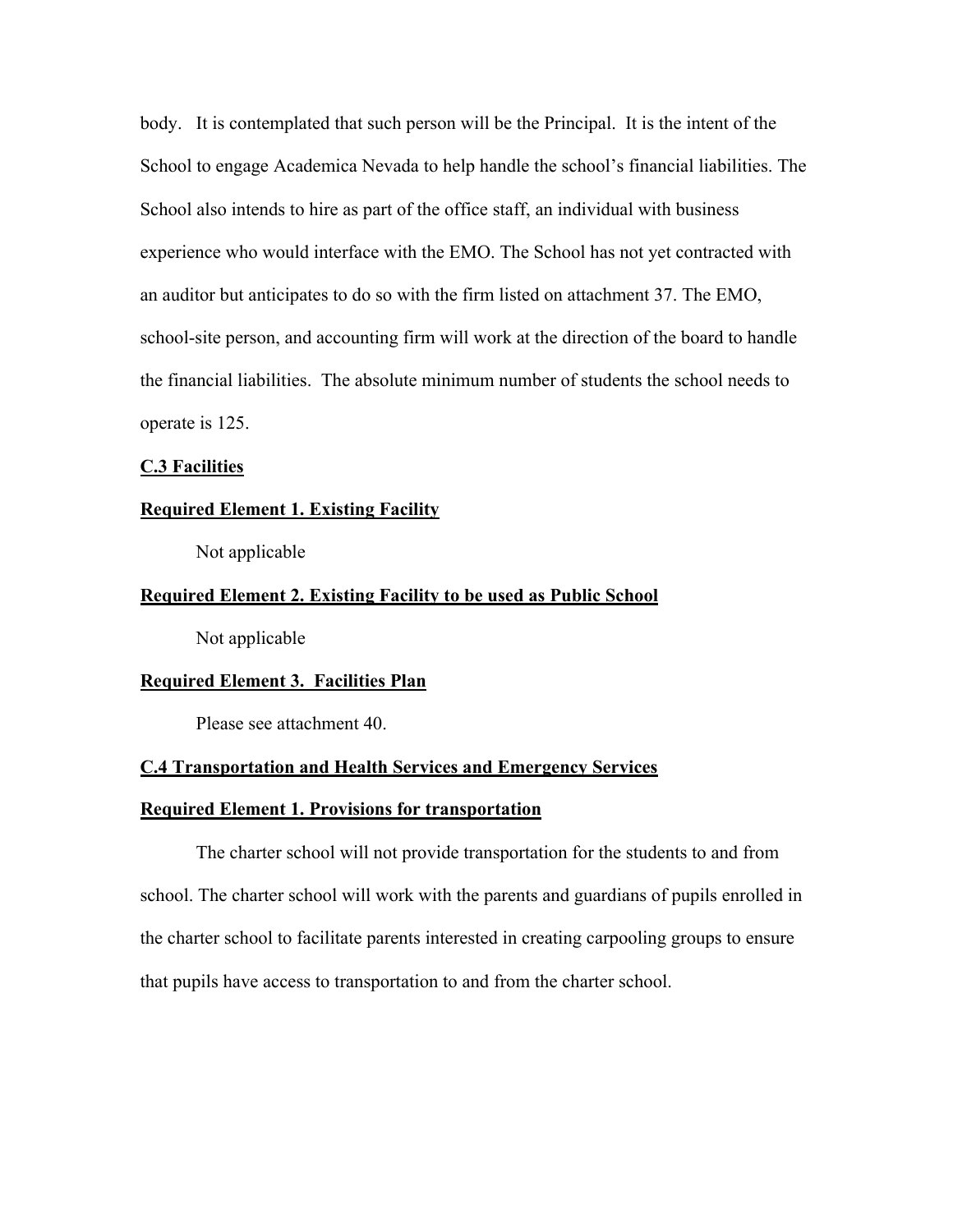#### **Required Element 2. Provisions for health services**

The school will provide health services to all students identified in need of such services. Upon determination of the number of students who are enrolled who require health services, school administration and staff will determine the extent of the services needed. The governing body will contract with the appropriate trained and qualified health professionals to deliver services to such students.

Professional development will be provided to the faculty and staff on the administration of first aid and CPR. Select staff will be Crisis Prevention Institute (CPI) trained (A.3, element 14). A FASA (First Aid and Safety Assistant) will be responsible for planning and carrying out health examinations required by law. In accordance with NRS 392.420(1)(b), a school nurse will be contracted from Clark County School District or the Southern Nevada Health District to train the FASA.

State required examinations will be conducted by the FASA as follows. Students will be screened for auditory and visual problems in Kindergarten, third grade, and sixth grade. Scoliosis screenings will be held in seventh grade. Height and weight evaluations will be conducted in fourth and seventh grade. The FASA will be responsible for notifying the parents/guardians of any student who has a problem in the visual, auditory, height and weight, or scoliosis screenings. Pursuant to NRS 392.420(9), the FASA will also report these findings to the State Health Officer, in the format prescribed by the State Health Officer.

Unless excused because of religious belief or medical condition, a child may not be enrolled in the school unless the child's parents or guardian submit to the school a certificate stating that the child has been immunized and has received proper boosters for